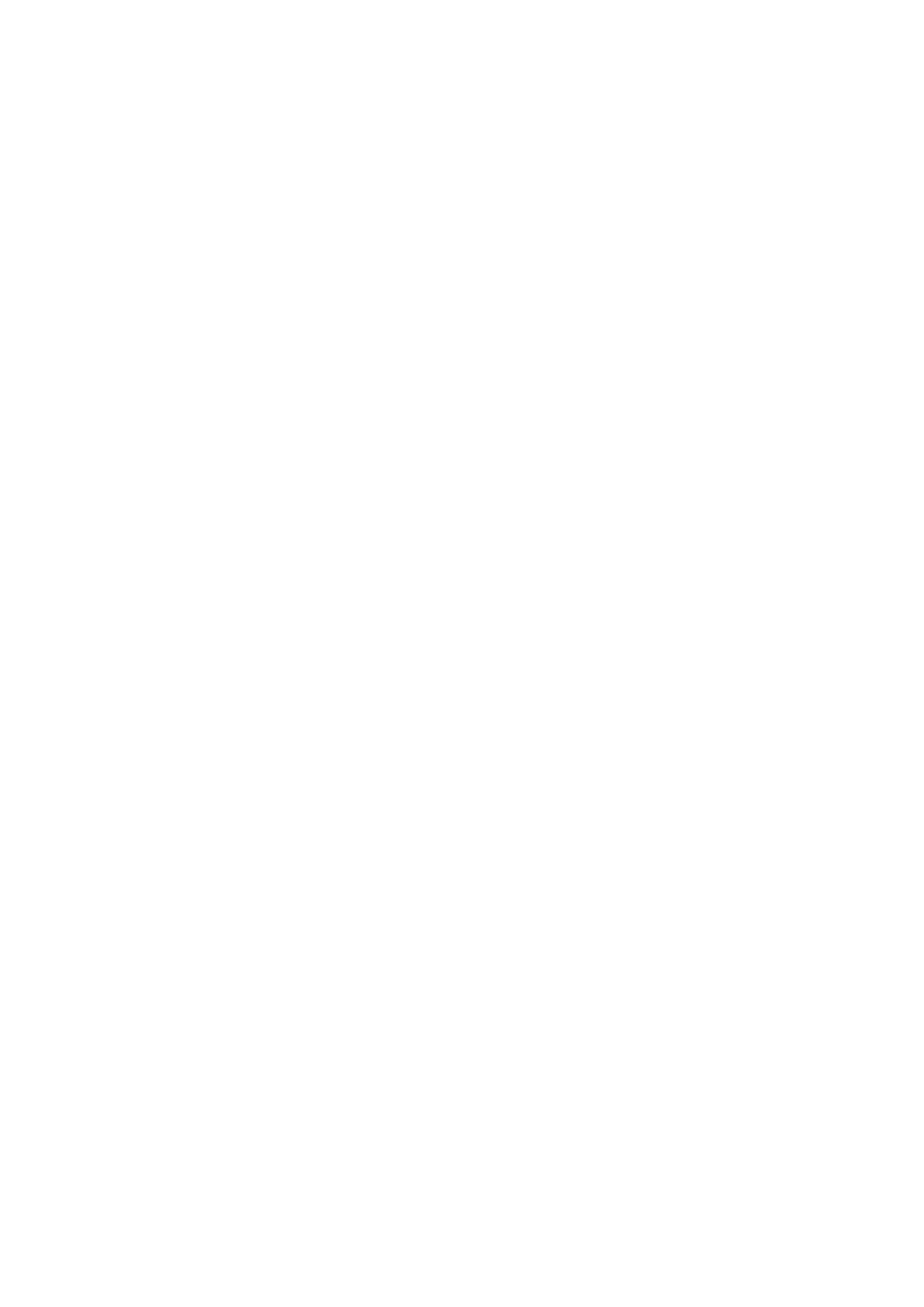

# **Individuals (Assessment, Training and Competency) Rules 2014**

made under the *Financial Services Regulations*

### **Contents**

Page

| <b>Chapter 1</b> | General                                      |                |
|------------------|----------------------------------------------|----------------|
| 1.1.1            | Introduction                                 | 1              |
| 1.1.2            | Commencement                                 | 2              |
| 1.1.3            | Effect of definitions, notes and examples    | $\overline{2}$ |
| 1.1.4            | Application of INDI                          | $\overline{2}$ |
| 1.1.5            | Customer-facing function                     | $\overline{2}$ |
| 1.1.6            | Record-keeping                               | 3              |
| <b>Chapter 2</b> | <b>Principles of conduct for individuals</b> | 5              |
| 2.1.1            | Application of the principles                | 5              |

2.1.2 Principle 1—integrity 5

V06 Individuals (Assessment, Training and Competency) Rules 2014

contents 1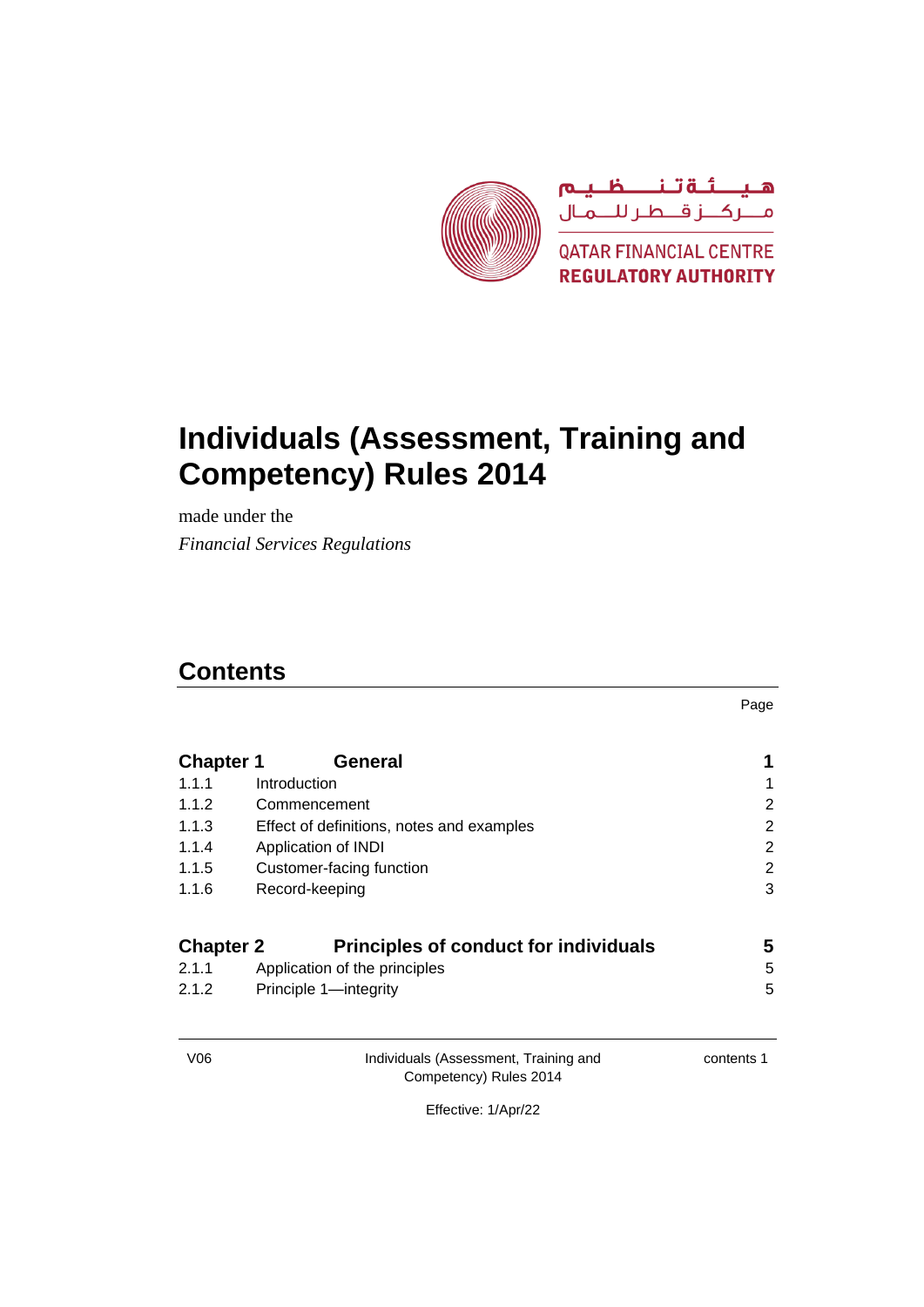#### **Contents**

| 2.1.3<br>2.1.4<br>2.1.5<br>2.1.6 | Principle 2-due skill, care and diligence<br>Principle 3-market conduct<br>Principle 4-relations with the Regulatory Authority<br>Principle 5-appropriate priority for management and compliance | page<br>5<br>5<br>5<br>5 |
|----------------------------------|--------------------------------------------------------------------------------------------------------------------------------------------------------------------------------------------------|--------------------------|
| <b>Chapter 3</b>                 | <b>Controlled functions</b>                                                                                                                                                                      | $\overline{\mathbf{7}}$  |
| <b>Part 3.1</b>                  | Assessment of individuals for controlled                                                                                                                                                         |                          |
|                                  | functions                                                                                                                                                                                        | $\overline{\mathbf{7}}$  |
| 3.1.1                            | Controlled functions-firms' competence and fitness assessments                                                                                                                                   | $\overline{7}$           |
| 3.1.2                            | How firms to make competence assessments                                                                                                                                                         | $\overline{7}$           |
| 3.1.3                            | Competencies                                                                                                                                                                                     | 9                        |
| 3.1.4                            | Qualifications that are appropriate or equivalent<br>How firms to make fitness assessments                                                                                                       | 10<br>11                 |
| 3.1.5                            |                                                                                                                                                                                                  |                          |
| <b>Part 3.2</b>                  | Approval of individuals for controlled                                                                                                                                                           |                          |
|                                  | functions                                                                                                                                                                                        | 14                       |
| 3.2.1                            | Firms' application for approval of individuals                                                                                                                                                   | 14                       |
| 3.2.2                            | Eligibility for approval of individuals-general                                                                                                                                                  | 14                       |
| 3.2.3                            | Eligibility to remain approved                                                                                                                                                                   | 14                       |
| <b>Part 3.3</b>                  | <b>Cessation of performance of controlled</b>                                                                                                                                                    |                          |
|                                  | functions                                                                                                                                                                                        | 16                       |
| 3.3.1                            | Regulatory Authority withdrawal of approval                                                                                                                                                      | 16                       |
| 3.3.2                            | What firm must do if individual ceases to perform controlled function                                                                                                                            | 16                       |
|                                  |                                                                                                                                                                                                  |                          |
| <b>Chapter 4</b>                 | <b>Customer-facing function</b>                                                                                                                                                                  | 18                       |
| <b>Part 4.1</b>                  | <b>Assessment of individuals for customer-</b>                                                                                                                                                   |                          |
|                                  | facing function                                                                                                                                                                                  | 18                       |
| 4.1.1                            | Customer-facing function-firms' competence and fitness<br>assessments                                                                                                                            | 18                       |
| 4.1.2                            | How firms to make competence assessments                                                                                                                                                         | 18                       |
| 4.1.3                            | Competencies                                                                                                                                                                                     | 19                       |
| 4.1.4                            | Qualifications that are appropriate or equivalent                                                                                                                                                | 20                       |
| 4.1.5                            | How firms to make fitness assessments                                                                                                                                                            | 21                       |
|                                  |                                                                                                                                                                                                  |                          |

contents 2 Individuals (Assessment, Training and Competency) Rules 2014

V06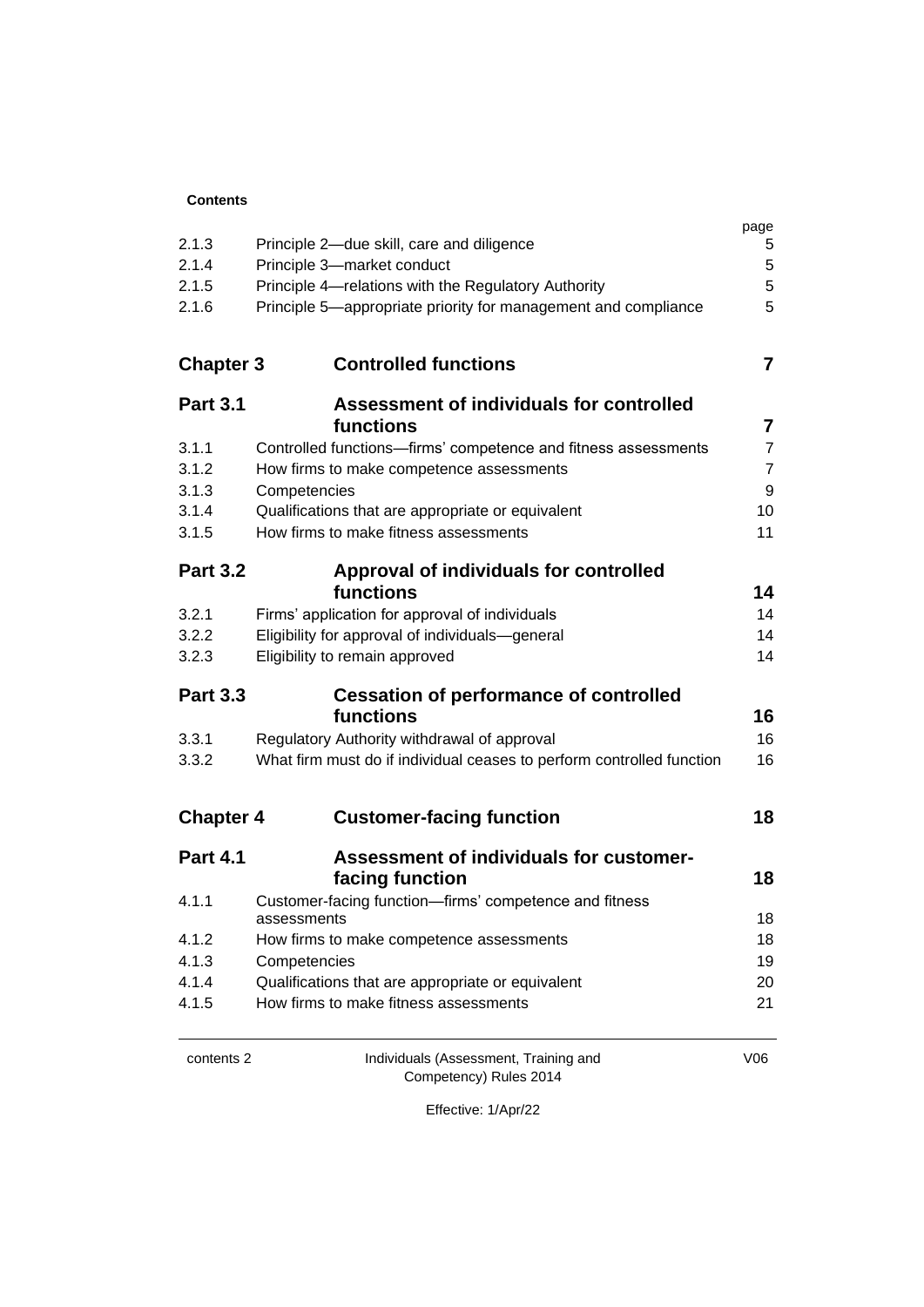|                  |                                                                    | <b>Contents</b> |
|------------------|--------------------------------------------------------------------|-----------------|
|                  |                                                                    | page            |
| 4.1.6            | Retail customer-facing function-non-discretionary customer-facing  |                 |
| 4.1.7            | activities<br>Firms to maintain publicly available registers       | 23<br>25        |
|                  |                                                                    |                 |
| <b>Part 4.2</b>  | <b>Cessation of performance of customer-facing</b>                 |                 |
|                  | function                                                           | 27              |
| 4.2.1            | Regulatory Authority may direct firms to remove individuals from   |                 |
|                  | performing customer-facing function                                | 27              |
| 4.2.2            | Firms to notify Regulatory Authority of certain matters            | 28              |
| <b>Chapter 5</b> | <b>Training and competency</b>                                     | 30              |
| <b>Part 5.1</b>  | <b>Principles for training and competency</b>                      | 30              |
| 5.1.1            | Principle 1-senior management responsibility                       | 30              |
| 5.1.2            | Principle 2-training and competency programme                      | 30              |
| 5.1.3            | Principle 3-assessment of competencies                             | 30              |
| 5.1.4            | Principle 4-training                                               | 30              |
| 5.1.5            | Principle 5-record-keeping                                         | 31              |
| <b>Part 5.2</b>  | Training and competency programme                                  | 32              |
| 5.2.1            | Appropriate programme to be delivered                              | 32              |
| 5.2.2            | Training must be maintained and reviewed                           | 33              |
| 5.2.3            | Training and competency document                                   | 34              |
| 5.2.4            | Firm must comply with its training and competency programme        | 35              |
| <b>Part 5.3</b>  | Training and other ongoing obligations                             | 36              |
| 5.3.1            | Obligation to review competencies                                  | 36              |
| 5.3.2            | Obligation to review training and development needs                | 36              |
| 5.3.3            | Continuing professional development                                | 37              |
| <b>Chapter 6</b> | <b>Transitional</b>                                                | 38              |
| 6.1.1            | Definitions for Chapter 6                                          | 38              |
| 6.1.2            | Approved individuals to remain approved                            | 38              |
| 6.1.3            | Individuals approved for customer-facing function before 1 January |                 |
|                  | 2015                                                               | 38              |
| 6.1.4            | Individuals conditionally approved for customer-facing function    | 39              |
|                  |                                                                    |                 |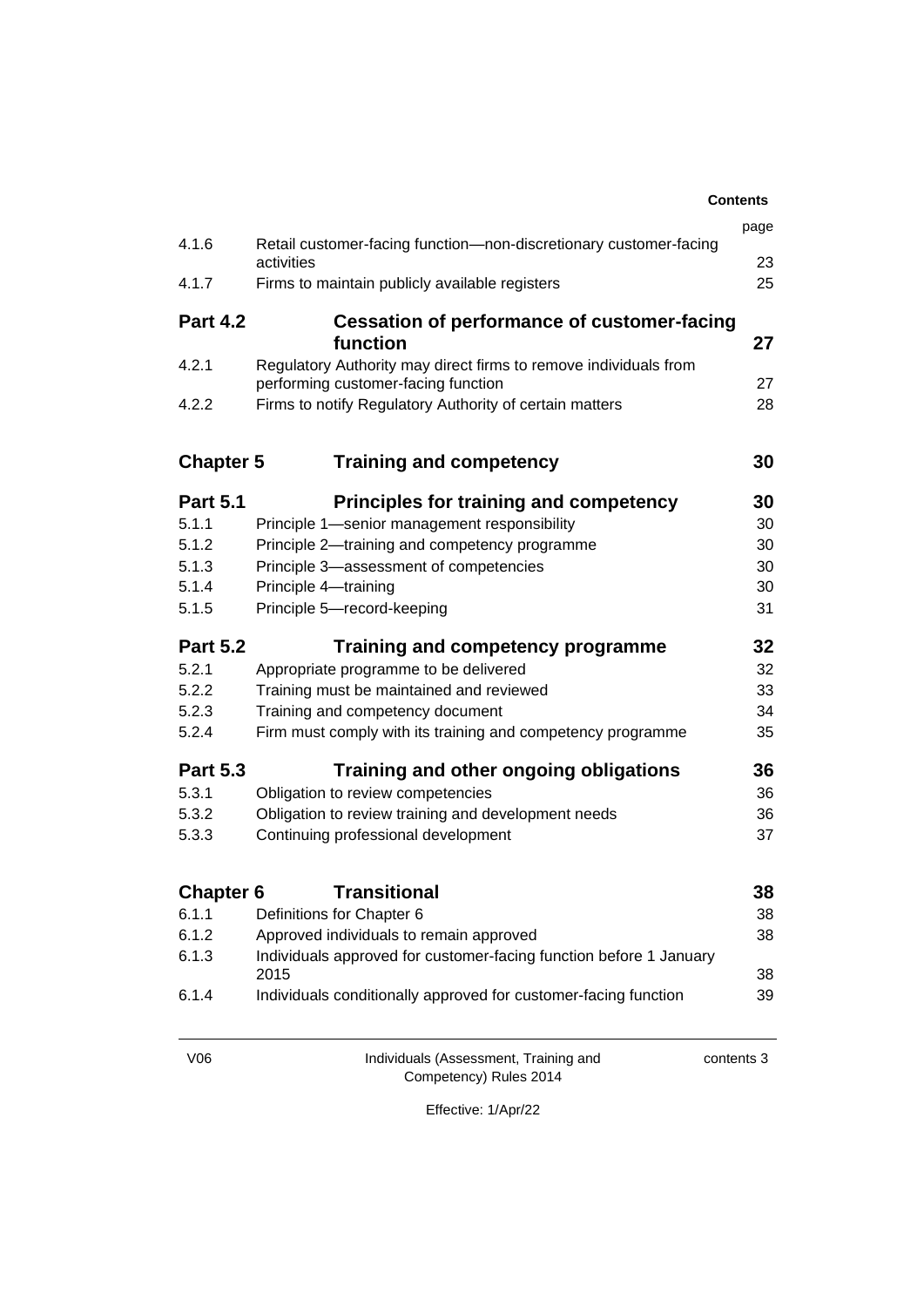#### **Contents**

|                        |                                                   | page |
|------------------------|---------------------------------------------------|------|
| <b>Schedule 1</b>      | <b>Competencies for controlled functions</b>      | 40   |
| <b>Part S1.1</b>       | <b>Senior executive function competencies</b>     | 40   |
| <b>Division S1.1.A</b> | <b>Skills</b>                                     | 40   |
| <b>Division S1.1.B</b> | Knowledge                                         | 41   |
| <b>Division S1.1.C</b> | <b>Experience and other elements</b>              | 41   |
| <b>Part S1.2</b>       | <b>Executive governance function competencies</b> | 41   |
| <b>Division S1.2.A</b> | <b>Skills</b>                                     | 41   |
| <b>Division S1.2.B</b> | Knowledge                                         | 42   |
| <b>Division S1.2.C</b> | <b>Experience and other elements</b>              | 42   |
| <b>Part S1.3</b>       | Non-executive governance function                 |      |
|                        | competencies                                      | 42   |
| <b>Division S1.3.A</b> | <b>Skills</b>                                     | 43   |
| <b>Division S1.3.B</b> | Knowledge                                         | 43   |
| <b>Division S1.3.C</b> | <b>Experience and other elements</b>              | 43   |
| <b>Part S1.4</b>       | <b>Compliance oversight function competencies</b> | 43   |
| <b>Division S1.4.A</b> | <b>Skills</b>                                     | 44   |
| <b>Division S1.4.B</b> | Knowledge                                         | 44   |
| <b>Division S1.4.C</b> | <b>Experience and other elements</b>              | 45   |
| <b>Part S1.5</b>       | <b>Risk management function competencies</b>      | 45   |
| <b>Division S1.5.A</b> | <b>Skills</b>                                     | 45   |
| <b>Division S1.5.B</b> | Knowledge                                         | 46   |
| <b>Division S1.5.C</b> | <b>Experience and other elements</b>              | 46   |
| Part S1.6              | <b>Finance function competencies</b>              | 46   |
| <b>Division S1.6.A</b> | <b>Skills</b>                                     | 47   |
| <b>Division S1.6.B</b> | Knowledge                                         | 47   |
| <b>Division S1.6.C</b> | <b>Experience and other elements</b>              | 47   |
|                        |                                                   |      |

contents 4 Individuals (Assessment, Training and Competency) Rules 2014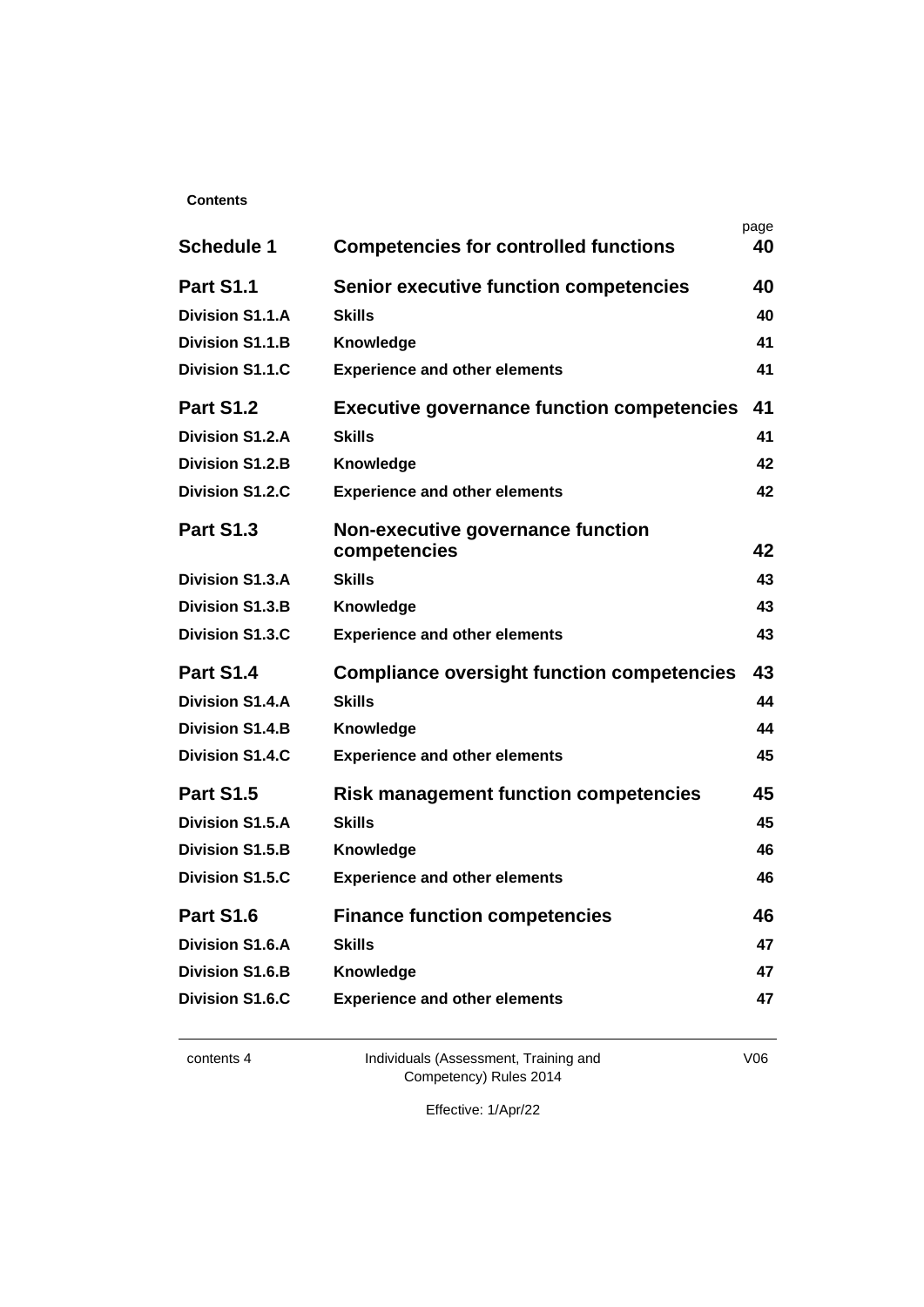|                         |                                                                                                               | page |
|-------------------------|---------------------------------------------------------------------------------------------------------------|------|
| <b>Part S1.7</b>        | <b>MLRO function competencies</b>                                                                             | 48   |
| Division S1.7.A         | <b>Skills</b>                                                                                                 | 48   |
| <b>Division S1.7.B</b>  | Knowledge                                                                                                     | 49   |
| Division S1.7.C         | <b>Experience and other elements</b>                                                                          | 50   |
| Part S1.8               | <b>Senior management function competencies</b>                                                                | 50   |
| <b>Division S1.8.A</b>  | <b>Skills</b>                                                                                                 | 50   |
| <b>Division S1.8.B</b>  | Knowledge                                                                                                     | 50   |
| <b>Division S1.8.C</b>  | <b>Experience and other elements</b>                                                                          | 50   |
| <b>Part S1.9</b>        | <b>Actuarial function competencies</b>                                                                        | 50   |
| Division S1.9.A         | <b>Skills</b>                                                                                                 | 51   |
| <b>Division S1.9.B</b>  | Knowledge                                                                                                     | 51   |
| <b>Division S1.9.C</b>  | <b>Experience and other elements</b>                                                                          | 51   |
| <b>Part S1.10</b>       | Internal audit function competencies                                                                          | 51   |
| <b>Division S1.10.A</b> | <b>Skills</b>                                                                                                 | 51   |
| <b>Division S1.10.B</b> | Knowledge                                                                                                     | 52   |
| <b>Division S1.10.C</b> | <b>Experience and other elements</b>                                                                          | 53   |
| <b>Schedule 2</b>       | <b>Competencies for customer-facing function</b>                                                              | 54   |
| Part S2.1               | <b>Customer-facing function competencies-</b><br>general insurance contracts and pure<br>protection contracts | 54   |
| Division S2.1.A         | <b>Skills</b>                                                                                                 | 54   |
| <b>Division S2.1.B</b>  | Knowledge                                                                                                     | 56   |
| <b>Division S2.1.C</b>  | <b>Experience and other elements</b>                                                                          | 56   |
|                         |                                                                                                               |      |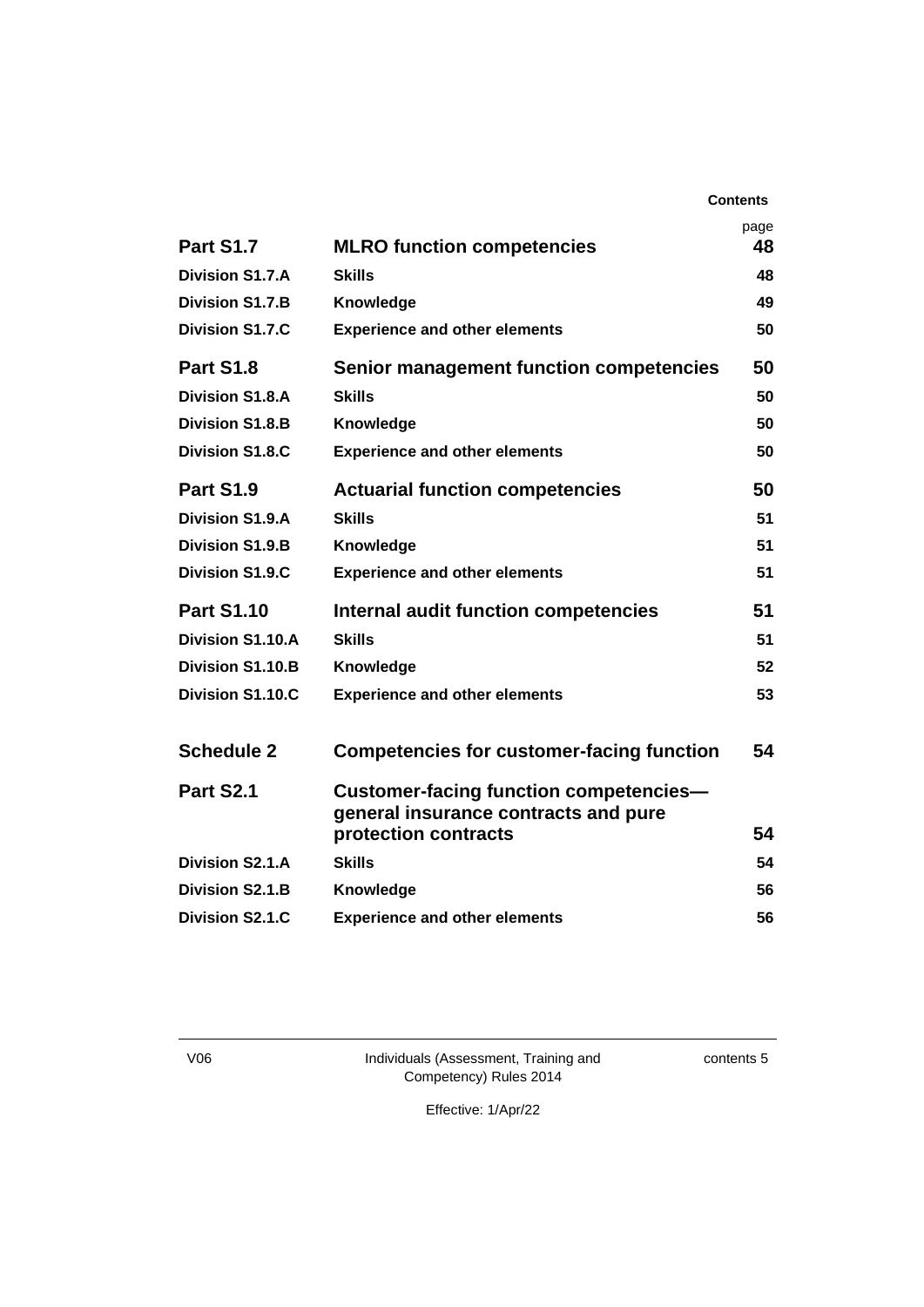#### **Contents**

|                        |                                               | page |
|------------------------|-----------------------------------------------|------|
| <b>Part S2.2</b>       | Customer-facing function competencies -       |      |
|                        | other long term insurance contracts and units |      |
|                        | in collective investment funds                | 57   |
| Division S2.2.A        | <b>Skills</b>                                 | 57   |
| <b>Division S2.2.B</b> | Knowledge                                     | 58   |
| Division S2.2.C        | <b>Experience and other elements</b>          | 59   |
| Part S2.3              | <b>Customer-facing function competencies-</b> |      |
|                        | relevant investments                          | 59   |
| <b>Division S2.3.A</b> | <b>Skills</b>                                 | 59   |
| <b>Division S2.3.B</b> | Knowledge                                     | 64   |
| Division S2.3.C        | <b>Experience and other elements</b>          | 64   |
| <b>Glossary</b>        |                                               | 65   |
| <b>Endnotes</b>        |                                               | 70   |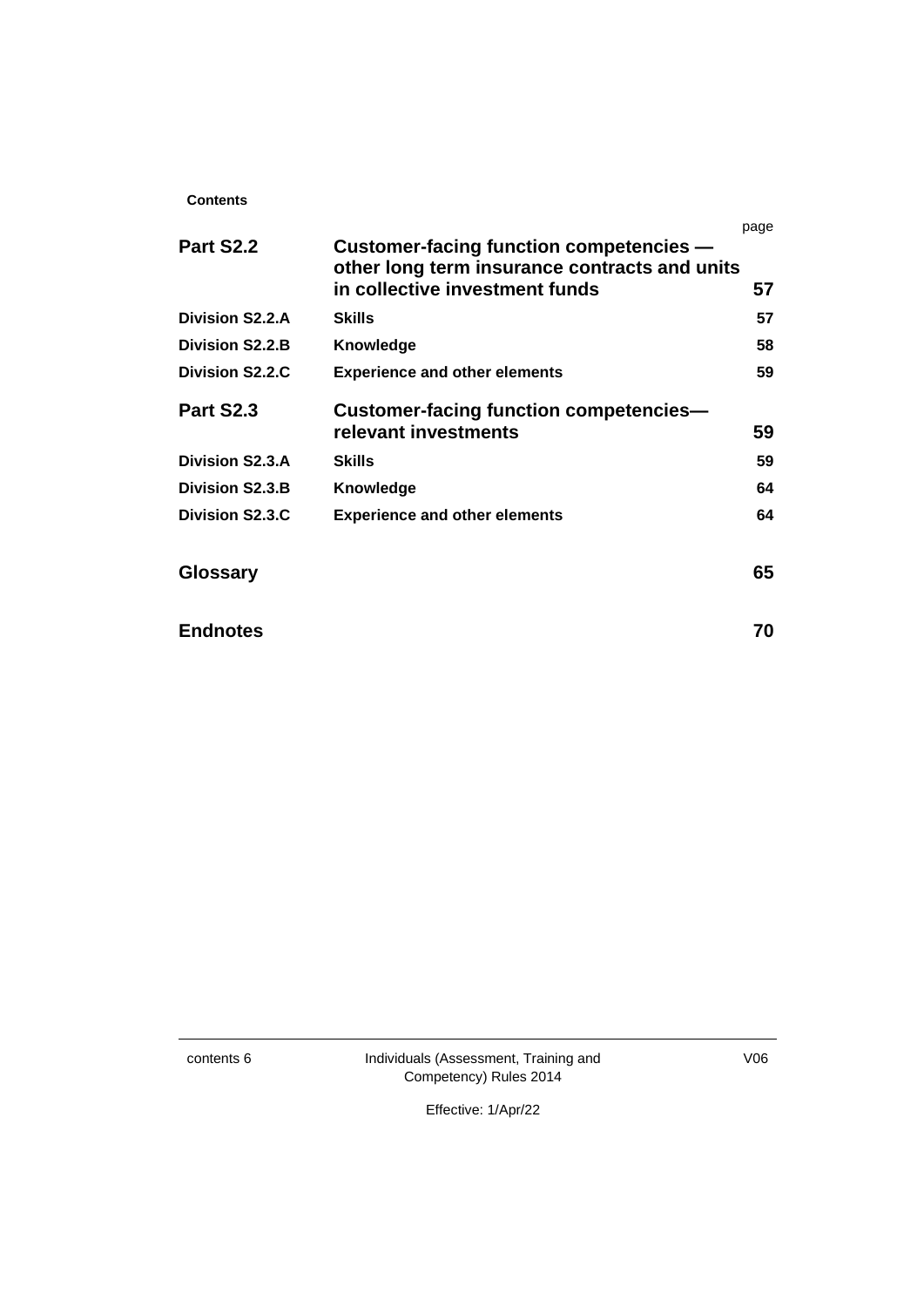### **Chapter 1 General**

#### **1.1.1 Introduction**

- (1) These rules are the *Individuals (Assessment, Training and Competency) Rules 2014* (or INDI).
- (2) These rules set out:
	- (a) the principles of conduct for individuals who perform controlled functions or the customer-facing function for authorised firms; and
	- (b) the principles and framework under which:
		- (i) authorised firms assess the competence, and the fitness and propriety, of individuals who perform controlled functions or the customer-facing function;
		- (ii) the Regulatory Authority approves individuals to perform controlled functions; and
		- (iii) authorised firms establish training and competency programmes for individuals who perform controlled functions or the customer-facing function.
	- *Note* There are 10 controlled functions, which are described in CTRL, Division 1.2.B. The controlled functions are:
		- the non-executive governance function
		- the executive governance function
		- the senior executive function
		- the finance function
		- the senior management function
		- the MLRO function
		- the risk management function
		- the compliance oversight function
		- the internal audit function

V06 Individuals (Assessment, Training and Competency) Rules 2014

page 1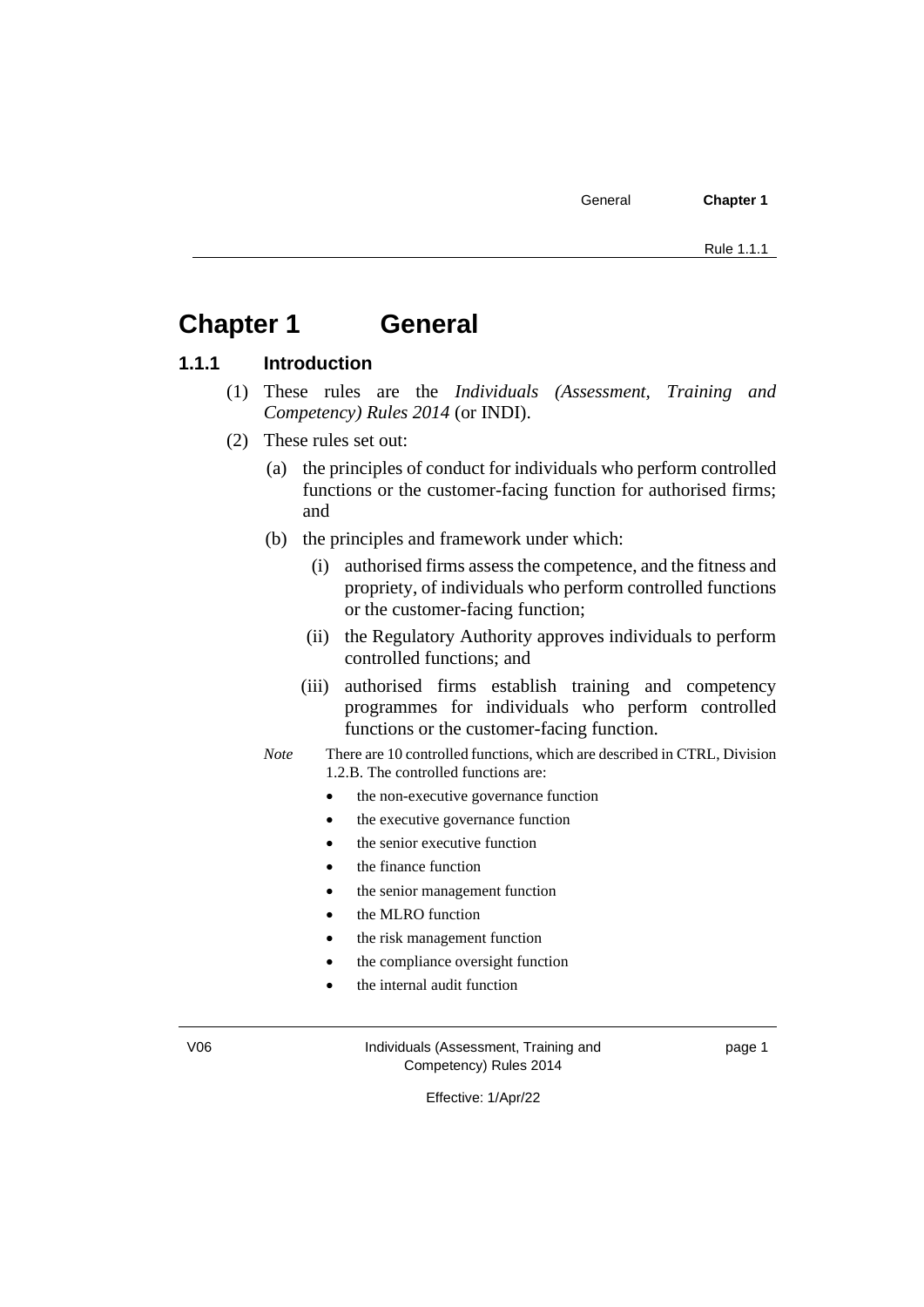| <b>Chapter 1</b> | General |
|------------------|---------|
|                  |         |

Rule 1.1.2

• the actuarial function.

#### **1.1.2 Commencement**

These rules commence on 1 January 2015.

#### **1.1.3 Effect of definitions, notes and examples**

- (1) A definition in the glossary to these rules also applies to any instructions or document made under these rules.
- (2) A note in or to these rules is explanatory and is not part of these rules. However, examples and guidance are part of these rules.
- (3) An example is not exhaustive, and may extend, but does not limit, the meaning of these rules or the particular provision of these rules to which it relates.
	- *Note* Under FSR, article 17 (4), guidance is indicative of the view of the Regulatory Authority at the time and in the circumstances in which it was given.

#### **1.1.4 Application of INDI**

These rules apply to:

- (a) an authorised firm;
- (b) an individual who is approved, or who is applying for approval, to perform a controlled function; and
- (c) an individual who performs, or who proposes to perform, the customer-facing function.

#### **1.1.5 Customer-facing function**

An individual performs the *customer-facing function* for an authorised firm if he or she carries on 1 or more of the following regulated activities with or for customers in or from the QFC:

(a) dealing in investments (that is, the regulated activity described in FSR, Schedule 3, Part 2, paragraph 4);

page 2 Individuals (Assessment, Training and Competency) Rules 2014

V06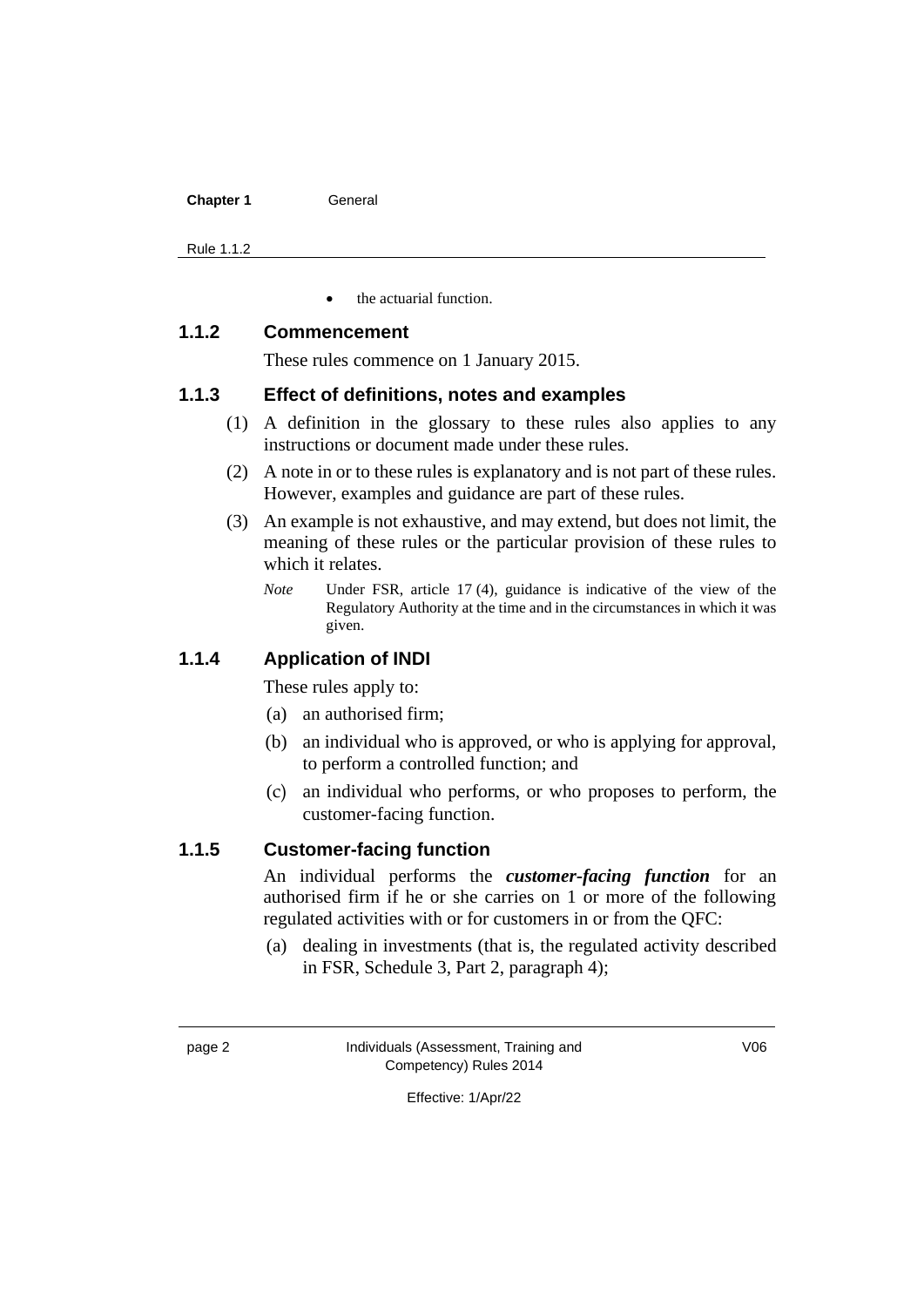- (b) managing investments (that is, the regulated activity described in FSR, Schedule 3, Part 2, paragraph 10);
- (c) advising on investments (that is, the regulated activity described in FSR, Schedule 3, Part 2, paragraph 11);
- (d) arranging deals in investments (that is, the regulated activity described in FSR, Schedule 3, Part 2, paragraph 5);
- (e) insurance mediation (that is, the regulated activity described in the *Insurance Mediation Business Rules 2011*, rule 1.2.2).
- *Note* Insurance mediation is a regulated activity if carried on by way of business—see the *Insurance Mediation Business Rules 2011*, rule 1.2.3.

#### **1.1.6 Record-keeping**

- (1) An authorised firm must maintain the records necessary:
	- (a) to enable the firm to comply with Chapter 3, Chapter 4 and Chapter 5; and
	- (b) to demonstrate, at all times, that it has complied with those Chapters.
- (2) Without limiting subrule (1), the firm must maintain a record of how it made each decision about an individual, including, for example:
	- (a) the inquiries that it made before making the decision, the dates on which it made them and the results;
	- (b) the matters that it took into account in making the decision;
	- (c) the provisions of Rules and guidance that it considered or complied with in making the decision, and, if appropriate, how it complied with the Rules; and
	- (d) the decision, the date on which it was made and the reasons for it.
- (3) The firm must retain such records for at least 6 years after the day on which they are made.

page 3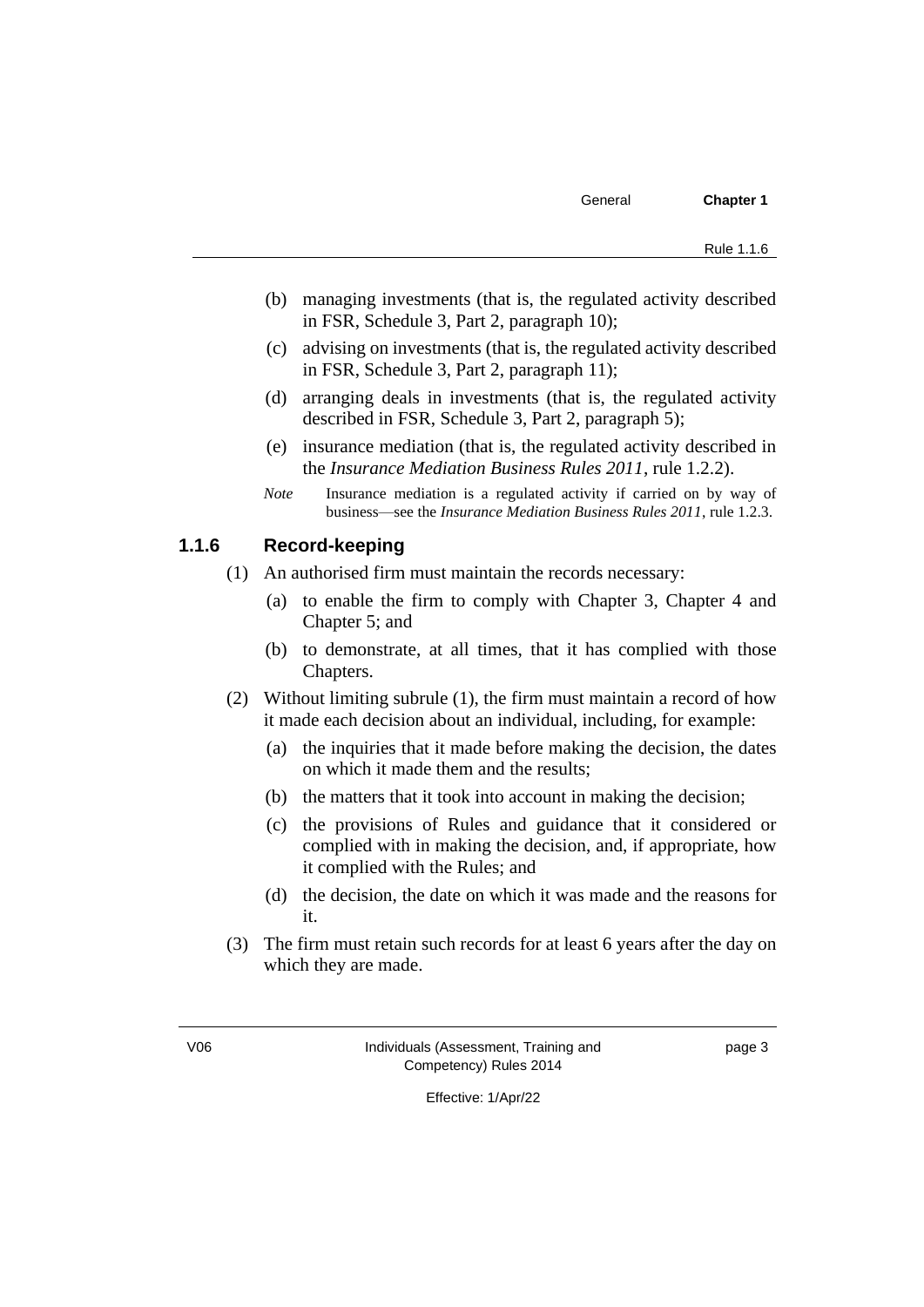#### **Chapter 1** General

#### Rule 1.1.6

(4) However, the firm must retain records made for subrule (2) about an individual who is (or has been) performing a controlled function or the customer-facing function for at least 6 years after the day on which he or she ceases (or ceased) to perform the function for the firm.

page 4 **Individuals (Assessment, Training and** Competency) Rules 2014

V06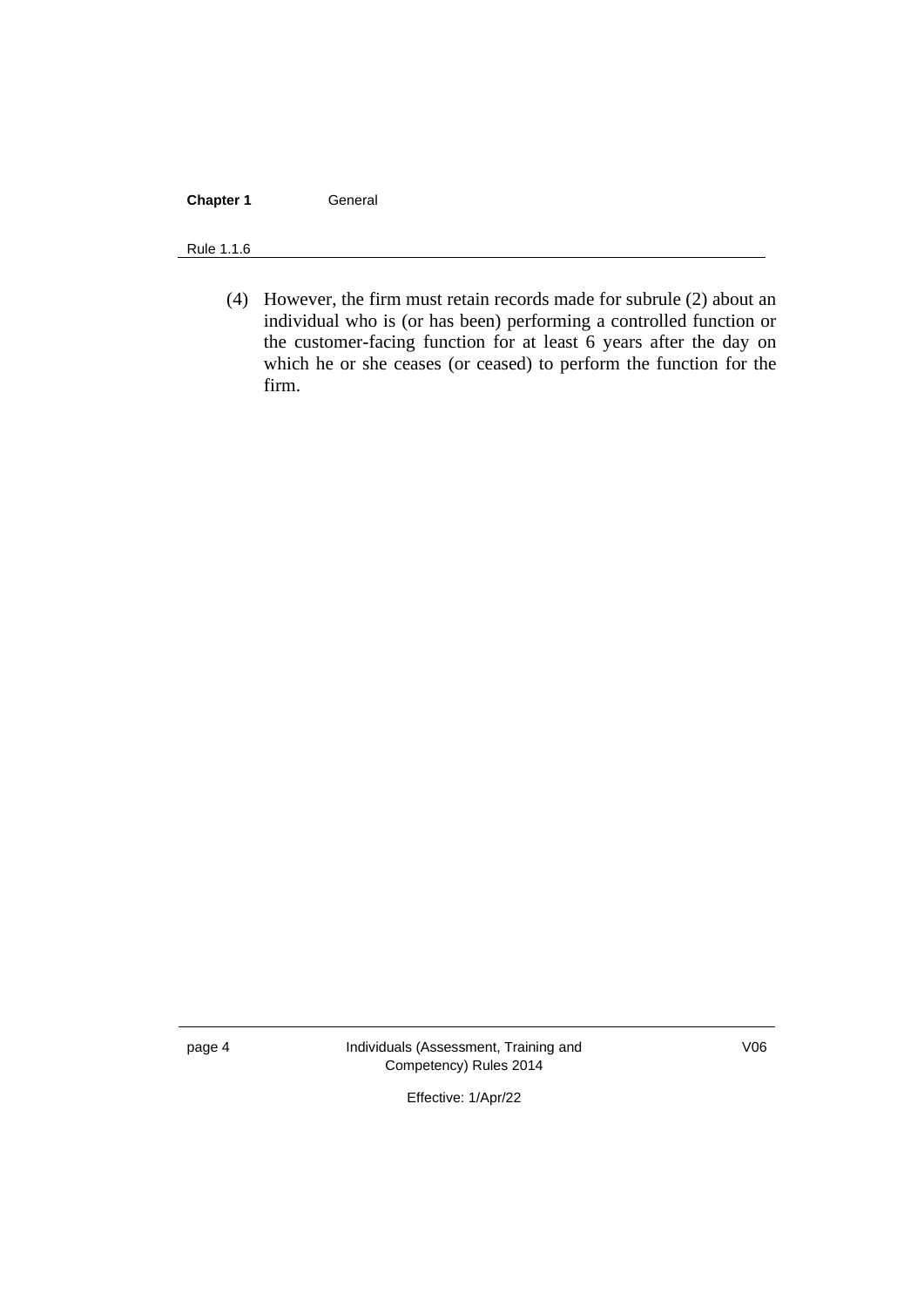# **Chapter 2 Principles of conduct for individuals**

#### **2.1.1 Application of the principles**

The principles in rule 2.1.2 to rule 2.1.6 apply to an individual who performs a controlled function or the customer-facing function for an authorised firm.

#### **2.1.2 Principle 1—integrity**

The individual must act with integrity at all times.

#### **2.1.3 Principle 2—due skill, care and diligence**

The individual must act with due skill, care and diligence.

#### **2.1.4 Principle 3—market conduct**

The individual must observe appropriate standards of market conduct.

#### **2.1.5 Principle 4—relations with the Regulatory Authority**

The individual must deal with the Regulatory Authority in an open and cooperative manner, and must disclose appropriately to the authority any information that the authority would reasonably expect to be informed of.

#### **2.1.6 Principle 5—appropriate priority for management and compliance**

If the individual is a member of the firm's senior management, he or she must give appropriate priority to his or her management responsibilities, and must ensure that the business for which he or she is responsible:

- (a) is effectively supervised and controlled; and
- (b) complies with the requirements of the regulatory system.

V06 Individuals (Assessment, Training and Competency) Rules 2014

page 5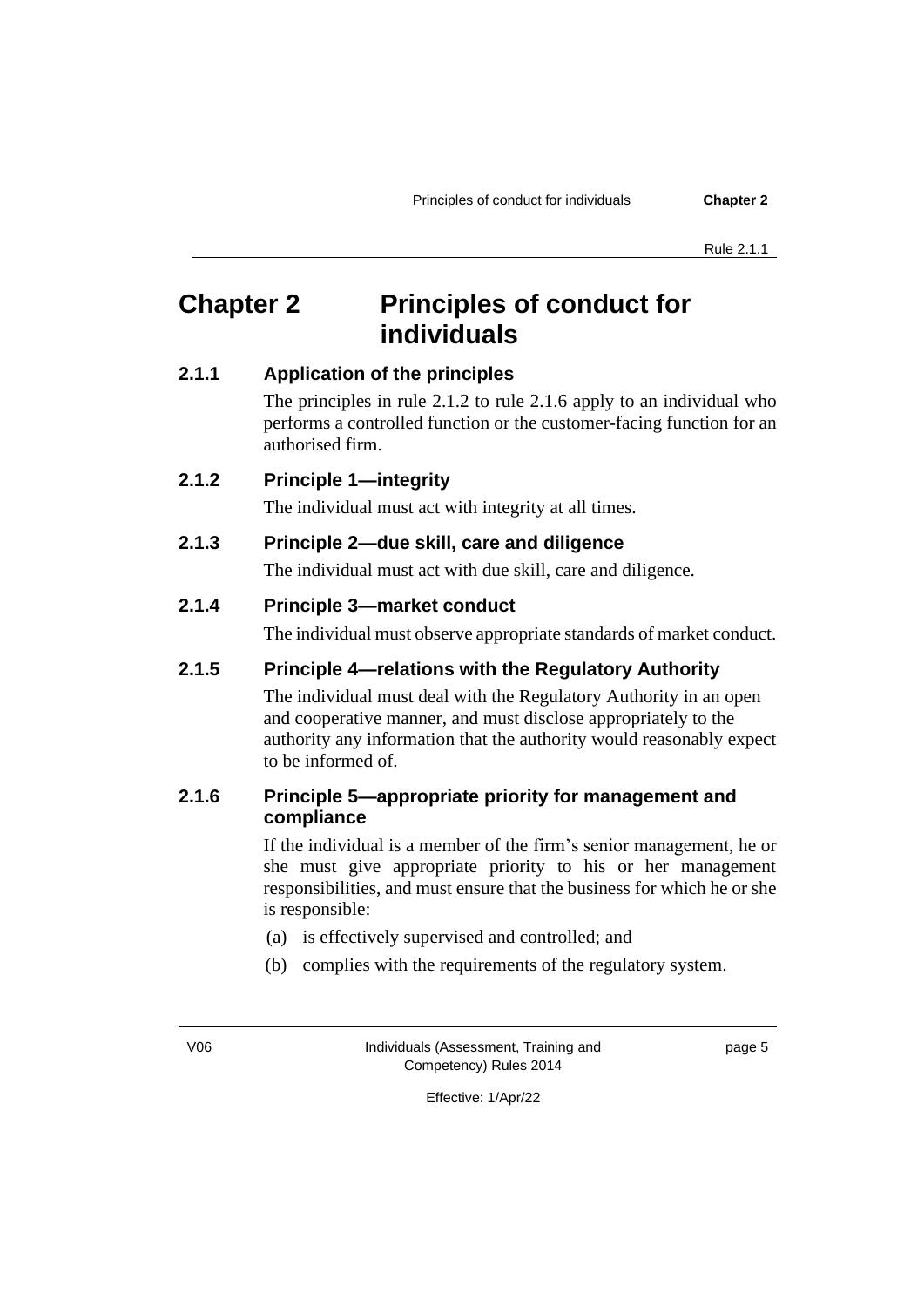#### **Chapter 2** Principles of conduct for individuals

#### Rule 2.1.6

#### **Guidance**

- 1 The principles are drawn up in accordance with FSR, article 15 (3), and are part of these rules.
- 2 The principles are a general statement of the standards expected of individuals who perform controlled functions or the customer-facing function for authorised firms. They apply directly to the conduct of firms' business by such individuals.
- 3 The principles are not exhaustive of the standards expected. Complying with the principles does not absolve an individual from failing to observe other requirements in these rules, and observing other requirements in these rules is not necessarily complying with the principles.
- 4 An individual's failure to comply adequately with the principles is likely to affect the Regulatory Authority's assessment of his or her fitness and propriety. A breach of the principles could form the basis of action by the authority.

page 6 Individuals (Assessment, Training and Competency) Rules 2014

V06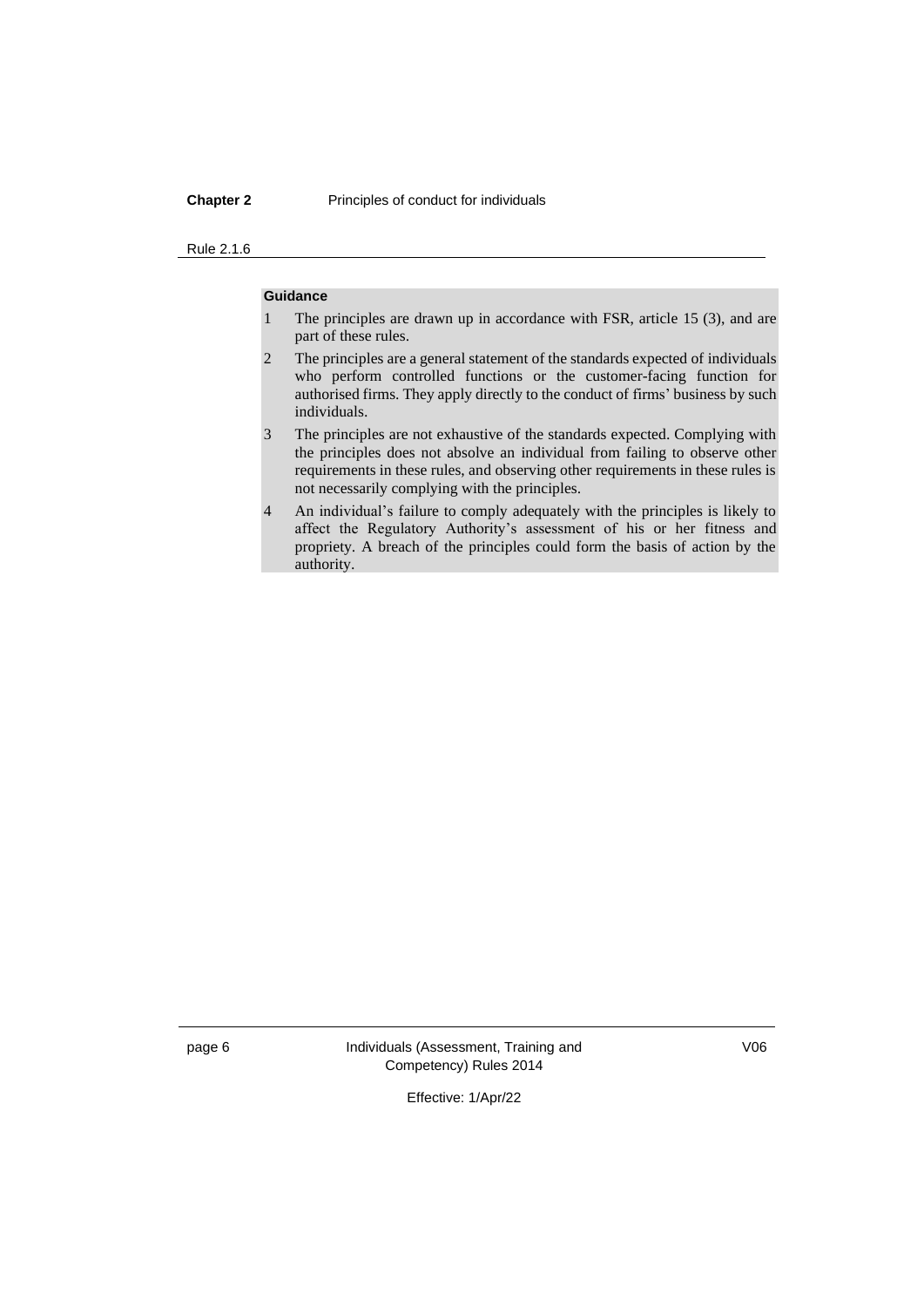# **Chapter 3 Controlled functions**

# **Part 3.1 Assessment of individuals for controlled functions**

#### **Note**

Principle 3 of the principles on training and competency (see rule 5.1.3) requires an authorised firm to undertake initial and ongoing assessments of each individual's competencies to perform controlled functions.

#### **3.1.1 Controlled functions—firms' competence and fitness assessments**

Before making an application to the Regulatory Authority for an individual to be approved to perform a controlled function, an authorised firm must be satisfied, on reasonable grounds after making appropriate inquiries, that the individual:

- (a) has the competencies required to perform the function;
- (b) is a fit and proper person to perform the function; and
- (c) satisfies any additional requirements under these or any other Rules for the function.
- *Note* Under FSR, article 41 (1) (Approval of persons performing controlled functions), an authorised firm must ensure that no individual performs a controlled function unless he or she is approved by the Regulatory Authority as an approved individual.

#### **3.1.2 How firms to make competence assessments**

- (1) In deciding whether an individual has the competencies required to perform a controlled function, an authorised firm must take into account:
	- (a) the specific requirements, characteristics and role of the function within the firm;

V06 Individuals (Assessment, Training and Competency) Rules 2014

page 7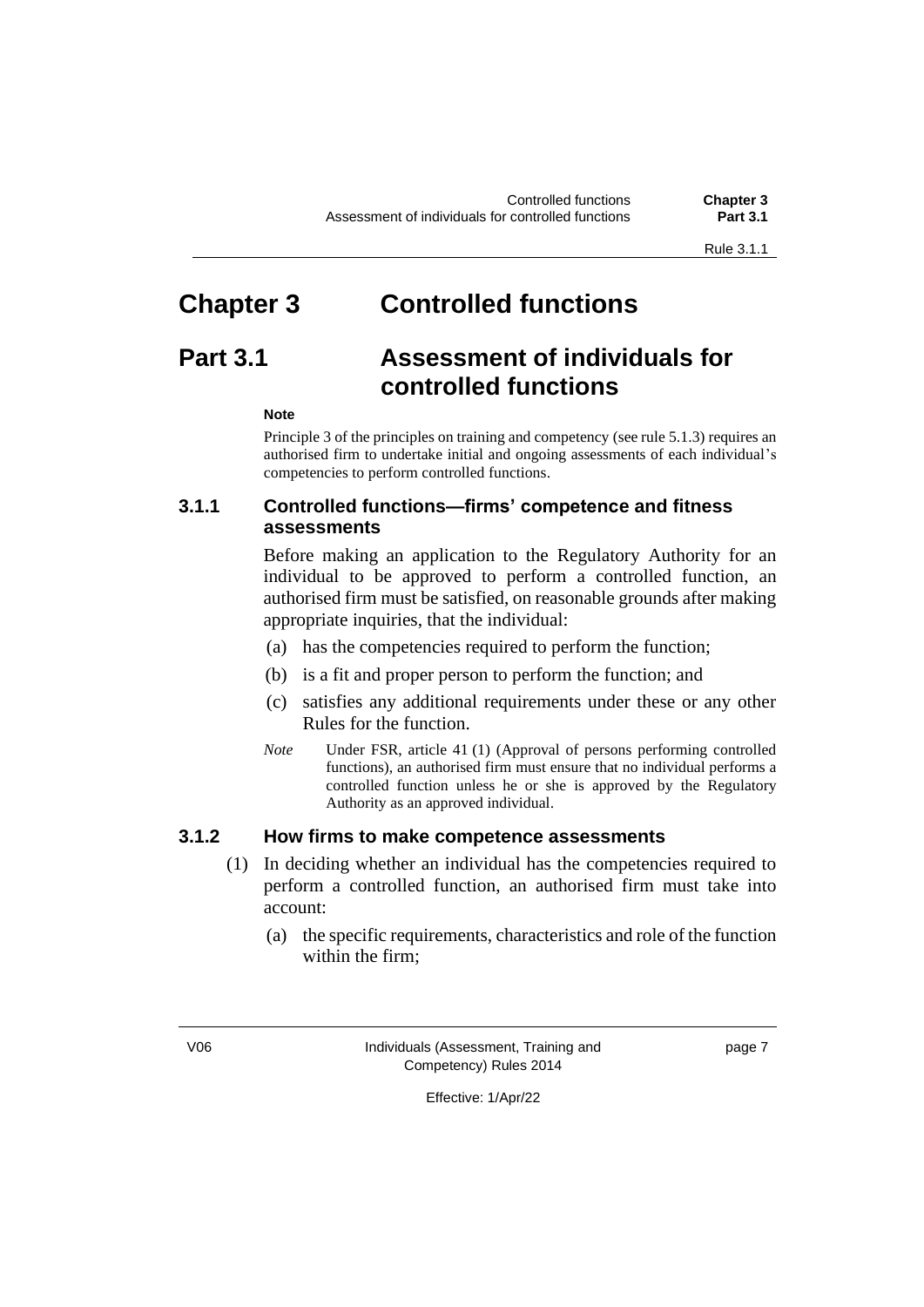#### **Chapter 3** Controlled functions<br> **Part 3.1** Assessment of indiv Assessment of individuals for controlled functions

Rule 3.1.2

#### **Guidance**

*Requirements*: what an individual should have to perform the function—for example, a certain level of knowledge, experience and training *Characteristics*: what an individual should be able to do in performing the function—that is, his or her skills (technical and behavioural).

*Role*: what the individual is expected to do—for example, the function's duties, responsibilities, reporting lines and position within the firm.

- (b) the nature, scale and complexity of the firm's business, including:
	- (i) the products and services that it offers or provides, or proposes to offer or provide; and
	- (ii) changes to those products and services and to the market;
- (c) the firm's customers; and
- (d) the regulatory system, including any recent, or reasonably expected, changes to it.
- (2) The assessment of an individual's competence to perform the internal audit function must be made by the firm's governing body.

*Note Governing body* is defined in the glossary.

- (3) The assessment of an individual's competence to perform the risk management function, the compliance oversight function or the actuarial function must be made:
	- (a) by the firm's governing body; or
	- (b) after consultation with the firm's governing body.
- (4) In making its decision the firm may also take any other relevant matter into account.
	- *Note* Under CTRL, rule 3.1.15, decisions about the appointment, performance assessment, remuneration, disciplining and dismissal of certain approved individuals must be made by the firm's governing body, or after consultation with it.

page 8 Individuals (Assessment, Training and Competency) Rules 2014

V06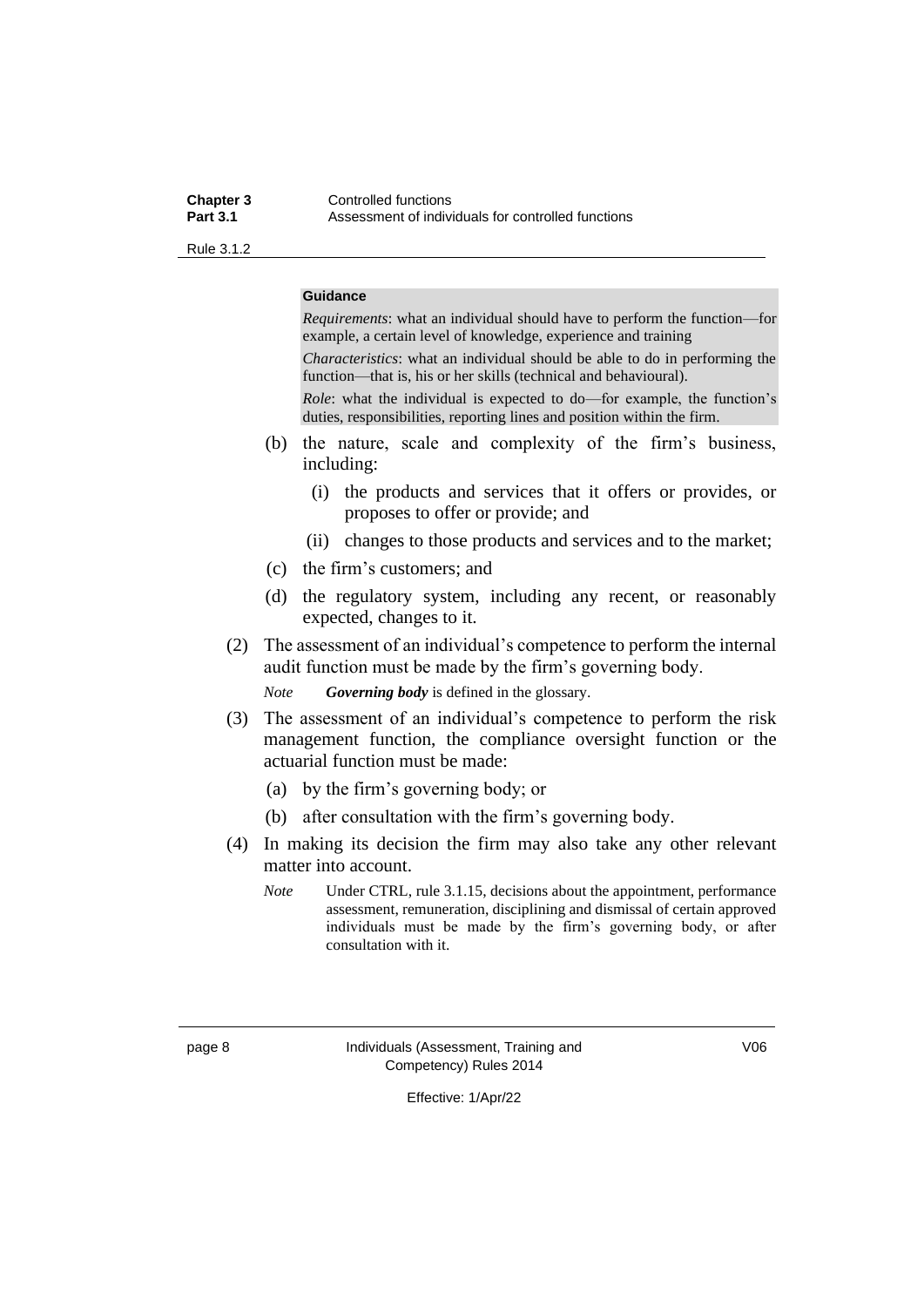#### **3.1.3 Competencies**

- (1) The *competencies* for a controlled function are the elements of skills, knowledge and experience that make an individual competent to perform the function.
- (2) Subject to subrules (3) and (4), an individual who is to perform a controlled function is expected to have the competencies set out in Schedule 1 for the function.
- (3) An individual must have the qualifications set out in Schedule 1 as knowledge competencies before he or she can be approved to perform certain controlled functions. Those controlled functions are the following:
	- (a) the compliance oversight function;
	- (b) the risk management function;
	- (c) the finance function;
	- (d) the MLRO function;
	- (e) the actuarial function;
	- (f) the internal audit function.
- (4) In assessing an individual's competencies against the relevant requirements in Schedule 1, the level of the competencies that the individual must have must be commensurate to the nature and complexity of his or her role in the firm and the regulated activity or activities that the firm conducts.

#### **Example for subrule (4)**

An individual who seeks to be assessed as competent to perform the compliance oversight function for a firm that conducts only limited regulated activities need not necessarily have all the skills set out in Schedule 1, clause S1.4.1 to clause S1.4.13. In contrast, an individual who seeks to be assessed as competent to perform that function for a firm that conducts complex regulated activities would be expected to have all or most of those skills.

V06 Individuals (Assessment, Training and Competency) Rules 2014

page 9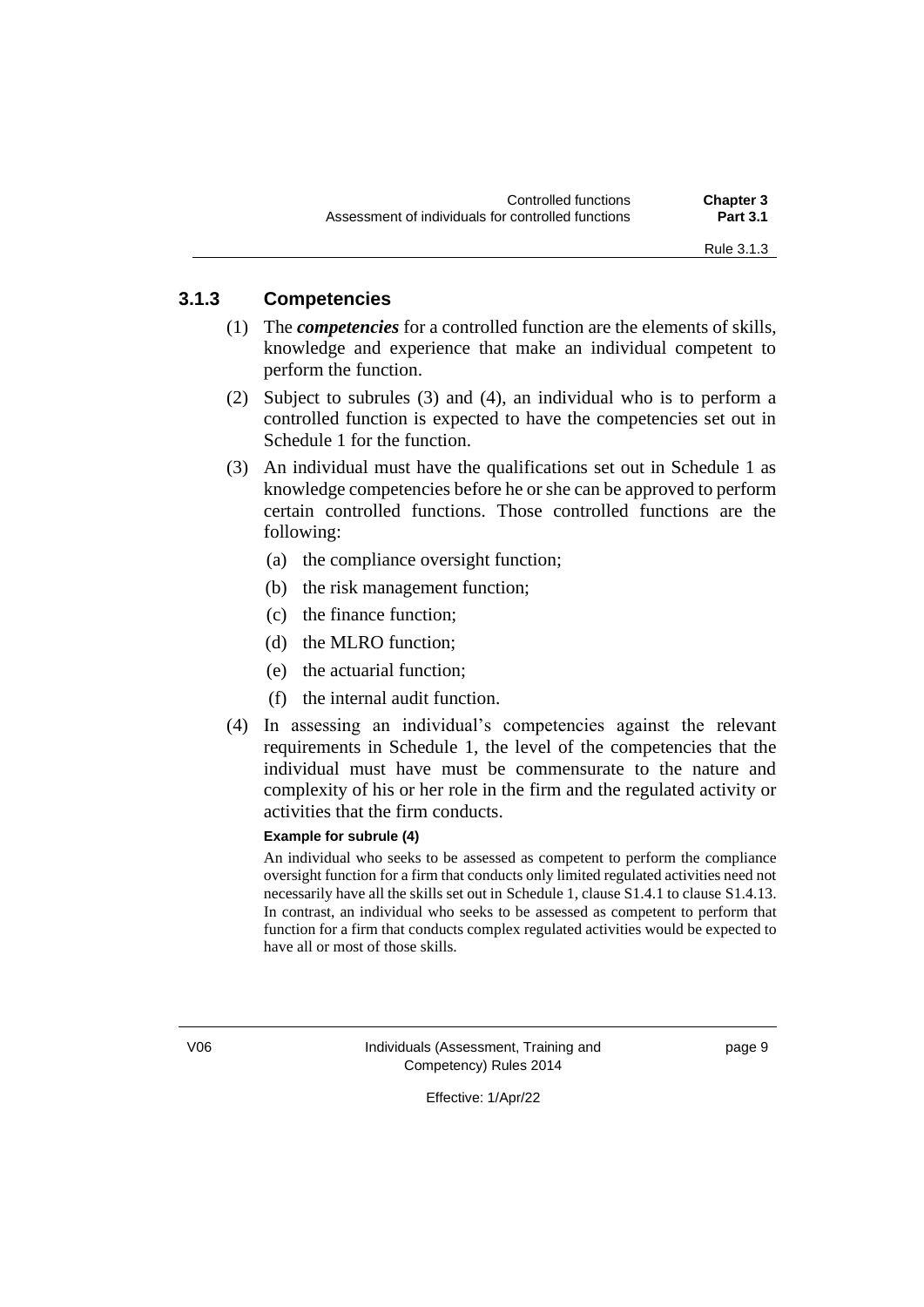#### **Chapter 3** Controlled functions<br> **Part 3.1** Assessment of indiv Assessment of individuals for controlled functions

Rule 3.1.4

#### **Guidance**

1 The 3 kinds of competency elements against which an individual is to be assessed as competent or not are:

- the individual's skills (what he or she ought to be able to do)
- the individual's knowledge (what he or she ought to know or to have by way of qualifications)
- the individual's experience (what he or she has previously done, if anything).
- 2 The competency elements are to be used in making assessments under this rule and rule 3.2.3 (Eligibility to remain approved).
- 3 The firm must decide whether the individual has the competencies required to perform the function, taking into account the circumstances of the case and the individual's role.
- 4 The following are examples of levels of experience that the firm may use when assessing the individual's competence:
	- for a junior role—up to 2 years' experience performing the function or a similar role
	- for a mid-level role—more than 2 years', and up to 10 years', experience
	- for a senior role—more than 10 years' experience.

#### **3.1.4 Qualifications that are appropriate or equivalent**

- (1) If Schedule 1 specifies a particular qualification as a knowledge competency, but allows an authorised firm to assess another qualification as being appropriate for an individual's role, the firm must hold appropriate evidence about the appropriateness of the other qualification.
- (2) If Schedule 1 specifies a particular qualification as a knowledge competency, but allows an authorised firm to assess another qualification as being equivalent, or that the qualification is unnecessary, the firm must hold appropriate evidence, or must otherwise demonstrate, that the other qualification is equivalent, or that the qualification is unnecessary, as the case may be.
	- *Note Qualification* includes the membership of a professional body or association—see the glossary.

#### page 10 **Individuals (Assessment, Training and** Competency) Rules 2014

V06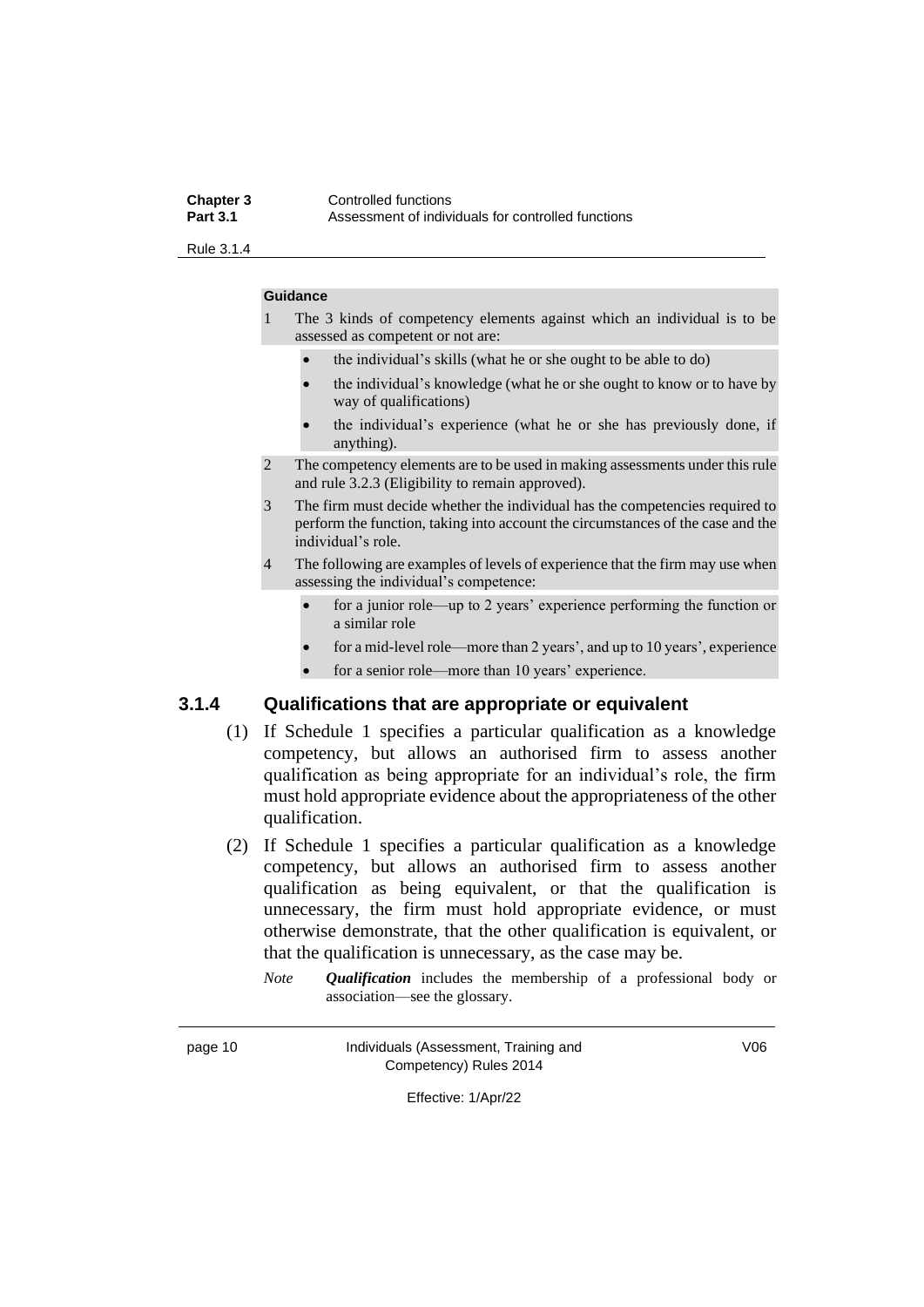(3) In considering whether a qualification is equivalent to a qualification that is specified in Schedule 1, an authorised firm may take into account qualifications that are recognised as appropriate for the relevant role by another regulator.

#### **Examples of other regulators**

- the Financial Conduct Authority (UK)
- the Australian Securities and Investments Commission
- the Financial Markets Authority (New Zealand)
- the Financial Industry Regulatory Authority (US)
- the Securities and Futures Commission (Hong Kong)
- the Monetary Authority of Singapore.
- (4) The firm must record its assessment, and any supporting evidence, in the record about the individual required by rule 1.1.6 (Recordkeeping).

#### **3.1.5 How firms to make fitness assessments**

- (1) In deciding whether an individual is a fit and proper person to perform a controlled function, an authorised firm must take into account:
	- (a) the individual's honesty, integrity and reputation; and
	- (b) the individual's financial soundness.
- (2) For paragraph (1) (a), the firm must take into account the following matters about the individual's honesty, integrity and reputation:
	- (a) any past, ongoing or pending legal proceedings, whether civil or criminal, relating to or involving the individual;
	- (b) any investigation undertaken, disciplinary action taken, or sanctions imposed, in relation to or on the individual by a court, tribunal, regulatory or governmental agency, body or authority, exchange, clearing house, self-regulatory body or other professional body;

V06 Individuals (Assessment, Training and Competency) Rules 2014

page 11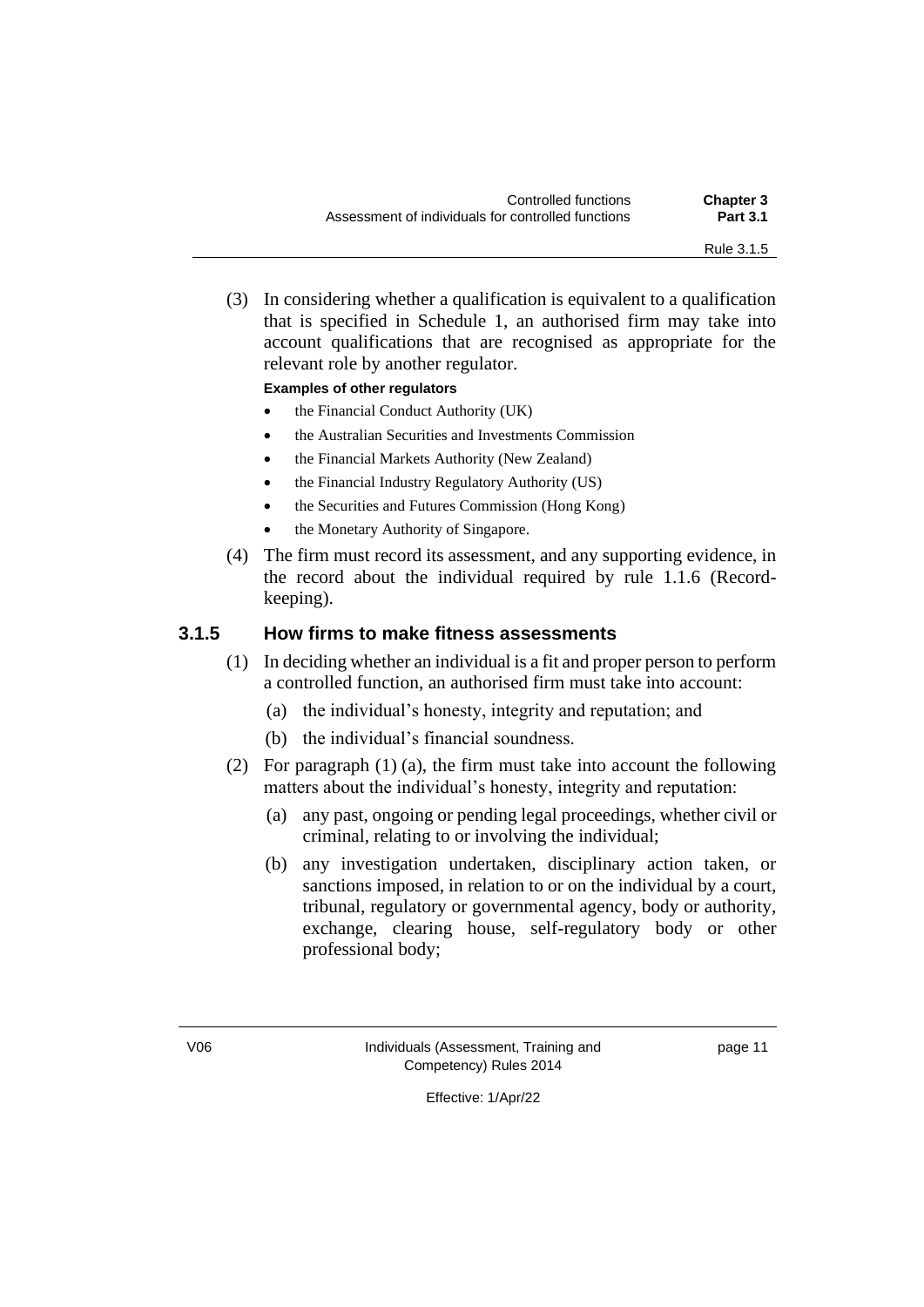| Chapter 3       | Controlled functions                               |
|-----------------|----------------------------------------------------|
| <b>Part 3.1</b> | Assessment of individuals for controlled functions |

Rule 3.1.5

- (c) any complaint against the individual relating to, or any contravention by or involving the individual of, any financial services legislation (including any regulations, rules, statements of principle or codes of practice made by an exchange, clearing house, self-regulatory body or other professional body);
- (d) any complaint made about the individual's standard of conduct in relation to activities subject to regulation inside or outside the QFC;
- (e) the individual's involvement with any business that:
	- (i) was wound up or put into liquidation, placed in receivership or administration, ceased trading, negotiated a settlement with creditors, or became insolvent:
		- (A) while the individual was involved with the business; or
		- (B) within 1 year after that involvement ended;
	- (ii) had any approval, authority, licence, registration or other permission to conduct business removed, restricted or suspended;
	- (iii) has been refused any approval, authority, licence, registration or other permission to conduct business;
	- (iv) has been expelled by any regulatory or governmental agency, body or authority; or
	- (v) has been investigated, criticised, disciplined, censured or suspended by any regulator, professional body or tribunal, whether publicly or privately;
- (f) whether the individual has been dismissed, or has been asked to resign and has resigned, from a position of trust or fiduciary appointment;
- (g) the effect that the individual's reputation may have on the authorised firm and the QFC;

page 12 Individuals (Assessment, Training and Competency) Rules 2014

V06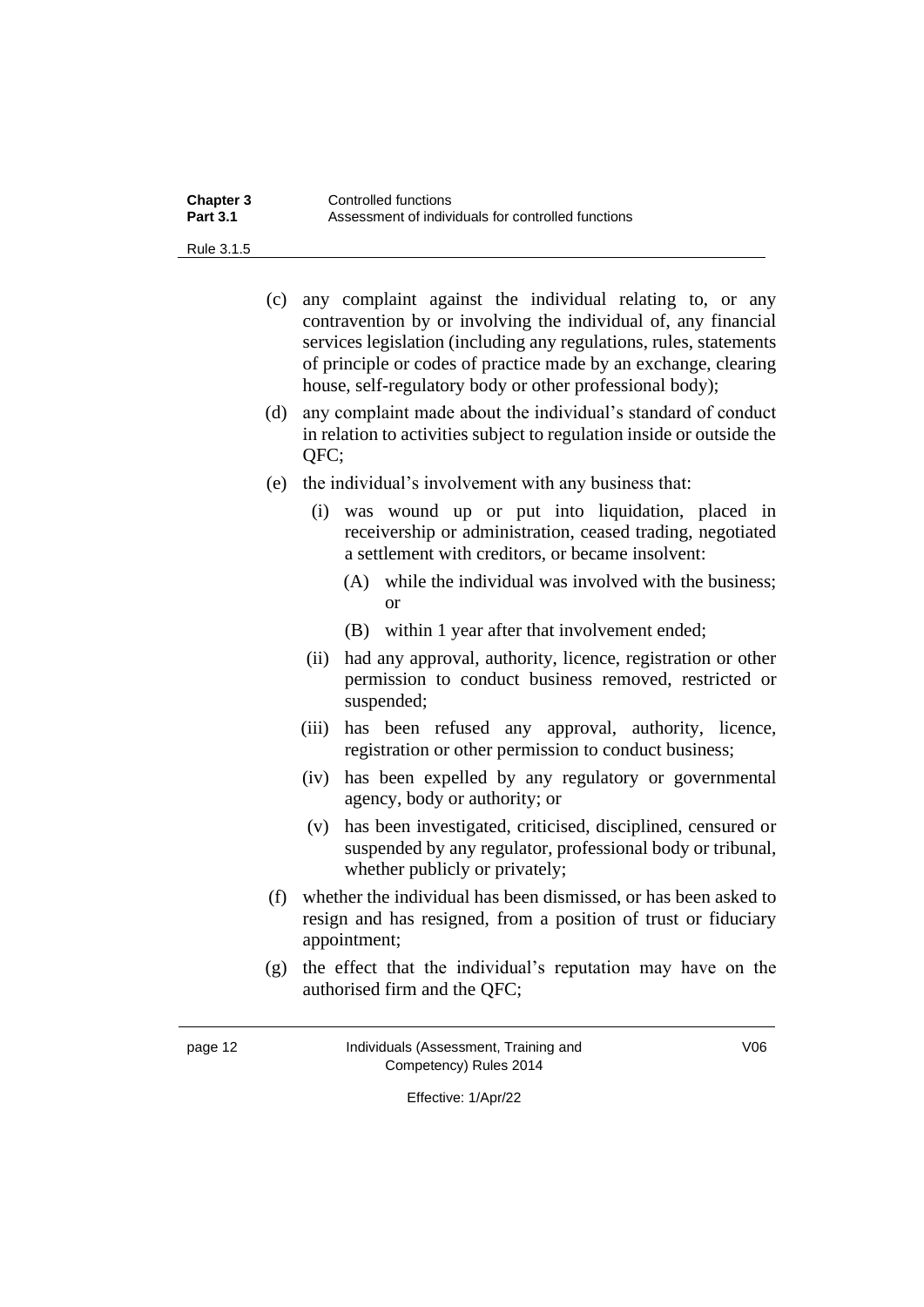- (h) whether the individual has been candid and truthful in dealing with the authority.
- (3) For paragraph (1) (b), the firm must take into account the following matters about the individual's financial soundness:
	- (a) whether the individual is able to pay debts as they fall due;
	- (b) any arrangement that individual has made with creditors;
	- (c) whether the individual has filed for bankruptcy, been served with any bankruptcy petition or been subject to any bankruptcy order;
	- (d) whether the individual has had assets seized, confiscated or frozen.
- (4) In deciding whether an individual is a fit and proper person to perform a controlled function, the firm may also take any other relevant matter into account.

V06 Individuals (Assessment, Training and Competency) Rules 2014

page 13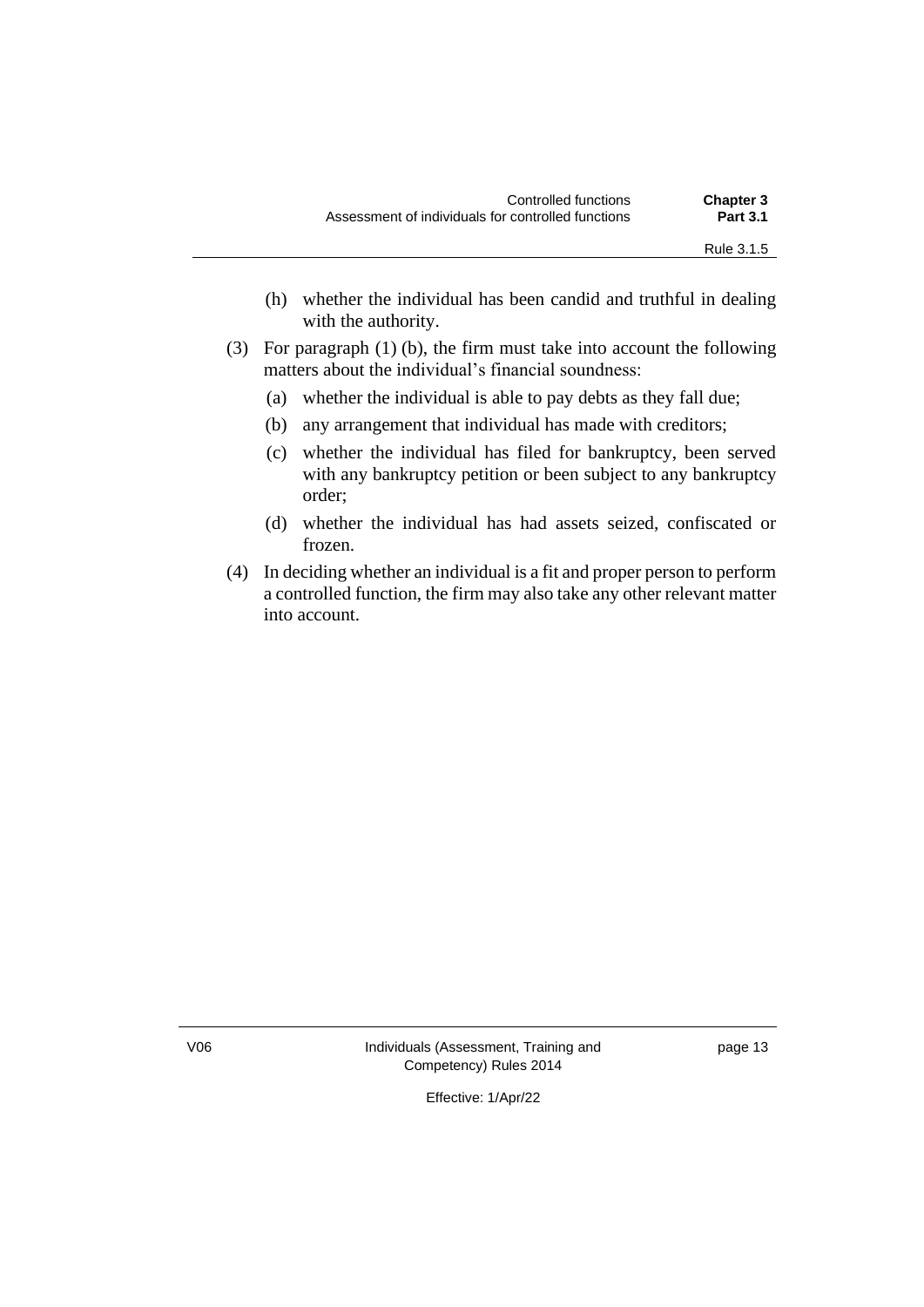**Chapter 3** Controlled functions<br> **Part 3.2** Approval of individual Approval of individuals for controlled functions

Rule 3.2.1

### **Part 3.2 Approval of individuals for controlled functions**

#### **3.2.1 Firms' application for approval of individuals**

If an authorised firm is satisfied that an individual:

- (a) has the competencies required to perform a controlled function;
- (b) is a fit and proper person to do so; and
- (c) satisfies any other requirements under these or any other Rules;

the firm may apply to the Regulatory Authority for the approval of the individual to perform the function.

#### **3.2.2 Eligibility for approval of individuals—general**

An individual is eligible to be approved by the Regulatory Authority to perform a controlled function for an authorised firm only if the firm has assessed him or her:

- (a) as having the competencies required to perform the function;
- (b) as being a fit and proper person to perform the function; and
- (c) as satisfying any other requirements under these or any other Rules for the function.
- *Note* In certain circumstances an individual may be approved to perform 2 or more controlled functions for an authorised firm, or to perform a controlled function for 2 or more members of a group. See CTRL, Chapter 5.

#### **3.2.3 Eligibility to remain approved**

An approved individual is eligible to remain approved by the Regulatory Authority to perform a controlled function only if the

page 14 Individuals (Assessment, Training and Competency) Rules 2014

V06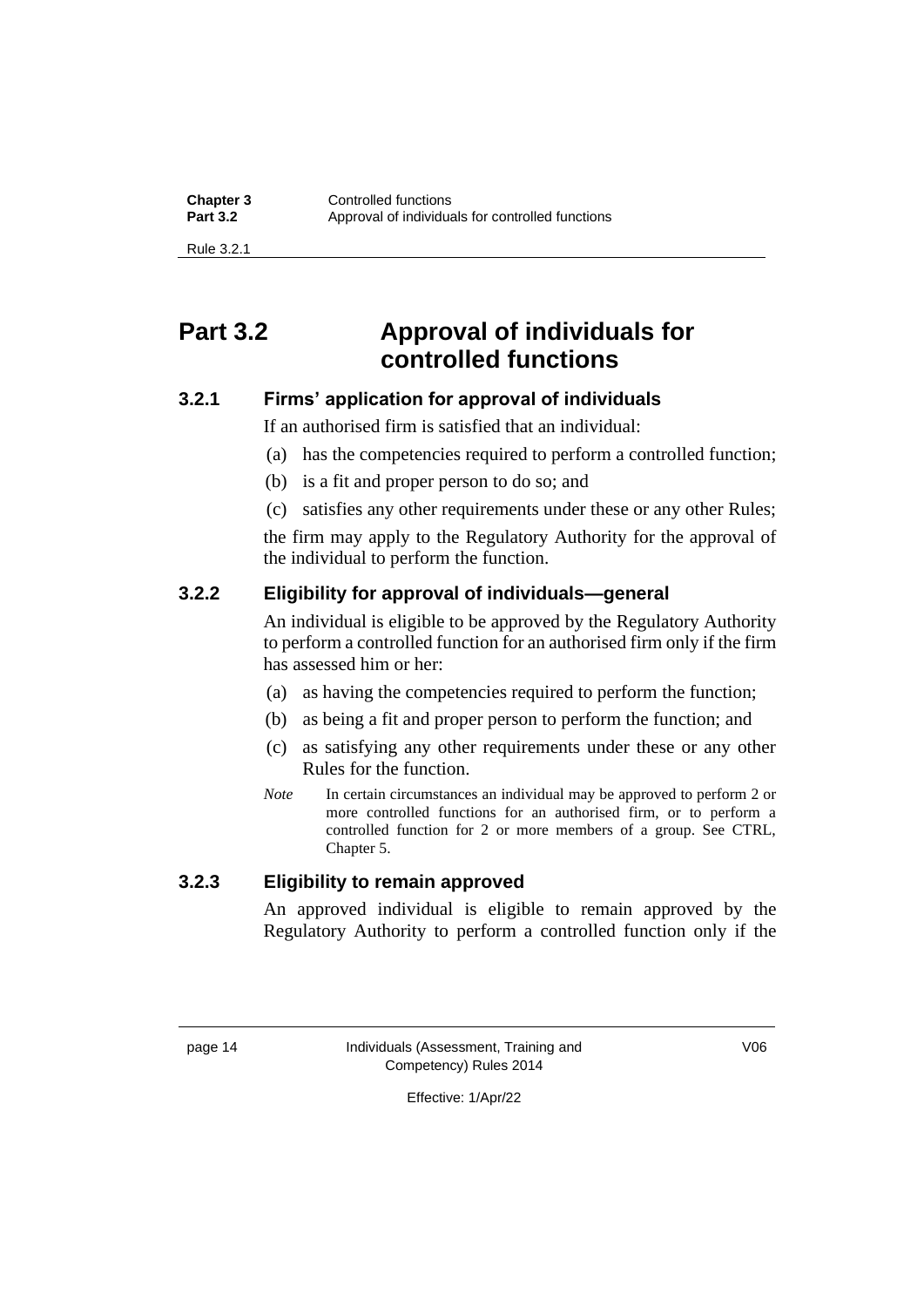authorised firm concerned can demonstrate, on an ongoing basis, to the authority's satisfaction that the individual:

- (a) has the competencies required to perform the function;
- (b) is a fit and proper person to perform the function; and
- (c) satisfies any additional requirements under these or any other Rules for the function.
- *Note* For the competencies for controlled functions, see rule 3.1.3 and the guidance following that rule.

V06 Individuals (Assessment, Training and Competency) Rules 2014

page 15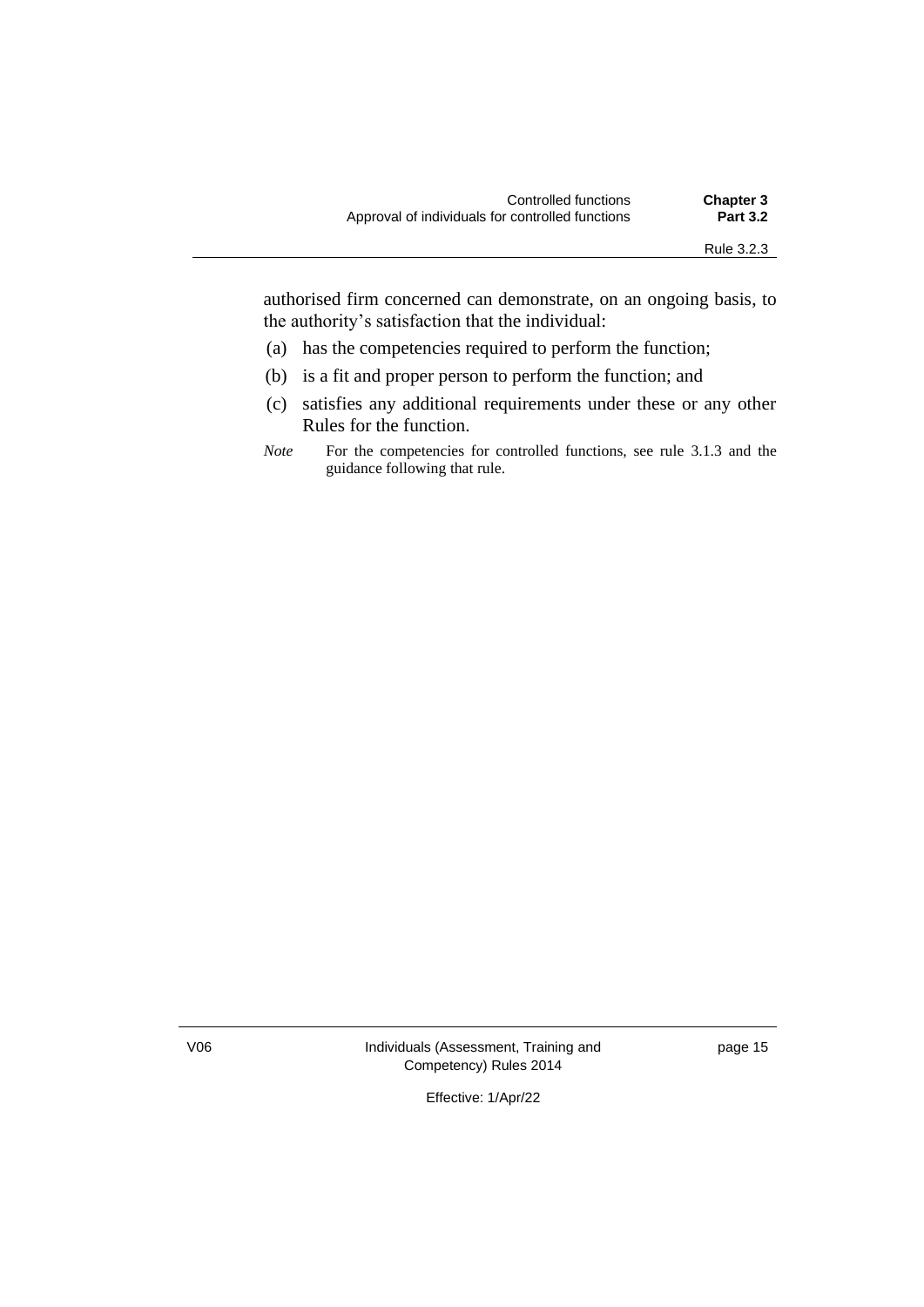Rule 3.3.1

# **Part 3.3 Cessation of performance of controlled functions**

#### **3.3.1 Regulatory Authority withdrawal of approval**

The Regulatory Authority may withdraw the approval of an individual to perform a controlled function in any of the following circumstances:

- (a) the authority has determined that the individual is no longer a fit and proper person in relation to the function;
- (b) the authority considers that the individual no longer has the relevant competencies;
- (c) the authority considers that the individual's performance of the function has fallen below the standard at which a reasonable person having the necessary skills, knowledge and experience would be expected to perform the function.
- *Note* If the authority has permitted an approved individual to perform 2 or more controlled functions for an authorised firm, the authority may direct the firm to stop combining the functions, or to appoint another approved individual to perform 1 of them (see CTRL, rule 5.1.1 (5)).

#### **3.3.2 What firm must do if individual ceases to perform controlled function**

(1) If an authorised firm becomes aware that, for any reason (other than the withdrawal of the individual's approval by the Regulatory Authority), an approved individual is to cease to perform, or has ceased to perform, a controlled function that he or she is approved to perform, the firm must request the authority to withdraw the individual's approval to perform the function.

page 16 **Individuals (Assessment, Training and** Competency) Rules 2014

V06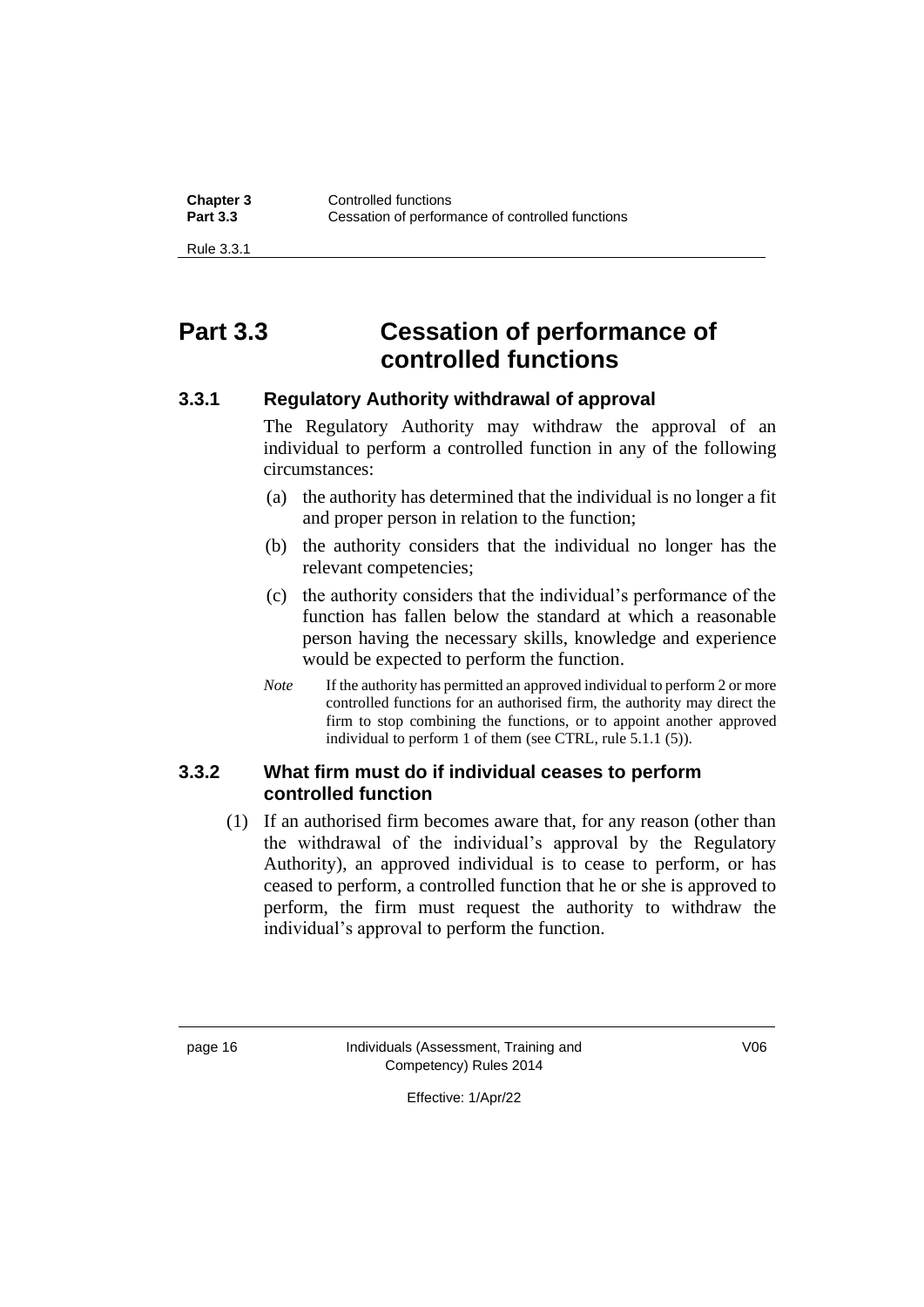- (2) The firm must make the request:
	- (a) at least 10 business days before the day on which the individual is to cease to perform the function; or
	- (b) if the request cannot be made as required by paragraph  $(a)$  immediately after the firm becomes aware that the individual is to cease to perform, or has ceased to perform, the function, but within 2 business days after that time.

#### **Examples—meaning of 'within 2 business days'**

- 1 If the firm becomes aware, on a business day, that the individual will cease to perform the function, the firm must make the request immediately, but by no later than the next business day.
- 2 If the firm becomes aware, on a day that is not a business day, that he or she has ceased to perform the function, the firm must make the request immediately, but by no later than 2 business days after that day.

V06 Individuals (Assessment, Training and Competency) Rules 2014

page 17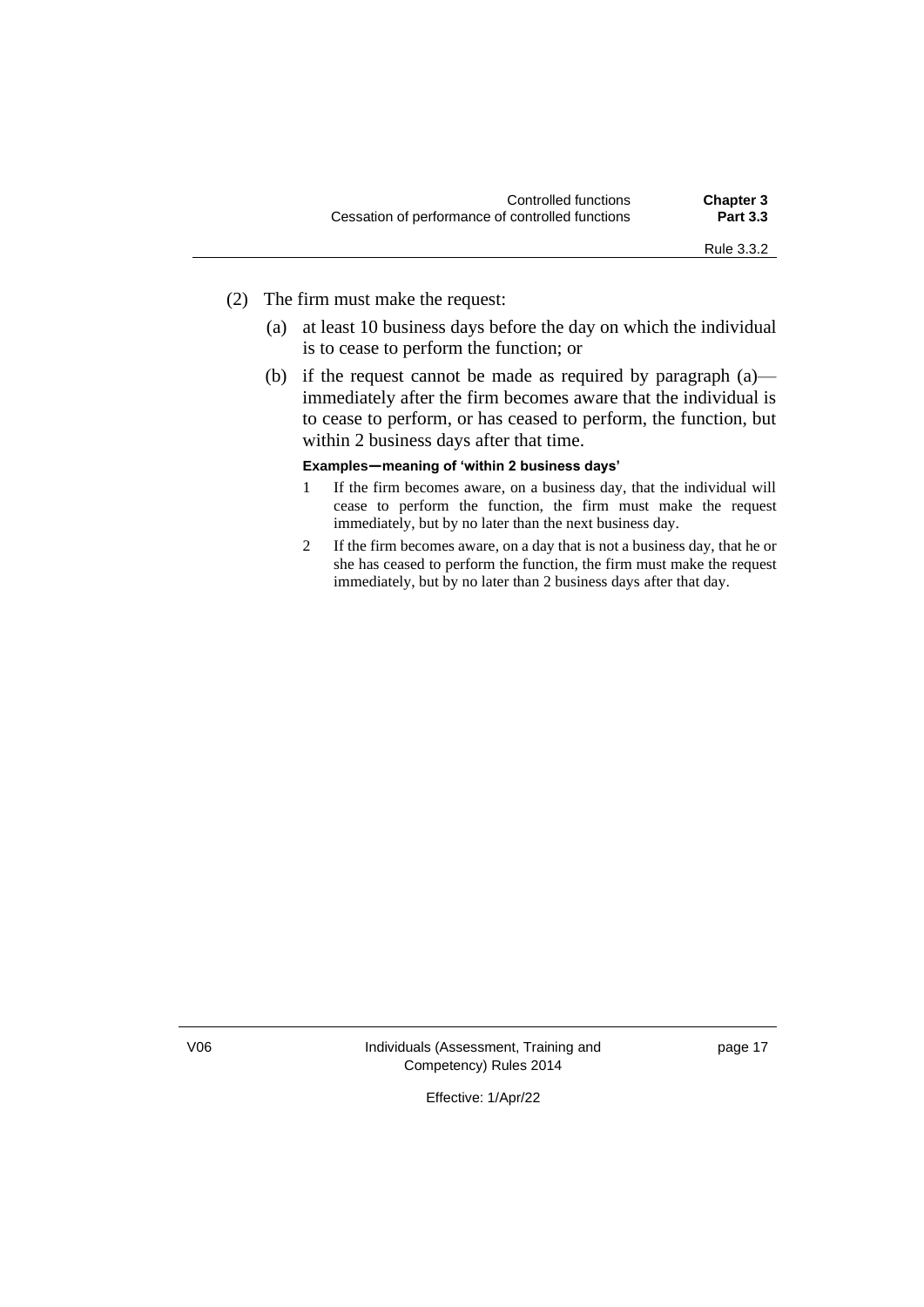**Chapter 4** Customer-facing function<br>**Part 4.1** Assessment of individuals Assessment of individuals for customer-facing function

Rule 4.1.1

# **Chapter 4 Customer-facing function**

# **Part 4.1 Assessment of individuals for customer-facing function**

#### **Note**

Principle 3 of the principles on training and competency (see rule 5.1.3) requires an authorised firm to undertake initial and ongoing assessments of each individual's competencies to perform the customer-facing function.

#### **4.1.1 Customer-facing function—firms' competence and fitness assessments**

- (1) An authorised firm must be satisfied, on reasonable grounds after making appropriate inquiries, that an individual who performs, or is proposed to perform, the customer-facing function:
	- (a) has the competencies required to do so;
	- (b) is a fit and proper person to do so; and
	- (c) satisfies any other requirements under these or any other Rules.
- (2) An individual must not perform the customer-facing function for an authorised firm unless the firm continues to be satisfied that he or she:
	- (a) has the competencies required to do so;
	- (b) is a fit and proper person to do so; and
	- (c) satisfies any other requirements under these or any other Rules.

#### **4.1.2 How firms to make competence assessments**

In deciding whether an individual has the competencies required to perform the customer-facing function, an authorised firm must take into account:

(a) the customer-facing activities that the individual is to perform (and in particular whether the individual must exercise discretion or personal judgement);

page 18 Individuals (Assessment, Training and Competency) Rules 2014

V06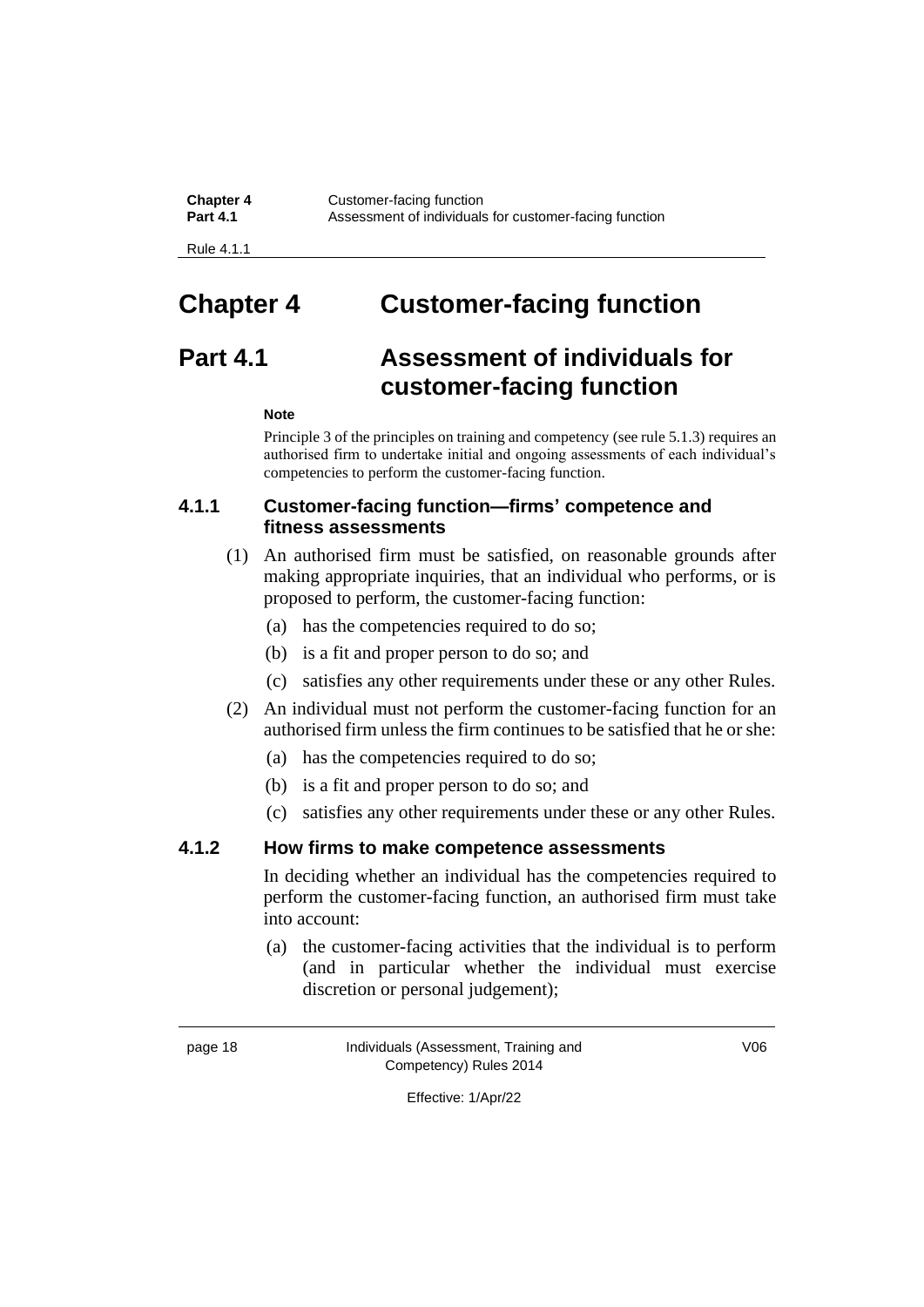- (b) the nature, scale and complexity of the firm's business, including:
	- (i) the products and services that it offers or provides, or proposes to offer or provide; and
	- (ii) changes to those products and services and to the market;
- (c) the firm's customers; and
- (d) the regulatory system, including any recent, or reasonably expected, changes to it.

#### **4.1.3 Competencies**

- (1) The *competencies* for the customer-facing function are the elements of skills, knowledge and experience that make an individual competent to perform the function.
- (2) Subject to subrules (3) and (4), an individual who is to perform the customer-facing function is expected to have the competencies set out in Schedule 2.
- (3) An individual who will perform the customer-facing function with retail customers must have the qualifications set out in Schedule 2 as knowledge competencies for the function before he or she can be assessed as competent to perform the function.
- (4) In assessing an individual's competencies against the relevant requirements in Schedule 2, the level of the competencies that the individual must have must be commensurate to the nature and complexity of his or her role in the firm.

#### **Example**

An individual who will perform the customer-facing function only in relation to advising on motor vehicle insurance policies need be assessed for the skills, knowledge and experience required only for that limited role.

V06 Individuals (Assessment, Training and Competency) Rules 2014

page 19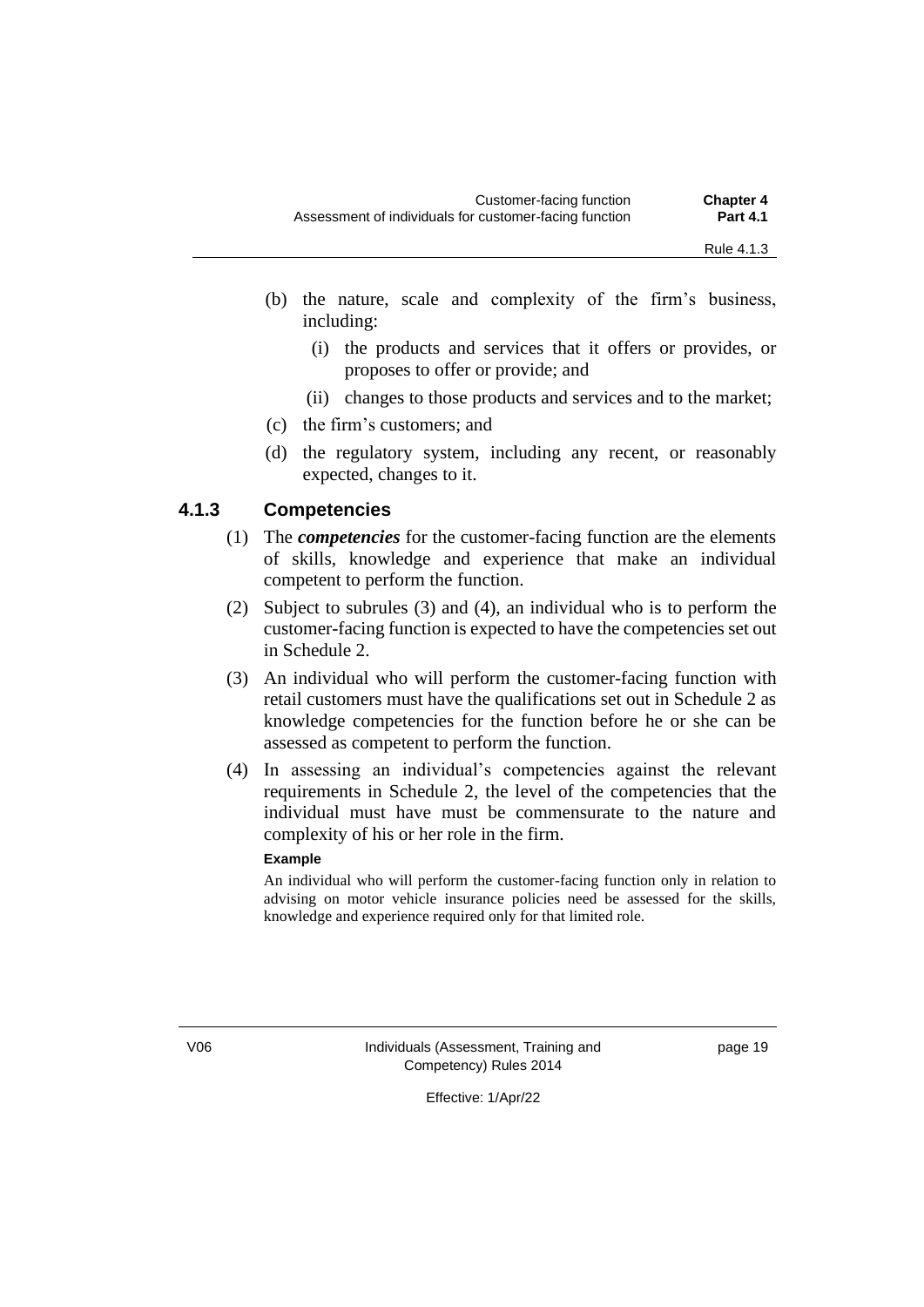#### **Chapter 4** Customer-facing function<br>**Part 4.1** Assessment of individuals Assessment of individuals for customer-facing function

Rule 4.1.4

#### **Guidance**

1 The 3 kinds of competency elements against which an individual is to be assessed as competent or not are:

- the individual's skills (what he or she ought to be able to do)
- the individual's knowledge (what he or she ought to know or to have by way of qualifications)
- the individual's experience (what he or she has previously done, if anything).
- 2 The competency elements are to be used in making assessments under rule 4.1.1 (Customer-facing function—firms' competence and fitness assessments)
- 3 The firm must decide whether the individual has the competencies required to perform the function, taking into account the circumstances of the case and the individual's role.
- 4 The following are examples of levels of experience that the firm may use when assessing the individual's competence:
	- for a junior role—up to 2 years' experience performing the function or a similar role
	- for a mid-level role—more than 2 years', and up to 10 years', experience
	- for a senior role—more than 10 years' experience.

#### **4.1.4 Qualifications that are appropriate or equivalent**

- (1) If Schedule 2 specifies a particular qualification as a knowledge competency, but allows an authorised firm to assess another qualification as being appropriate for an individual's role, the firm must hold appropriate evidence about the appropriateness of the other qualification.
- (2) If Schedule 2 specifies a particular qualification as a knowledge competency, but allows an authorised firm to assess another qualification as being equivalent, or that the qualification is unnecessary, the firm must hold appropriate evidence, or must otherwise demonstrate, that the other qualification is equivalent, or that the qualification is unnecessary, as the case may be.

page 20 Individuals (Assessment, Training and Competency) Rules 2014

V06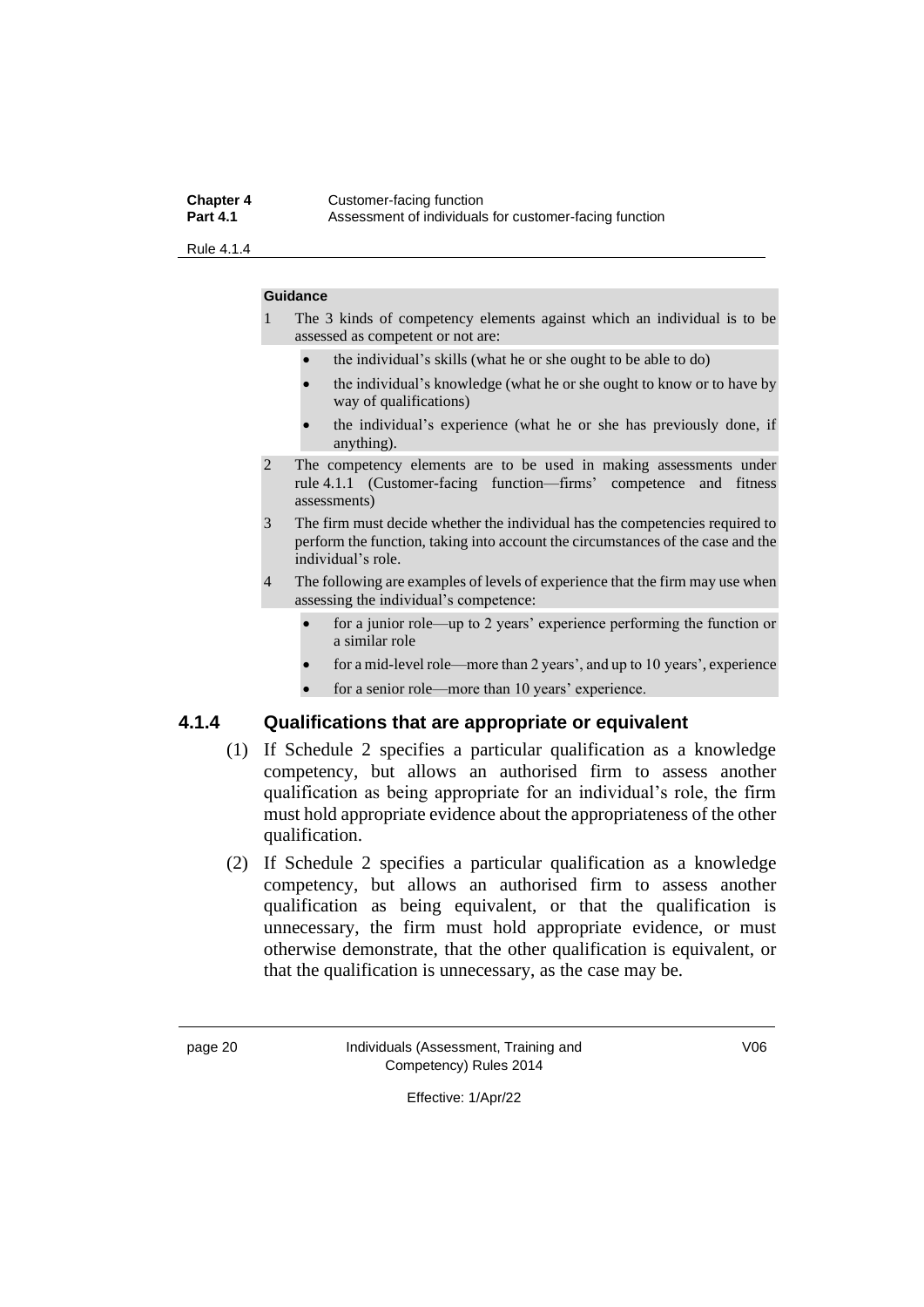(3) In considering whether a qualification is equivalent to a qualification specified in Schedule 2, or is appropriate for an individual's role, an authorised firm may take into account qualifications that are recognised as appropriate for the role by another regulator.

#### **Examples of other regulators**

- the Financial Conduct Authority (UK)
- the Australian Securities and Investments Commission
- the Financial Markets Authority (New Zealand)
- the Financial Industry Regulatory Authority (USA)
- the Securities and Futures Commission (Hong Kong)
- the Monetary Authority of Singapore.
- (4) The firm must record its assessment, and any supporting evidence, in the record about the individual required by rule 1.1.6 (Recordkeeping).

#### **4.1.5 How firms to make fitness assessments**

- (1) In deciding whether an individual is a fit and proper person to perform the customer-facing function, an authorised firm must take into account:
	- (a) the individual's honesty, integrity and reputation; and
	- (b) the individual's financial soundness.
- (2) For paragraph (1) (a), the firm must take into account the following matters about the individual's honesty, integrity and reputation:
	- (a) any past, ongoing or pending legal proceedings, whether civil or criminal, relating to or involving the individual;
	- (b) any investigation undertaken, disciplinary action taken, or sanctions imposed, in relation to or on the individual by a court, tribunal, regulatory or governmental agency, body or authority, exchange, clearing house, self-regulatory body or other professional body;

V06 Individuals (Assessment, Training and Competency) Rules 2014

page 21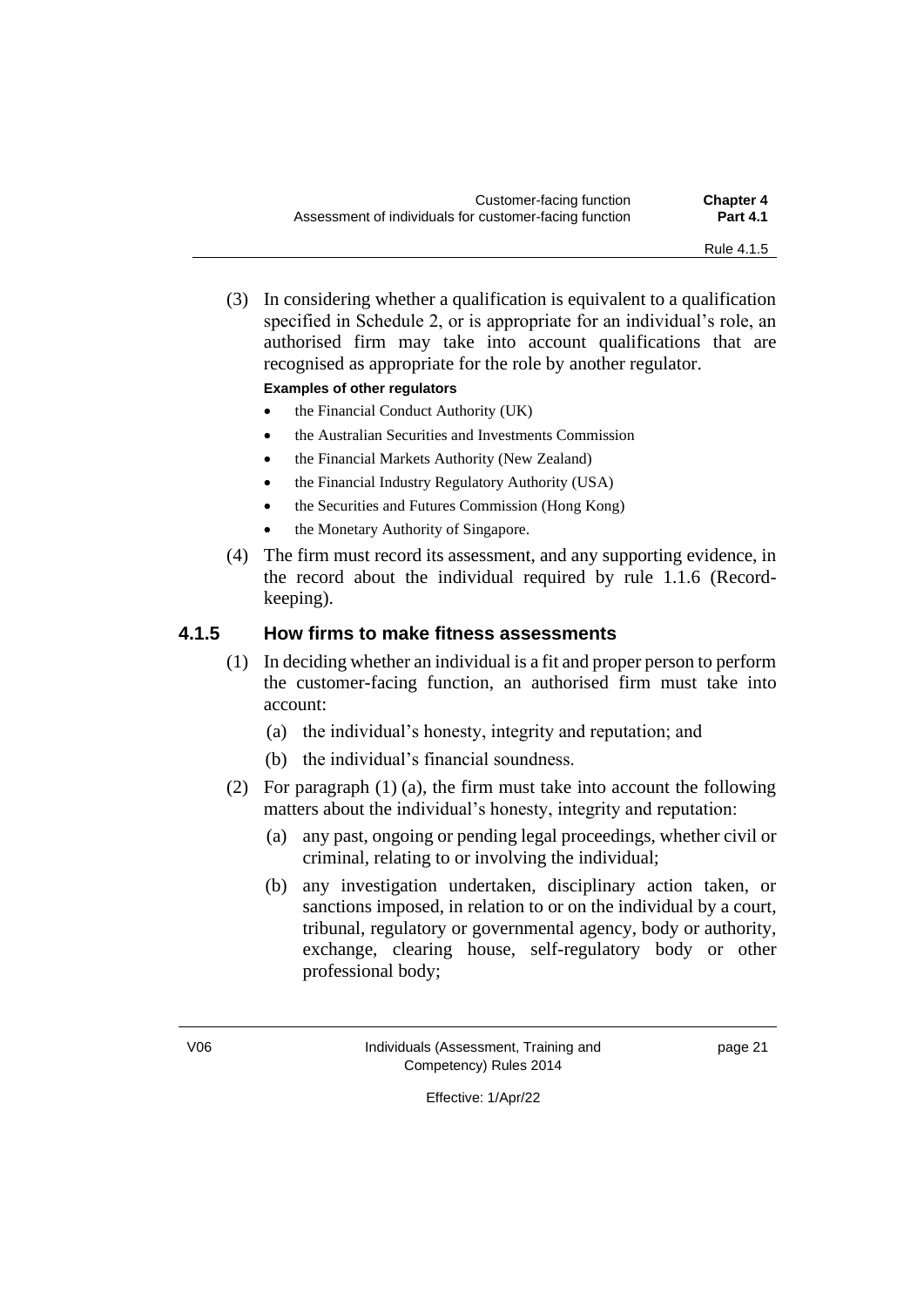| <b>Chapter 4</b> | Customer-facing function                               |
|------------------|--------------------------------------------------------|
| <b>Part 4.1</b>  | Assessment of individuals for customer-facing function |

Rule 4.1.5

- (c) any complaint against the individual relating to, or any contravention by or involving the individual of, any financial services legislation (including any regulations, rules, statements of principle or codes of practice made by an exchange, clearing house, self-regulatory body or other professional body);
- (d) any complaint made about the individual's standard of conduct in relation to activities subject to regulation inside or outside the QFC;
- (e) the individual's involvement with any business that:
	- (i) was wound up or put into liquidation, placed in receivership or administration, ceased trading, negotiated a settlement with creditors, or became insolvent:
		- (A) while the individual was involved with the business; or
		- (B) within 1 year after that involvement ended;
	- (ii) had any approval, authority, licence, registration or other permission to conduct business removed, restricted or suspended;
	- (iii) has been refused any approval, authority, licence, registration or other permission to conduct business;
	- (iv) has been expelled by any regulatory or governmental agency, body or authority; or
	- (v) has been investigated, criticised, disciplined, censured or suspended by any regulator, professional body or tribunal, whether publicly or privately;
- (f) whether the individual has been dismissed, or has been asked to resign and has resigned, from a position of trust or fiduciary appointment;
- (g) the effect that the individual's reputation may have on the authorised firm and the QFC;

page 22 Individuals (Assessment, Training and Competency) Rules 2014

V06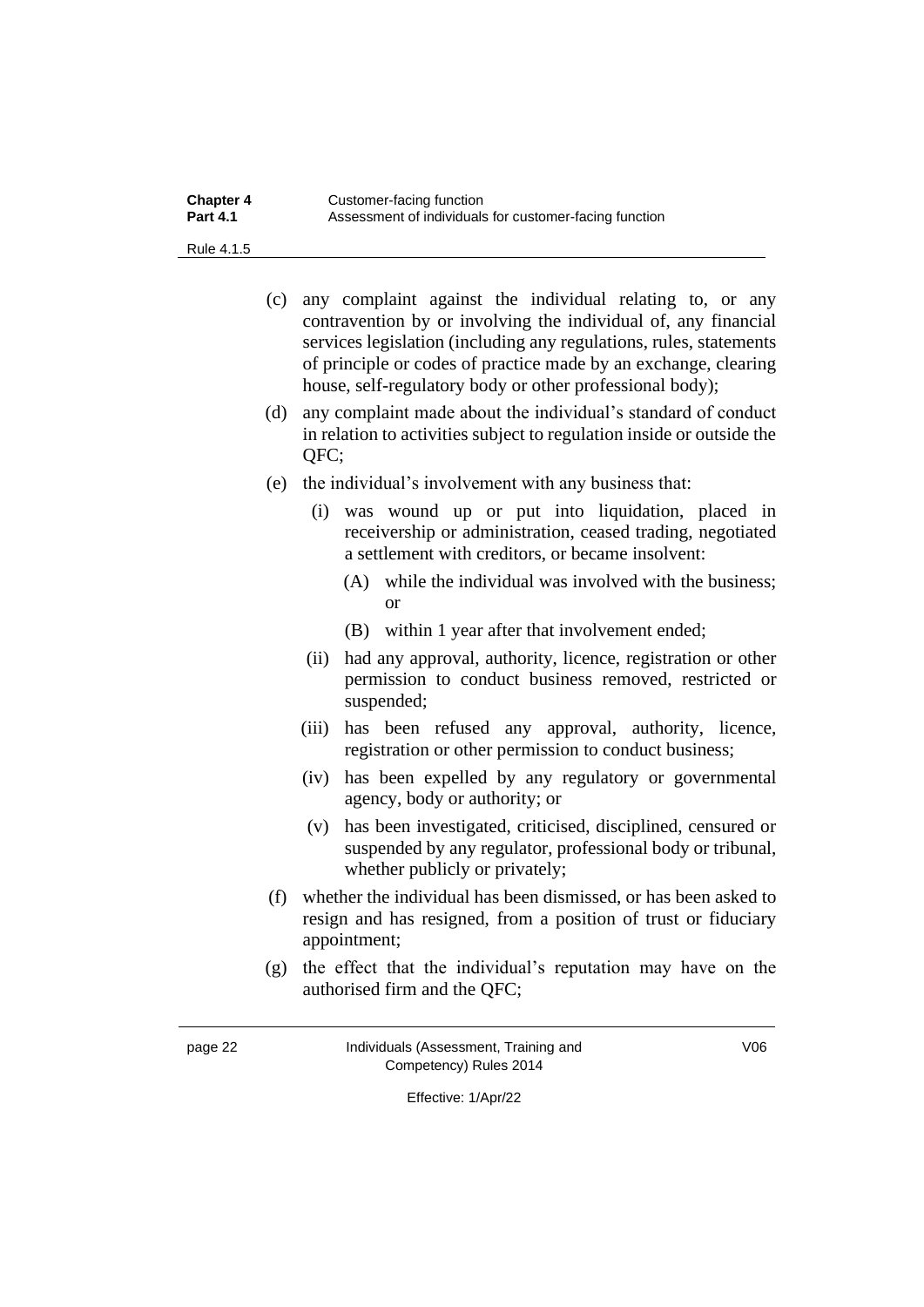- (h) whether the individual has been candid and truthful in dealing with the authority.
- (3) For paragraph (1) (b), the firm must take into account the following matters about the individual's financial soundness:
	- (a) whether the individual is able to pay debts as they fall due;
	- (b) any arrangement that the individual has made with creditors;
	- (c) whether the individual has filed for bankruptcy, been served with any bankruptcy petition or been subject to any bankruptcy order;
	- (d) whether the individual has had assets seized, confiscated or frozen.
- (4) In deciding whether an individual is a fit and proper person to perform the customer-facing function, the firm may also take any other relevant matter into account.

#### **4.1.6 Retail customer-facing function—non-discretionary customer-facing activities**

- (1) An authorised firm may designate an individual to perform only nondiscretionary customer-facing activities.
- (2) For this rule, customer-facing activities are either *discretionary* or *non-discretionary*. *Non-discretionary customer-facing activities* are customer-facing activities that meet all of the following requirements:
	- (a) the activities are in relation only to general insurance contracts or pure protection contracts (or both);
	- (b) the activities are in relation only to retail customers;
	- (c) the activities either:
		- (i) do not require the individual who performs them to exercise discretion or personal judgement; or
		- (ii) require him or her to do so only in relation to routine activities.

V06 Individuals (Assessment, Training and Competency) Rules 2014

page 23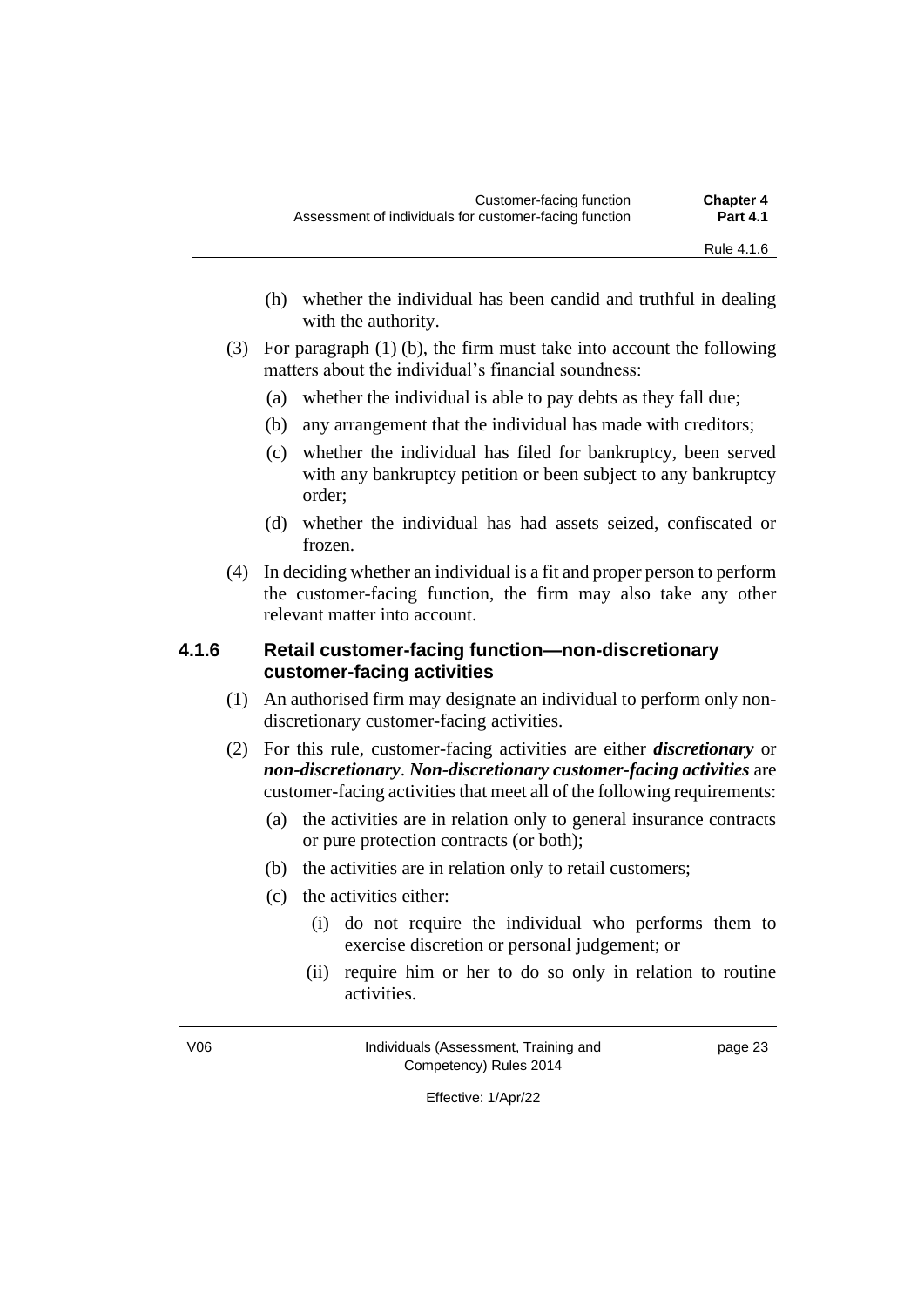Rule 4.1.6

**Examples of non-discretionary customer-facing activities**

- using a sales process that involves putting scripted questions to retail customers
- the use of prepared answers or scripted responses for retail customers by call centre staff
- routine data collection from retail customers in filling out policy documentation
- giving routine assistance with claims management to retail customers.
- (3) An individual who is designated by an authorised firm under subrule (1) may perform only non-discretionary customer-facing activities for the firm.
- (4) An authorised firm may designate an individual under subrule (1) only if the firm:
	- (a) has systems, controls, policies and procedures to ensure that individuals who are designated to perform non-discretionary customer-facing activities do not perform discretionary customer-facing activities;
	- (b) has at least 1 individual who performs the customer-facing function who has obtained the CISI Regulatory qualification; and
	- (c) has systems, controls, policies and procedures to ensure that only an individual who has obtained the CISI Regulatory qualification performs discretionary customer-facing activities.

#### **Examples of discretionary customer-facing activities**

- providing advice to retail customers based on personal judgement or discretion
- answering technical questions—for example, in relation to an insurance contract's exclusions or terms and conditions
- undertaking non-routine activities relating to arranging a contract or in support of the performance of a contract.
- (5) A person who is designated under subrule (1) and is performing nondiscretionary customer-facing activities is performing the customerfacing function, and rule 4.1.1 (2) applies to him or her.

page 24 Individuals (Assessment, Training and Competency) Rules 2014

V06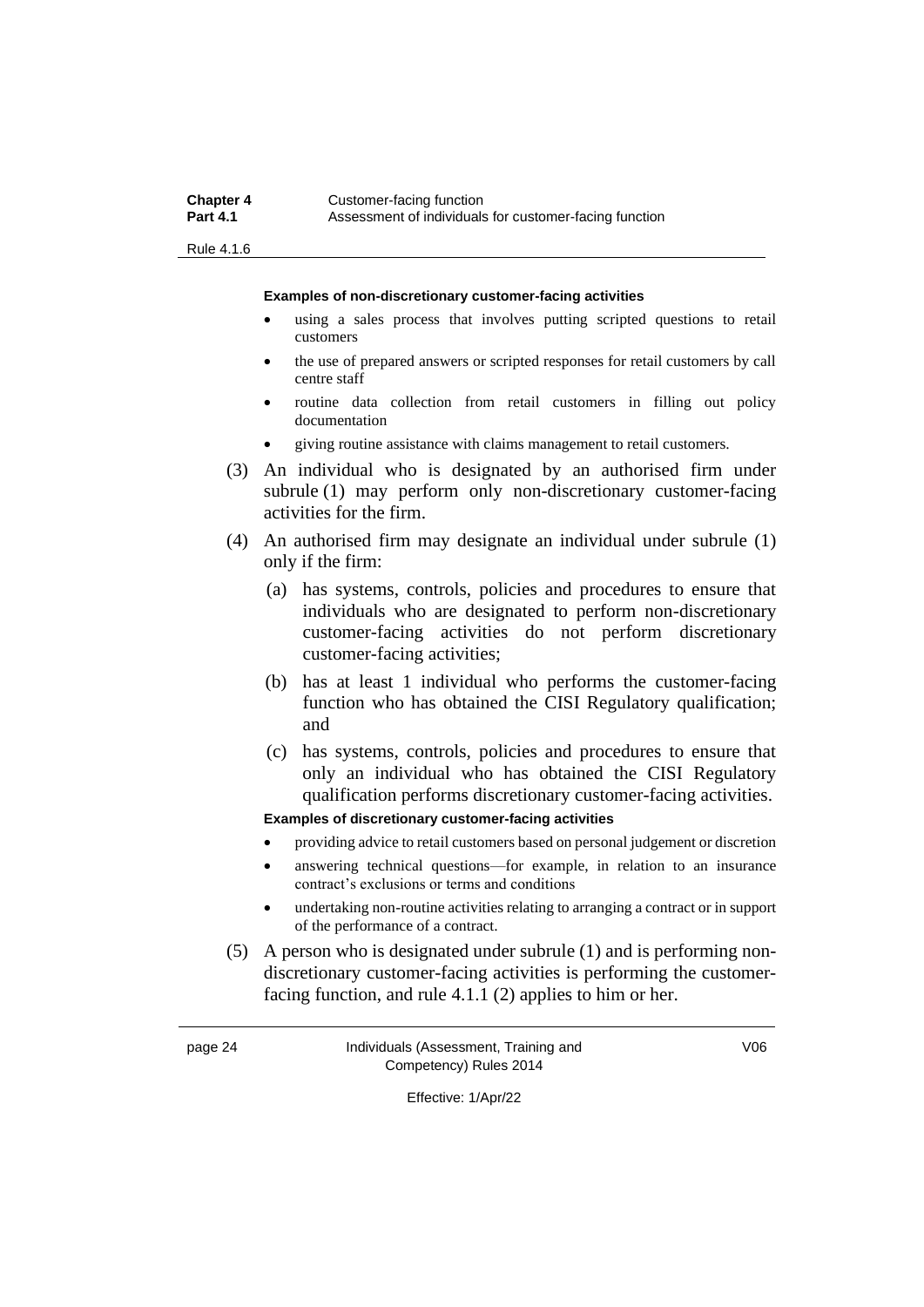#### **4.1.7 Firms to maintain publicly available registers**

- (1) Subject to subrule (6), an authorised firm must maintain a register of all the individuals who perform the customer-facing function for it.
	- *Note* An individual designated under rule 4.1.6 to perform only nondiscretionary customer-facing activities is performing the customerfacing function—see rule 4.1.6 (5). Therefore, the obligation under this rule applies in relation to such an individual.
- (2) The register must contain, for each individual:
	- (a) the individual's name;
	- (b) the date on which he or she began to perform the function, and (if applicable) the date on which he or she ceased to do so; and
	- (c) any restriction on the customer-facing activities that he or she can perform.

**Examples**

- "designated to perform non-discretionary customer-facing activities only"
- "to perform customer-facing activities for business customers only"
- (3) The firm must keep the register up to date.
- (4) The firm must make the register available for access by the public generally, and may do so either at its office or the office of a representative, or by means of a website.
- (5) The firm must retain the entry in the register for an individual who no longer performs the customer-facing function for the firm for at least 3 years after the individual ceases to do so, and must note in the register that the individual has so ceased.
- (6) The firm need not make an entry in the register for an individual who:
	- (a) is employed by a related firm, or is employed by the firm but is not ordinarily resident in Qatar; and
	- (b) performs the customer-facing function for the firm:
		- (i) only in relation to business customers; and

V06 Individuals (Assessment, Training and Competency) Rules 2014

page 25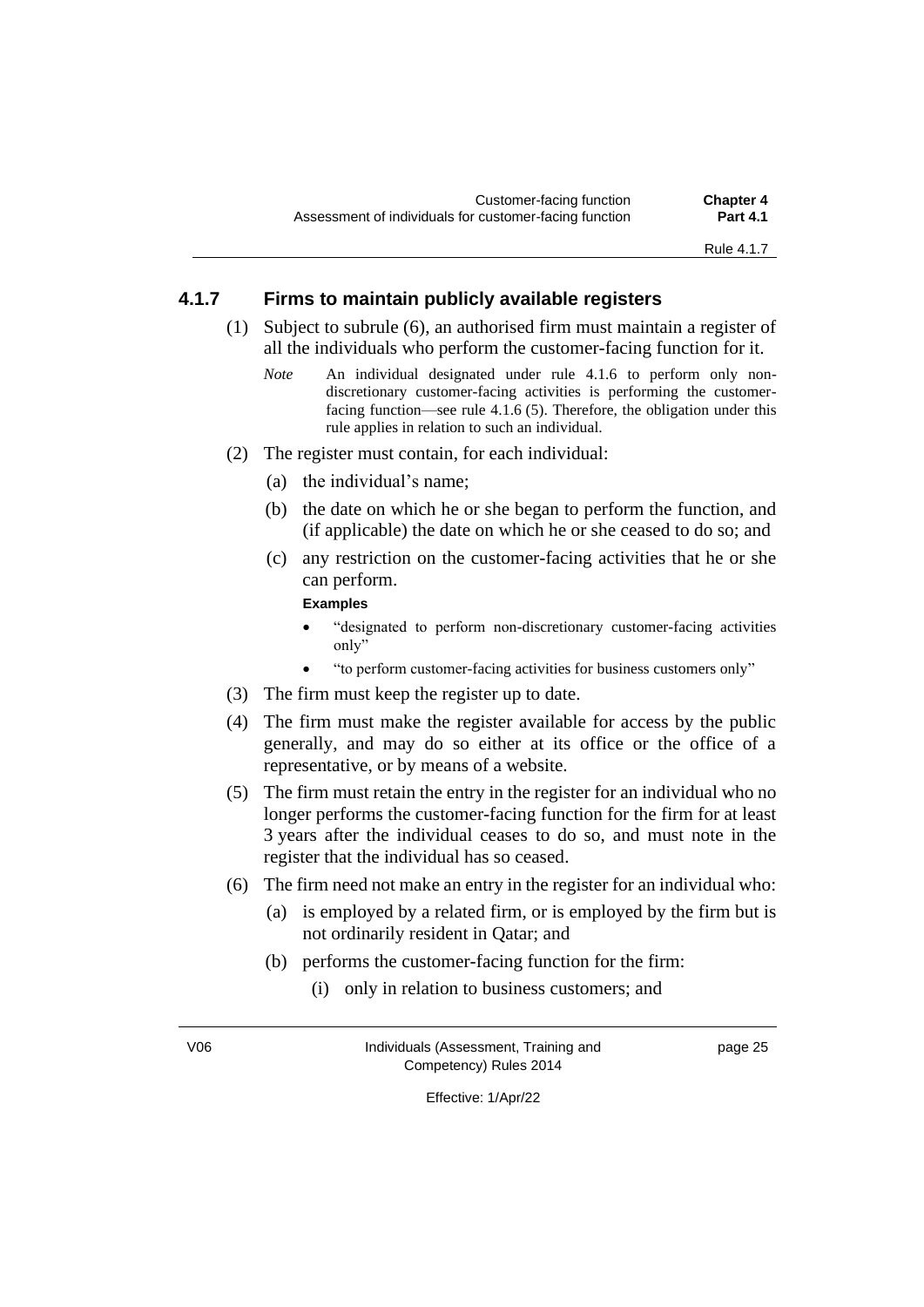| <b>Chapter 4</b> | Customer-facing function                               |
|------------------|--------------------------------------------------------|
| <b>Part 4.1</b>  | Assessment of individuals for customer-facing function |
| Rule 4.1.7       |                                                        |

(ii) only infrequently, and in any event in no more than 3 transactions in any 1 calendar year.

page 26 Individuals (Assessment, Training and Competency) Rules 2014

V06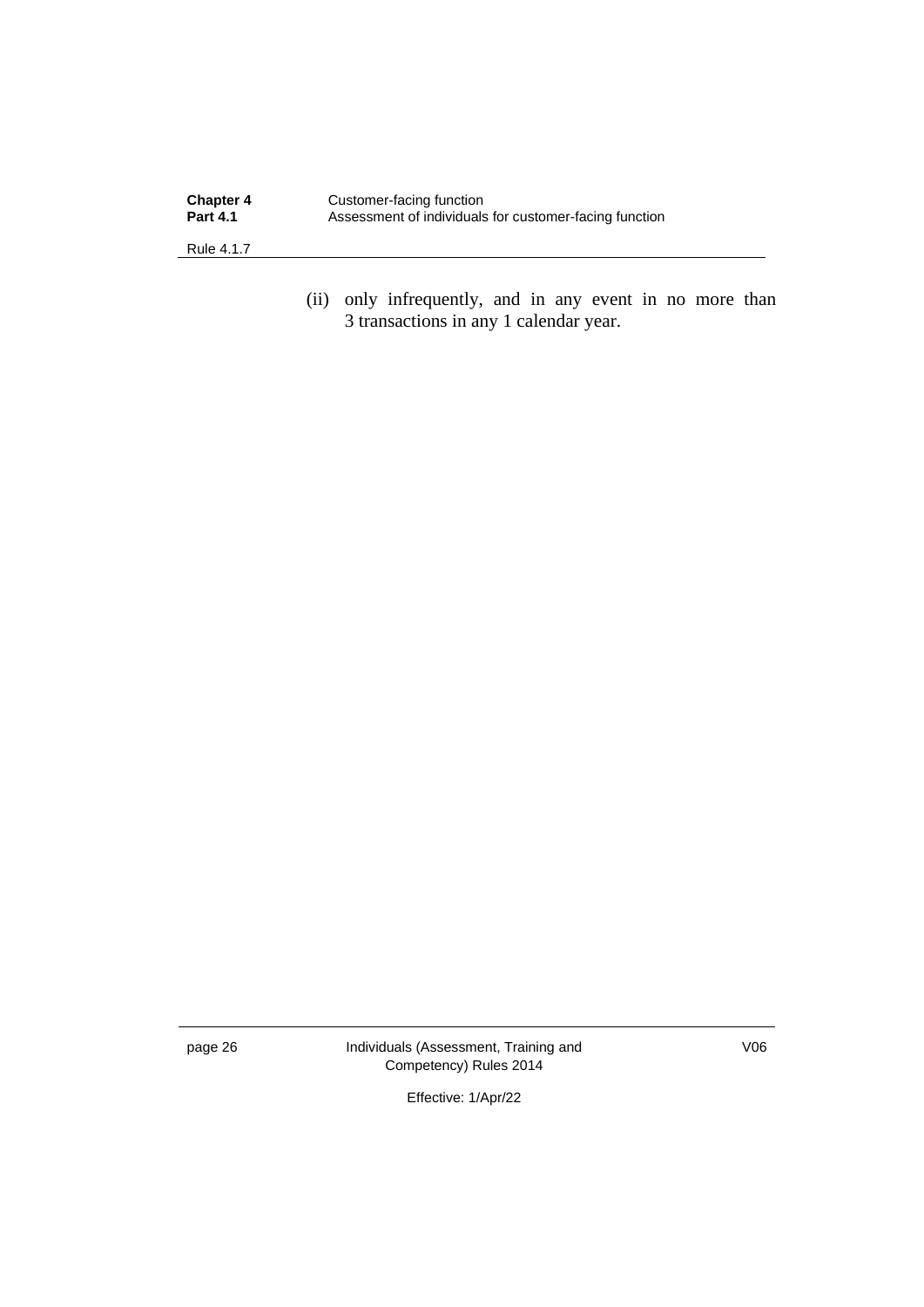### **Part 4.2 Cessation of performance of customer-facing function**

#### **4.2.1 Regulatory Authority may direct firms to remove individuals from performing customer-facing function**

- (1) The Regulatory Authority may direct an authorised firm:
	- (a) to remove a specified individual from performing the customerfacing function; or
	- (b) to ensure that a specified individual who is performing the customer-facing function takes, or refrains from taking, action that the authority specifies.
- (2) The Regulatory Authority may give such a direction if it is satisfied that the individual:
	- (a) is no longer a fit and proper person in relation to the function;
	- (b) is performing the function at below the standard reasonably expected of a person with the necessary skills, knowledge and experience; or
	- (c) has contravened a relevant requirement (within the meaning given by FSR, article 84 or 85).
- (3) Subject to subrule (4), before giving such a direction the Regulatory Authority:
	- (a) must give the firm an appropriate opportunity to make representations to the authority in relation to the proposed direction; and
	- (b) must give appropriate consideration to any representations that the firm makes.
- (4) If the Regulatory Authority considers that allowing the firm to make representations would cause delay that is likely to be prejudicial to

V06 Individuals (Assessment, Training and Competency) Rules 2014

page 27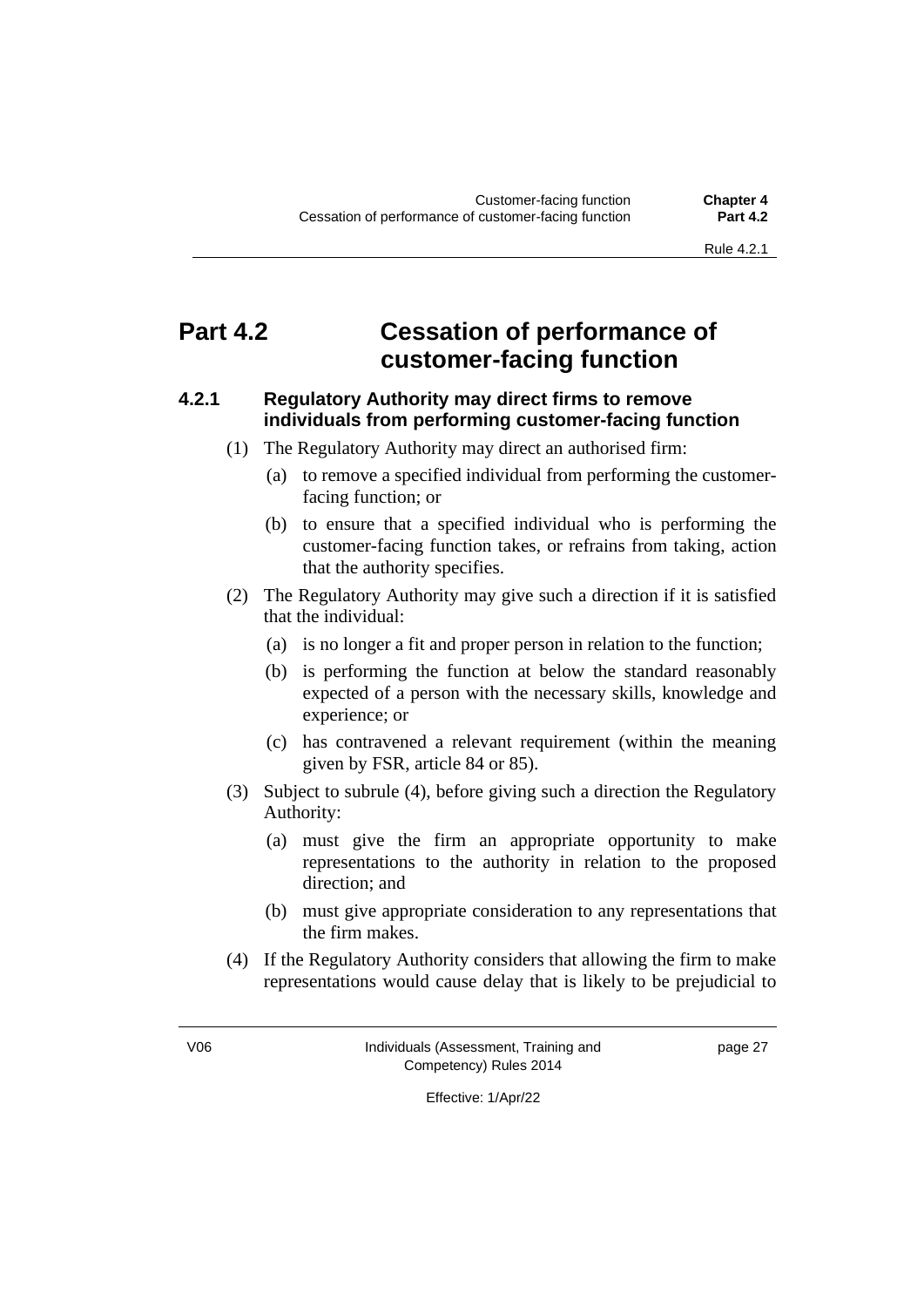| <b>Chapter 4</b> | Customer-facing function                             |
|------------------|------------------------------------------------------|
| <b>Part 4.2</b>  | Cessation of performance of customer-facing function |

Rule 4.2.2

the interests of the firm's customers, or the financial system operating in or from the QFC, subrule (3) does not apply. However, in such a case the authority must give the firm an opportunity to make representations promptly after the direction has been given, and must give appropriate consideration to any representations that the firm makes.

*Note* An individual designated under rule 4.1.6 to perform only nondiscretionary customer-facing activities is performing the customerfacing function—see rule 4.1.6 (5). Therefore, the power given by this rule extends to such an individual.

#### **4.2.2 Firms to notify Regulatory Authority of certain matters**

- (1) If an authorised firm considers that an individual who performs, or has performed, the customer-facing function for the firm:
	- (a) is not, or is no longer, a fit and proper person in relation to the function;
	- (b) is performing, or performed, the function at below the standard reasonably expected of a person with the necessary skills, knowledge and experience; or
	- (c) has contravened a relevant requirement (within the meaning given by FSR, article 84 or 85);

the firm must notify the Regulatory Authority.

- (2) The notification must be given within a reasonable period after the firm becomes aware of the relevant facts. It must be given even if the individual no longer performs the function for the firm.
- (3) The notification must include a statement of the relevant facts and of any action that the firm has taken or proposes to take.
	- *Note* An individual designated under rule 4.1.6 to perform only nondiscretionary customer-facing activities is performing the customerfacing function—see rule 4.1.6 (5). Therefore, the obligation under this rule applies in relation to such an individual.

page 28 Individuals (Assessment, Training and Competency) Rules 2014

V06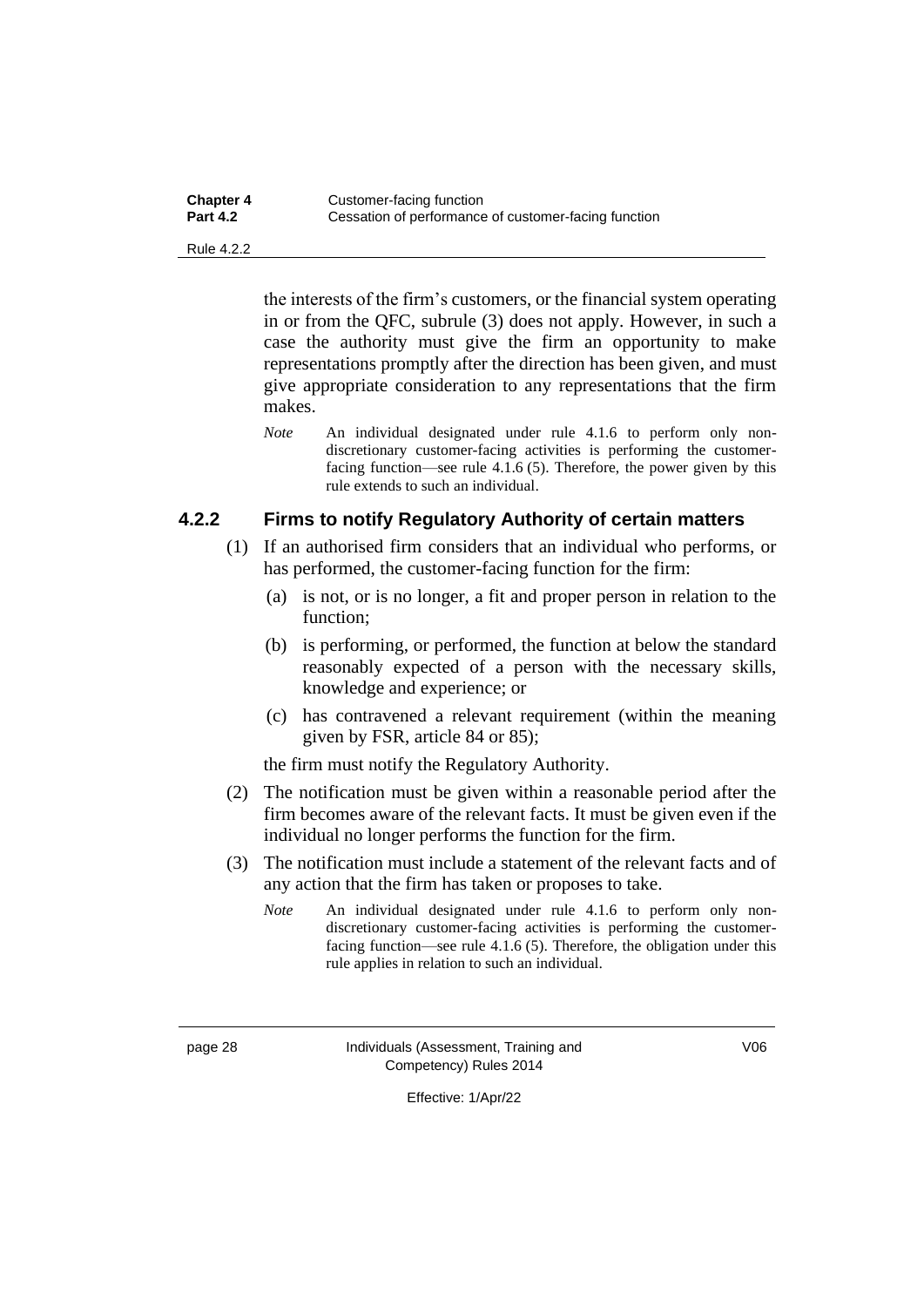| Customer-facing function                             | <b>Chapter 4</b> |
|------------------------------------------------------|------------------|
| Cessation of performance of customer-facing function | <b>Part 4.2</b>  |
|                                                      |                  |

- (4) If this rule requires the firm to notify the Regulatory Authority of a matter, and a provision of GENE, Chapter 4, requires the firm to give the authority notice of, or tell the authority about, the matter, the firm satisfies the requirements of this rule if it complies with the provision of GENE.
	- *Note* This rule requires an authorised firm to notify the authority about certain matters that are not covered by GENE, chapter 4—see GENE, rule 4.1.3 to rule 4.1.7.

V06 Individuals (Assessment, Training and Competency) Rules 2014

page 29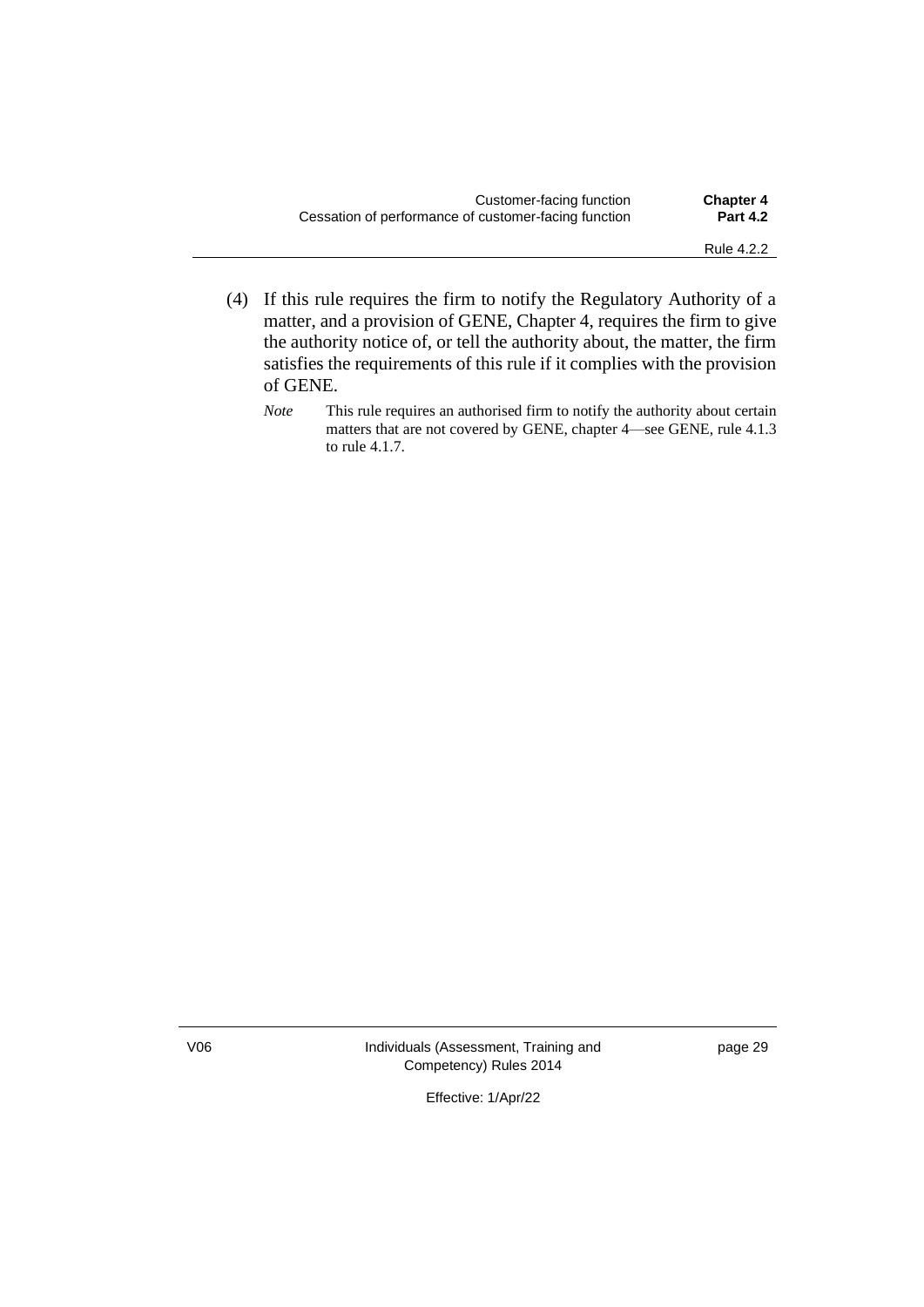Rule 5.1.1

# **Chapter 5 Training and competency**

# **Part 5.1 Principles for training and competency**

#### **Guidance**

Individuals who perform controlled functions or the customer-facing function need to have the appropriate competency elements of skills, knowledge and experience. Individuals having these competency elements strengthen the protection given to customers and stakeholders. Authorised firms need to prudently manage the risks that may arise as a result of individuals performing a controlled function or the customer-facing function.

## **5.1.1 Principle 1—senior management responsibility**

The senior management of an authorised firm must ensure that the firm's policies, procedures, systems and controls appropriately and adequately address the training and competency requirements in this Chapter.

### **5.1.2 Principle 2—training and competency programme**

An authorised firm must design, deliver and maintain an appropriate ongoing training and competency programme for individuals who perform a controlled function or the customer-facing function.

### **5.1.3 Principle 3—assessment of competencies**

An authorised firm must undertake initial and ongoing assessment of each individual's competencies to perform a controlled function or the customer-facing function.

### **5.1.4 Principle 4—training**

An authorised firm must ensure that individuals who perform a controlled function or the customer-facing function receive or

page 30 Individuals (Assessment, Training and Competency) Rules 2014

V06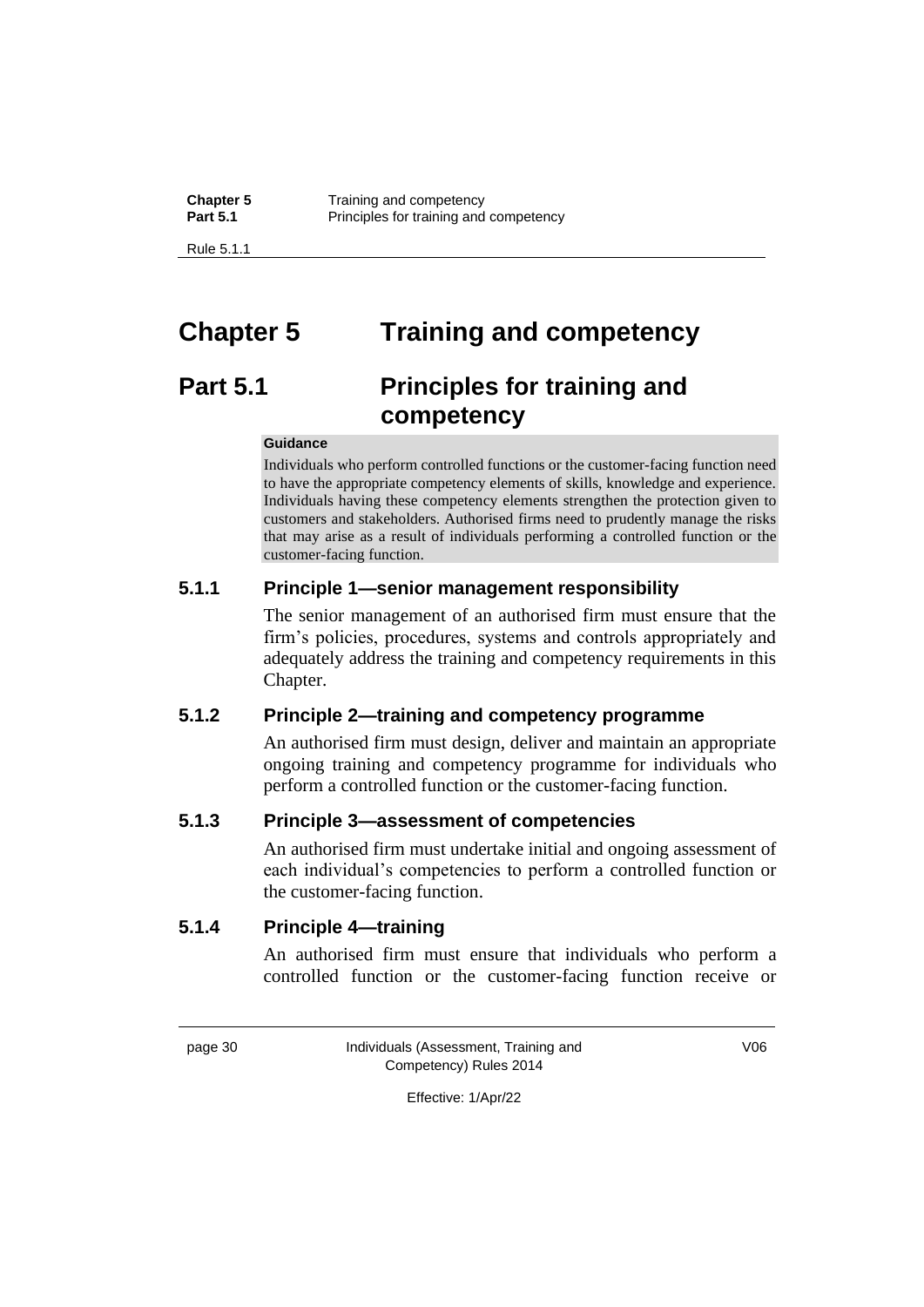| Training and competency                | <b>Chapter 5</b> |
|----------------------------------------|------------------|
| Principles for training and competency | <b>Part 5.1</b>  |
|                                        |                  |

undertake sufficient training and continuing professional development.

# **5.1.5 Principle 5—record-keeping**

An authorised firm must be able to provide documentary evidence of its compliance with the requirements relating to the training and competency of individuals who perform a controlled function or the customer-facing function.

V06 Individuals (Assessment, Training and Competency) Rules 2014

page 31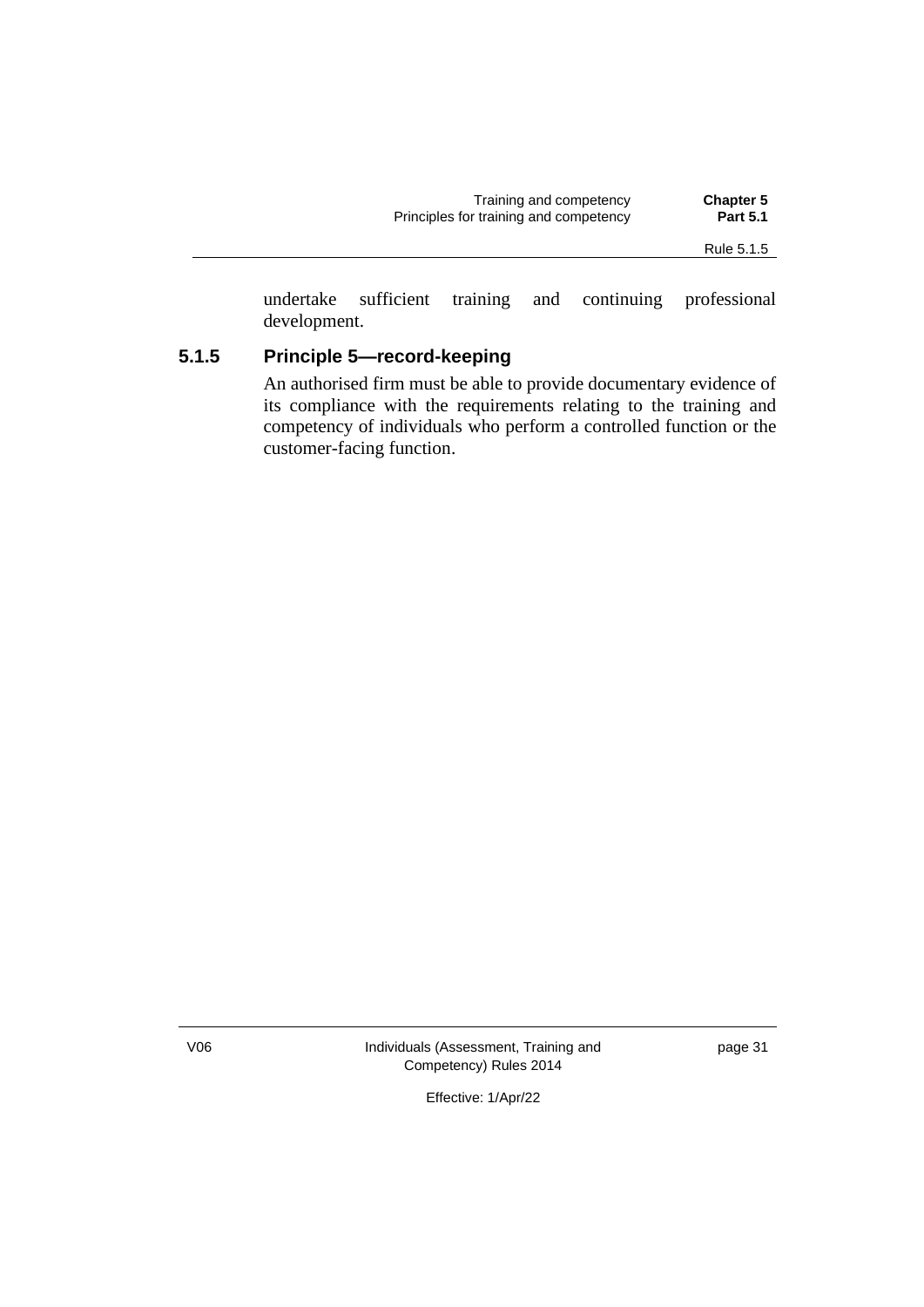Rule 5.2.1

# **Part 5.2 Training and competency programme**

# **5.2.1 Appropriate programme to be delivered**

- (1) An authorised firm must design, deliver and maintain an appropriate ongoing training and competency programme for individuals who perform a controlled function or the customer-facing function.
- (2) The programme:
	- (a) must be relevant, timely and appropriately structured;
	- (b) must ensure that individuals who perform a controlled function or the customer-facing function are aware, and have an appropriate understanding, of:
		- (i) their roles, responsibilities and obligations;
		- (ii) the firm's processes in so far as they apply to each individual's role;
		- (iii) any reports that they are required to make; and
		- (iv) the sources of information for making the reports; and
	- (c) must include policies, procedures, systems and controls on how the firm is to decide whether individuals are competent to perform a controlled function or the customer-facing function.
- (3) In designing its training and competency programme, the firm must consider the following:
	- (a) the individuals' differing needs, experience, skills and abilities;
	- (b) their differing roles and levels in the firm;
	- (c) the degree of supervision over, or independence exercised by, them;
	- (d) the availability of information needed for them to perform their roles;

page 32 Individuals (Assessment, Training and Competency) Rules 2014

V06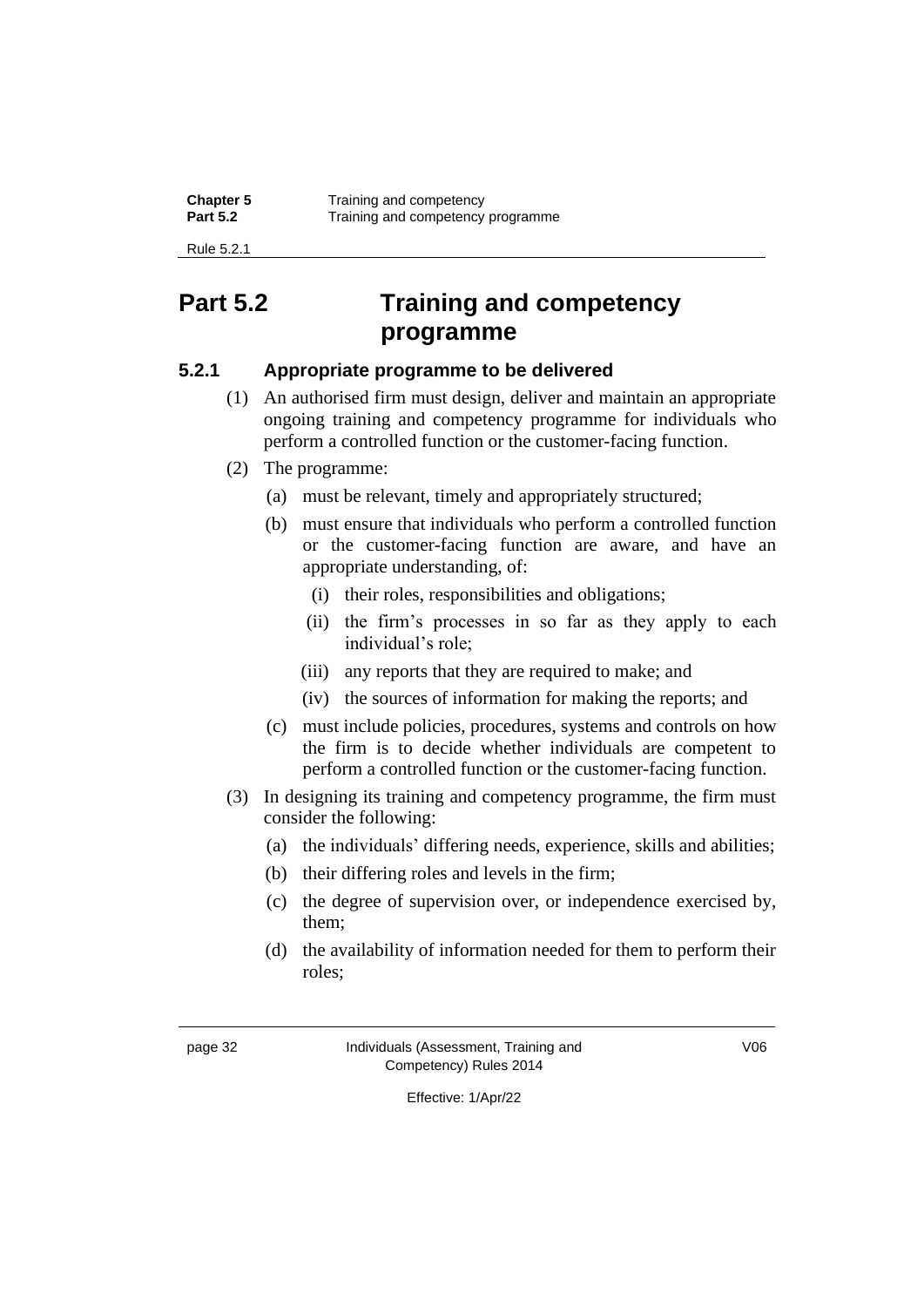- (e) the nature, scale and complexity of the firm's business, including:
	- (i) the products and services it offers or provides, and proposes to offer or provide; and
	- (ii) changes to those products and services and to the market;
- (f) the firm's customers;
- (g) the outcome of reviews of the individuals' training and competency;
- (h) any analysis showing areas where training needs to be enhanced;
- (i) the regulatory system, including any recent, or reasonably expected, changes to it.
- (4) In designing the programme, the firm may also consider any other relevant matter.

### **5.2.2 Training must be maintained and reviewed**

- (1) An authorised firm's training and competency programme must include ongoing training to ensure that individuals who perform a controlled function or the customer-facing function:
	- (a) maintain their competencies;
	- (b) are kept up to date with developments relating to their functions; and
	- (c) are trained on any changes to the firm's policies, procedures, systems and controls.
- (2) The firm must, at regular and appropriate intervals, review and evaluate:
	- (a) its training and competency programme and training and competency document for quality and effectiveness; and
	- (b) those individuals' training needs, to ensure that those needs are met.

page 33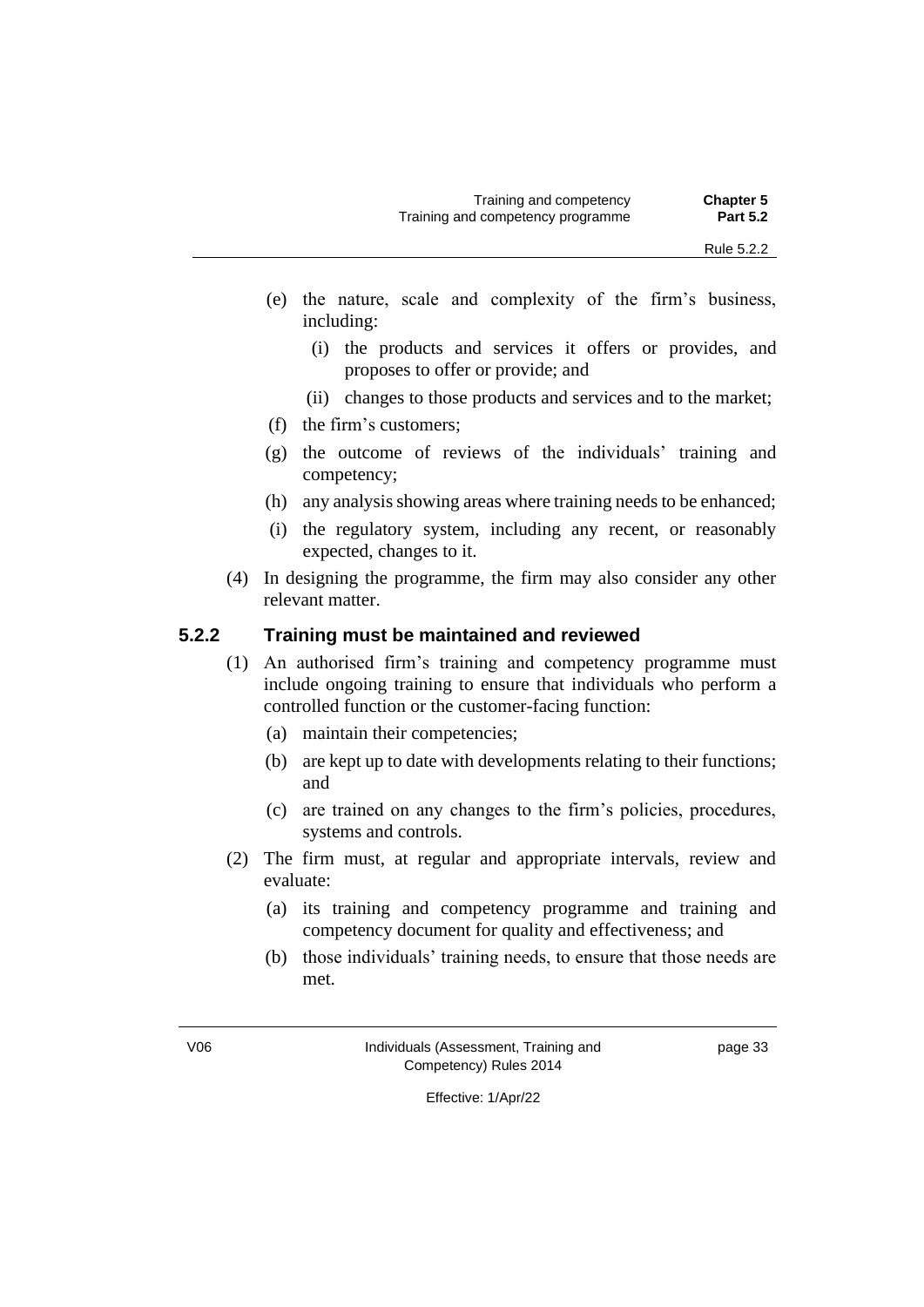| <b>Chapter 5</b> | Training and competency           |
|------------------|-----------------------------------|
| <b>Part 5.2</b>  | Training and competency programme |

Rule 5.2.3

### **5.2.3 Training and competency document**

- (1) An authorised firm must prepare a document (*training and competency document*) describing its training and competency programme.
- (2) A firm's training and competency document must include:
	- (a) the requirements, characteristics and role of each of the following functions:
		- (i) a controlled function for which a rule requires the firm to have an individual approved;
		- (ii) any other controlled function that an individual performs for the firm;
		- (iii) if the firm has 1 or more individuals who perform the customer-facing function—that function;

#### **Guidance**

*Requirements*: what an individual should have to perform the function—for example, a certain level of knowledge, experience and training

*Characteristics*: what an individual should be able to do in performing the function—that is, his or her skills (technical and behavioural).

*Role*: what the individual is expected to do—for example, the function's duties, responsibilities, reporting lines and position within the firm.

- (b) how the firm is to satisfy itself that each individual who performs a controlled function or the customer-facing function has, and continues to have, the competencies required to perform the function;
- (c) the continuing professional development to be provided for such individuals and the review and evaluation of their training needs;

*Note* See rule 5.3.3 (Continuing professional development).

(d) how the firm is to ensure that it complies, and can demonstrate its compliance, with its training and competency programme;

page 34 Individuals (Assessment, Training and Competency) Rules 2014

V06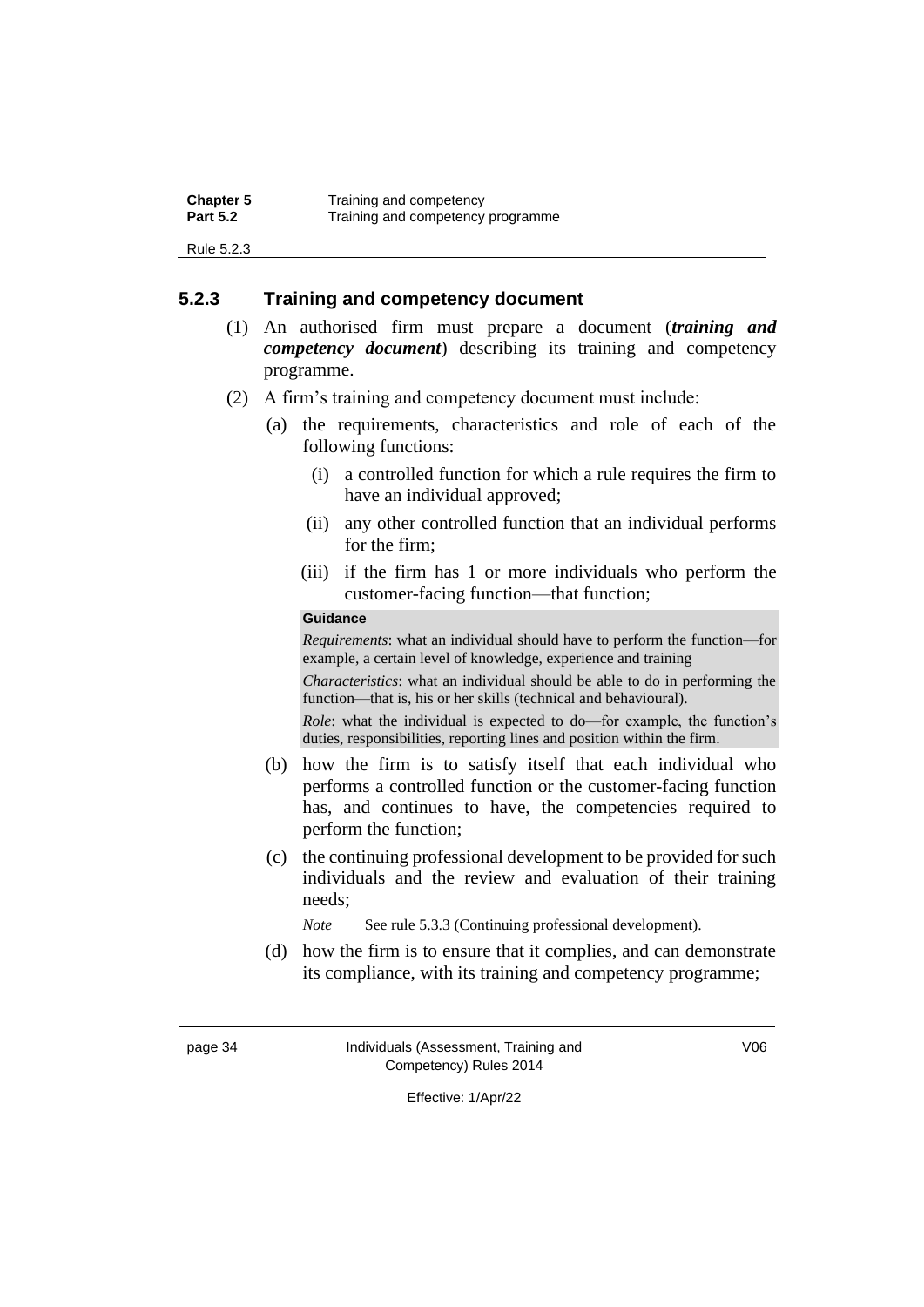| <b>Chapter 5</b> | Training and competency           |
|------------------|-----------------------------------|
| <b>Part 5.2</b>  | Training and competency programme |

- (e) how, and in what circumstances, the firm will review the programme and the document, including who is to carry out the review and evaluation and when; and
- (f) how, and in what circumstances, the firm will revise the programme and the document, including who is to approve any revision.
- (3) *Revision* includes amendment and replacement.

### **5.2.4 Firm must comply with its training and competency programme**

- (1) An authorised firm must comply with the requirements and procedures in its training and competency programme and training and competency document as revised from time to time.
- (2) The individual approved to perform the compliance oversight function for an authorised firm:
	- (a) must monitor, on an ongoing basis, the firm's compliance with its training and competency programme and training and competency document; and
	- (b) must report to the firm's governing body at least once a year about the firm's compliance with that programme and that document.

V06 Individuals (Assessment, Training and Competency) Rules 2014

page 35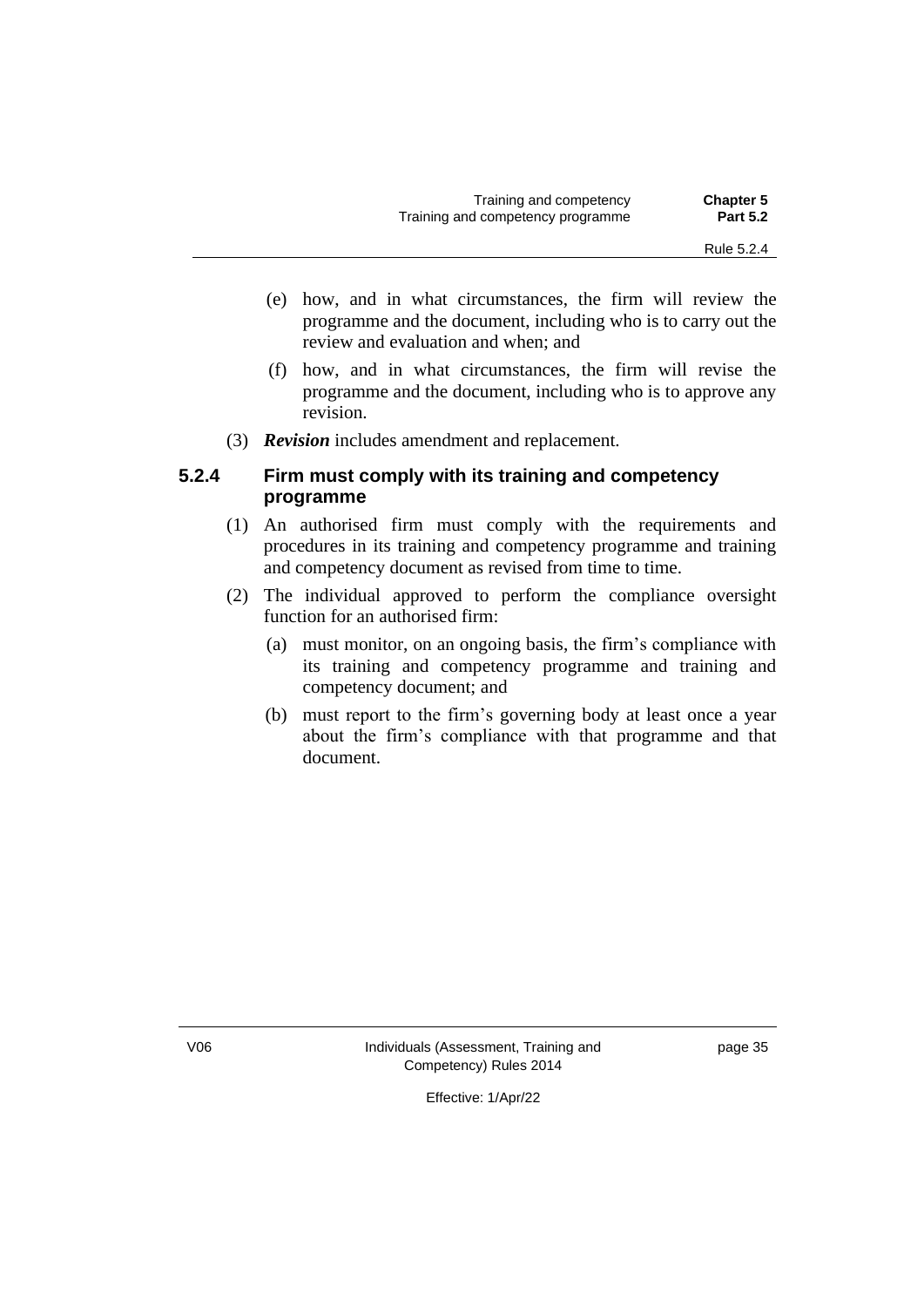Rule 5.3.1

# **Part 5.3 Training and other ongoing obligations**

### **Notes**

- 1 Principle 4 (see rule 5.1.4) requires an authorised firm to ensure that individuals who perform a controlled function or the customer-facing function receive or undertake sufficient training and continuing professional development.
- 2 Principle 5 (see rule 5.1.5) requires an authorised firm to be able to provide documentary evidence of its compliance with the requirements about the training and competency of such individuals.

## **5.3.1 Obligation to review competencies**

- (1) An authorised firm must, from time to time in accordance with its training and competency document, ensure that each individual who performs a controlled function or the customer-facing function:
	- (a) continues to have the competencies required to perform the function; and
	- (b) continues to be a fit and proper person to perform the function.
- (2) The following rules apply to an authorised firm in deciding whether an individual continues to have the competencies, and continues to be a fit and proper person:
	- (a) to perform a controlled function:
		- rule 3.1.2 (How firms to make competence assessments)
		- rule 3.1.5 (How firms to make fitness assessments);
	- (b) to perform the customer-facing function:
		- rule 4.1.2 (How firms to make competence assessments)
		- rule 4.1.5 (How firms to make fitness assessments).

# **5.3.2 Obligation to review training and development needs**

(1) An authorised firm must, from time to time in accordance with its training and competency document, assess the training and

page 36 Individuals (Assessment, Training and Competency) Rules 2014

V06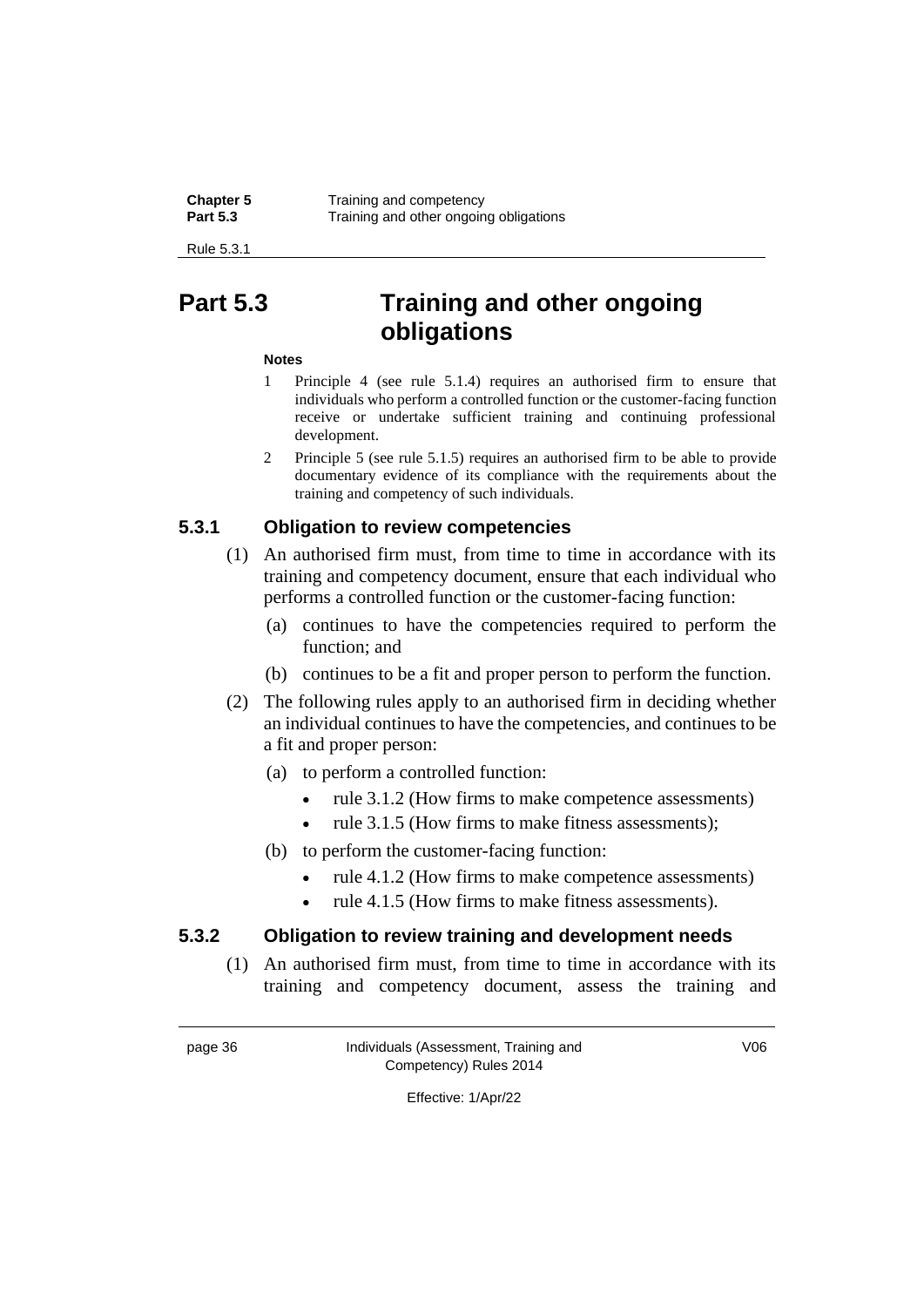development needs of each individual who performs a controlled function or the customer-facing function.

(2) The interval between assessments of an individual's training and development needs must not be longer than 12 months.

### **5.3.3 Continuing professional development**

An authorised firm must ensure that each individual who performs a controlled function or the customer-facing function receives sufficient continuing professional development, appropriate to the nature and complexity of his or her role, to ensure that he or she continues to have the competencies required to perform the function.

### **Examples of continuing professional development**

- 1 in-house training
- 2 industry literature review
- 3 academic studies
- 4 obtaining professional qualifications
- 5 technical training for roles that are highly technical or that involve constant changes in legislation or regulatory practice.
- *Note* The authorised firm's training and competency document must state its policies and procedures about continuing professional development (see rule 5.2.3 (2) (c)).

V06 Individuals (Assessment, Training and Competency) Rules 2014

page 37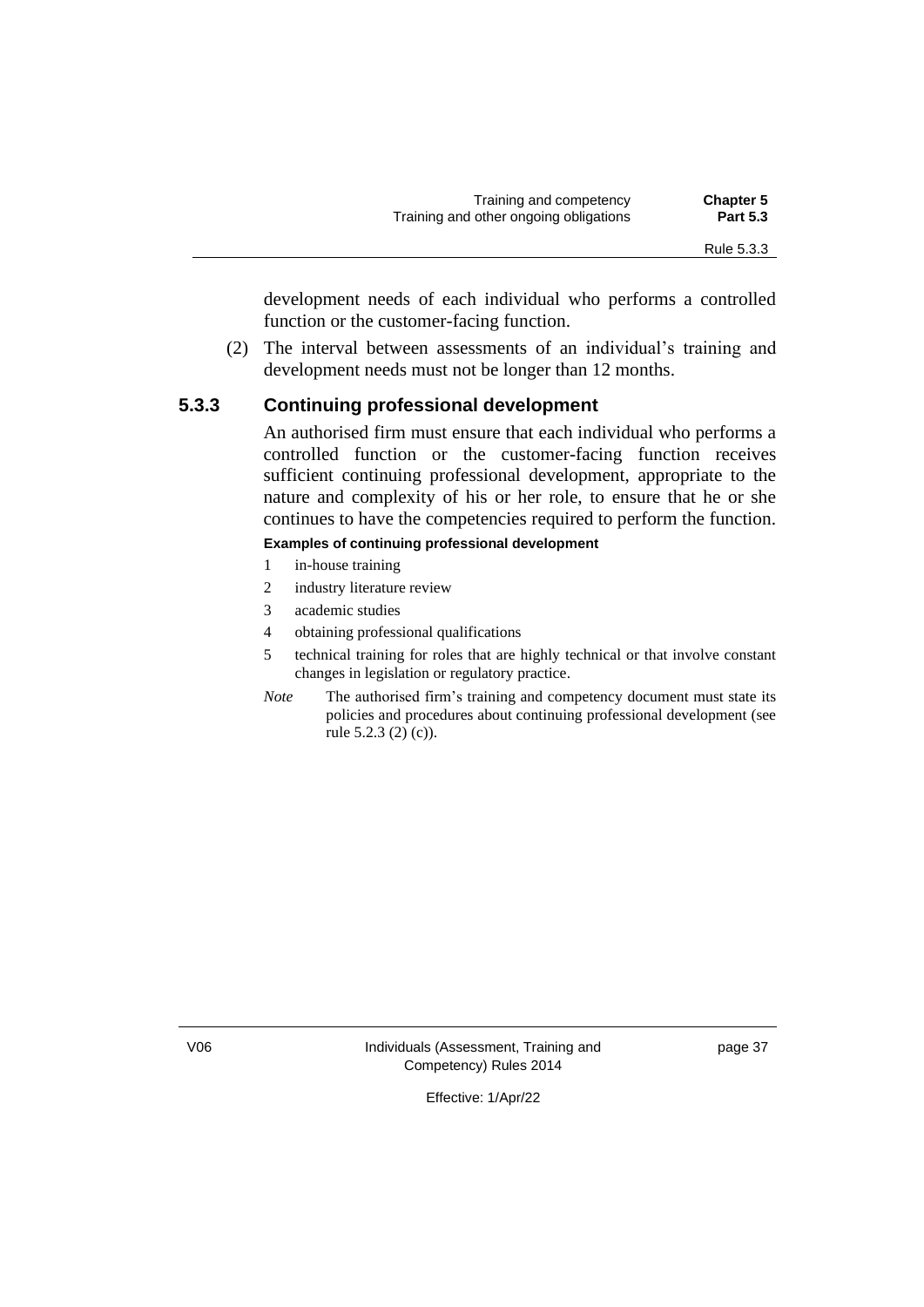**Chapter 6** Transitional

Rule 6.1.1

# **Chapter 6 Transitional**

### **6.1.1 Definitions for Chapter 6**

*conditionally approved individual* means an individual to whom, at some time before 1 January 2015, an approval was granted under INDI 2005, rule 4A.4.2 (Conditional approval—individuals likely to acquire competencies for customer facing function within 12 months), if that approval would still have been in effect on 1 January 2015 had these rules not been made.

*INDI 2005* means the *Individuals Rules 2005* (as in force immediately before 1 January 2015).

### **6.1.2 Approved individuals to remain approved**

If an individual was approved to perform a controlled function (other than the customer-facing function) at some time before 1 January 2015, and that approval has not been withdrawn, the individual continues to be an approved individual to perform that function.

### **6.1.3 Individuals approved for customer-facing function before 1 January 2015**

(1) In this rule:

*approved individual* does not include a conditionally approved individual.

- (2) An individual who was an approved individual in relation to the customer-facing function immediately before 1 January 2015 is taken to have been assessed, in accordance with rule 4.1.1 (1), by the authorised firm for whom he or she performs the function:
	- (a) as having the competencies to perform the customer-facing function;
	- (b) to be a fit and proper person to do so; and
	- (c) to satisfy any other requirements under these or any other Rules.

page 38 Individuals (Assessment, Training and Competency) Rules 2014

V06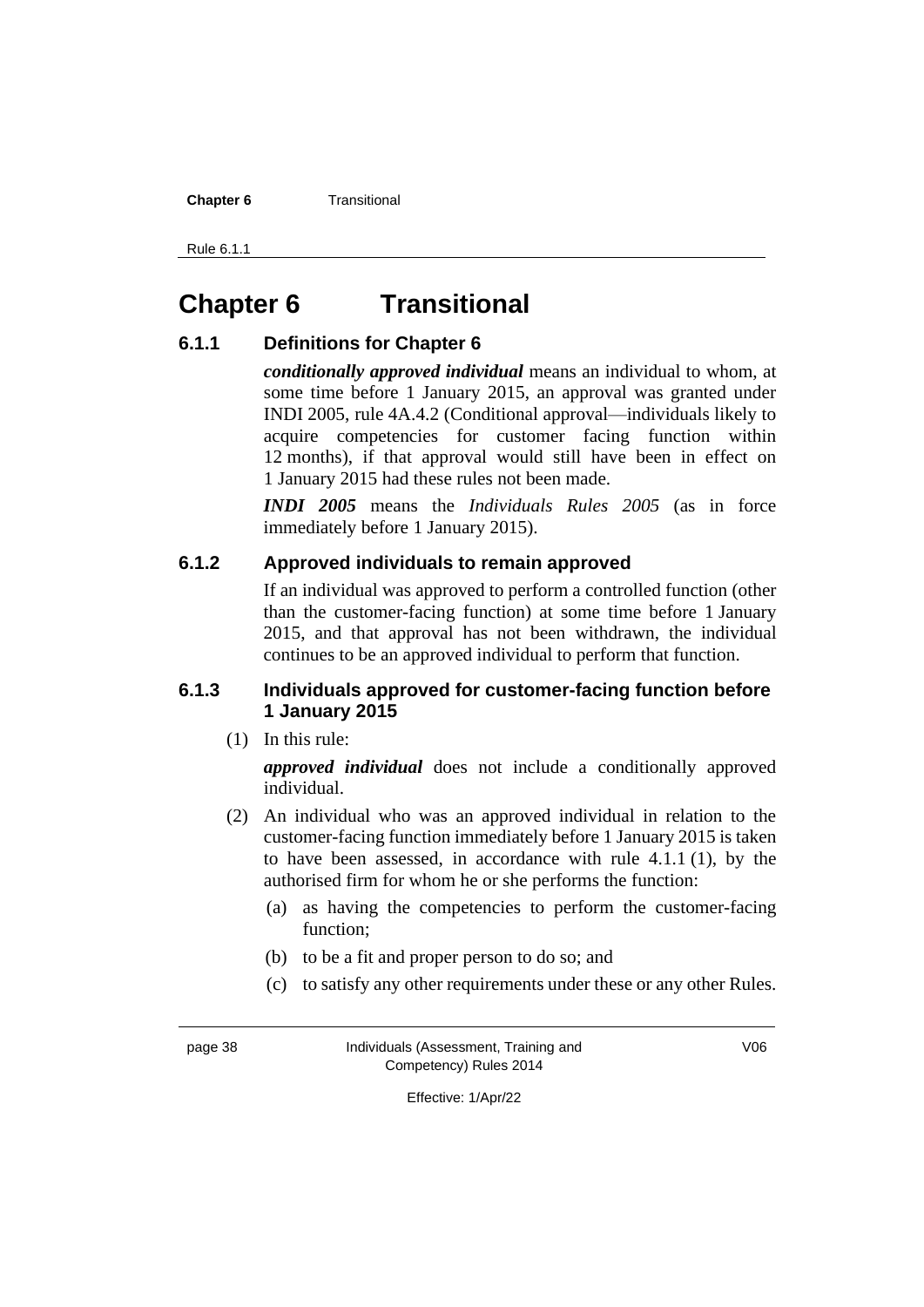(3) The firm must enter details of the individual in the register that it maintains under rule 4.1.7.

### **6.1.4 Individuals conditionally approved for customer-facing function**

- (1) Subject to subrules (2), (3) and (4), a conditionally approved individual may continue to perform the customer-facing function for the authorised firm concerned.
- (2) The firm:
	- (a) must continue to supervise the individual appropriately (within the meaning given by INDI 2005); and
	- (b) must assess the individual in accordance with Part 4.1 (Assessment of individuals for customer-facing function).
	- *Note* The firm may designate the individual to perform non-discretionary customer-facing activities if he or she has the competencies, is fit and proper, and satisfies any other requirement under these or any other Rules, to do so. See rule 4.1.6.
- (3) The firm must carry out the assessment before the end of the 12 month period for the individual referred to in INDI 2005, rule 4A.4.2.
- (4) If the result of the assessment is that the individual does not have the competencies, is not fit and proper, or does not satisfy any other requirement under these or any other Rules, to perform the customerfacing function, the individual must cease to perform that function on or before the end of the 12 month period referred to in subrule (3).
- (5) The firm must not enter details of the individual in the register that it maintains under rule 4.1.7 until the individual has been assessed as having the competencies, being fit and proper, and satisfying any other requirement under these or any other Rules, to perform the customer-facing function.

page 39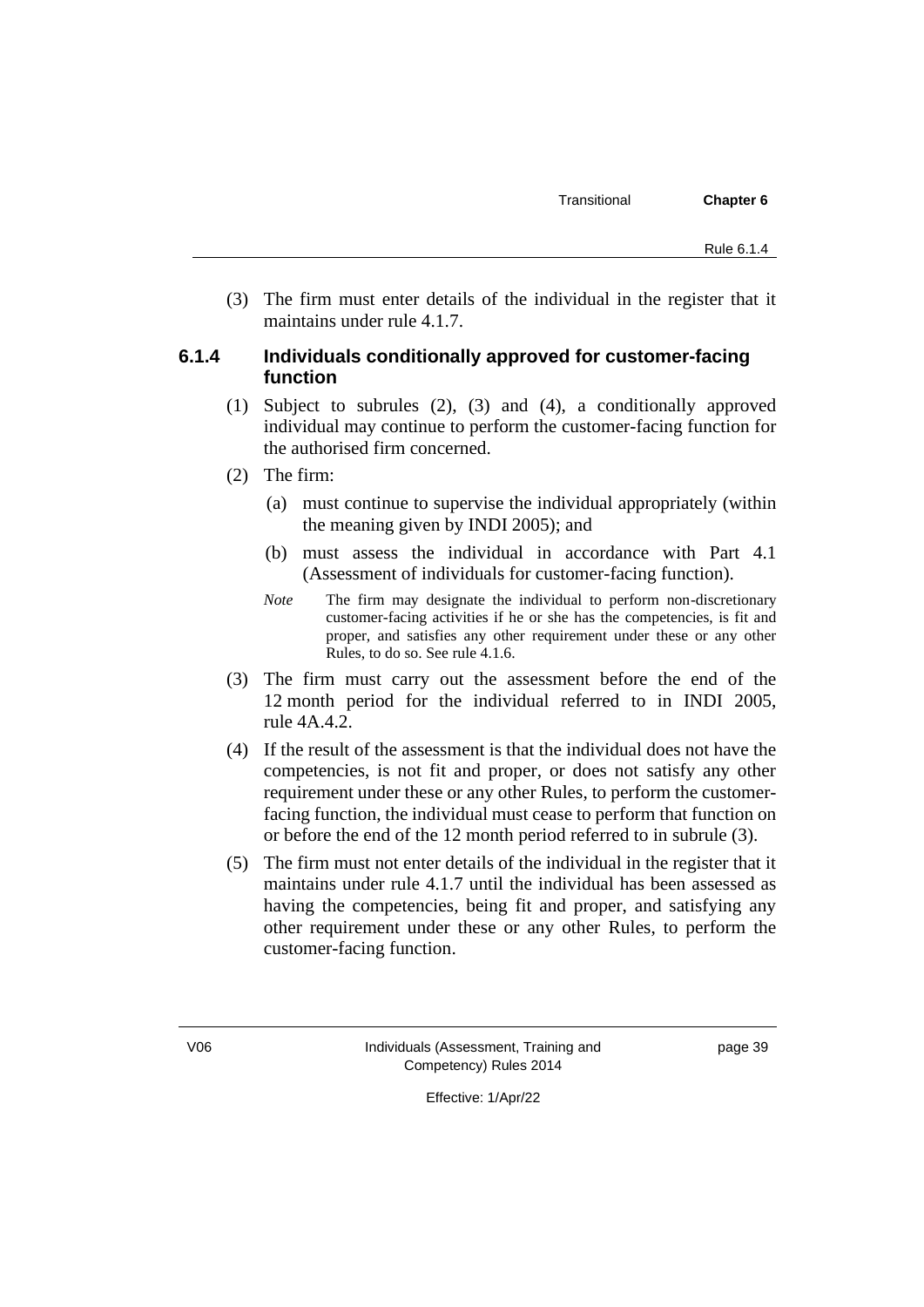**Schedule 1** Competencies for controlled functions<br> **Part S1.1** Senior executive function competencie **Senior executive function competencies** 

# **Schedule 1 Competencies for controlled functions**

(see rule 3.1.3)

**Notes**

The competencies in this Schedule for a controlled function are in addition to any requirements under other Rules for the function. Specific references to other rules are given in notes for the relevant controlled functions.

# **Part S1.1 Senior executive function competencies**

#### **Notes**

- 1 The competencies in this Part for the senior executive function are in addition to any requirements under other Rules for the function. See in particular CTRL, rule 4.1.4 (2).
- 2 The level of an individual's competencies must be commensurate to the nature and complexity of his or her role in the firm and the regulated activity or activities that the firm conducts (see rule 3.1.3 (4)).

# **Division S1.1.A Skills**

- S1.1.1 Assume, alone or with others, overall responsibility for the whole of the business of the firm
- S1.1.2 Exercise critical judgement
- S1.1.3 Plan, lead and implement change
- S1.1.4 Develop the senior management team
- S1.1.5 Manage risk
- S1.1.6 Demonstrate and encourage strategic thinking
- S1.1.7 Exhibit organisational leadership

page 40 Individuals (Assessment, Training and Competency) Rules 2014

V06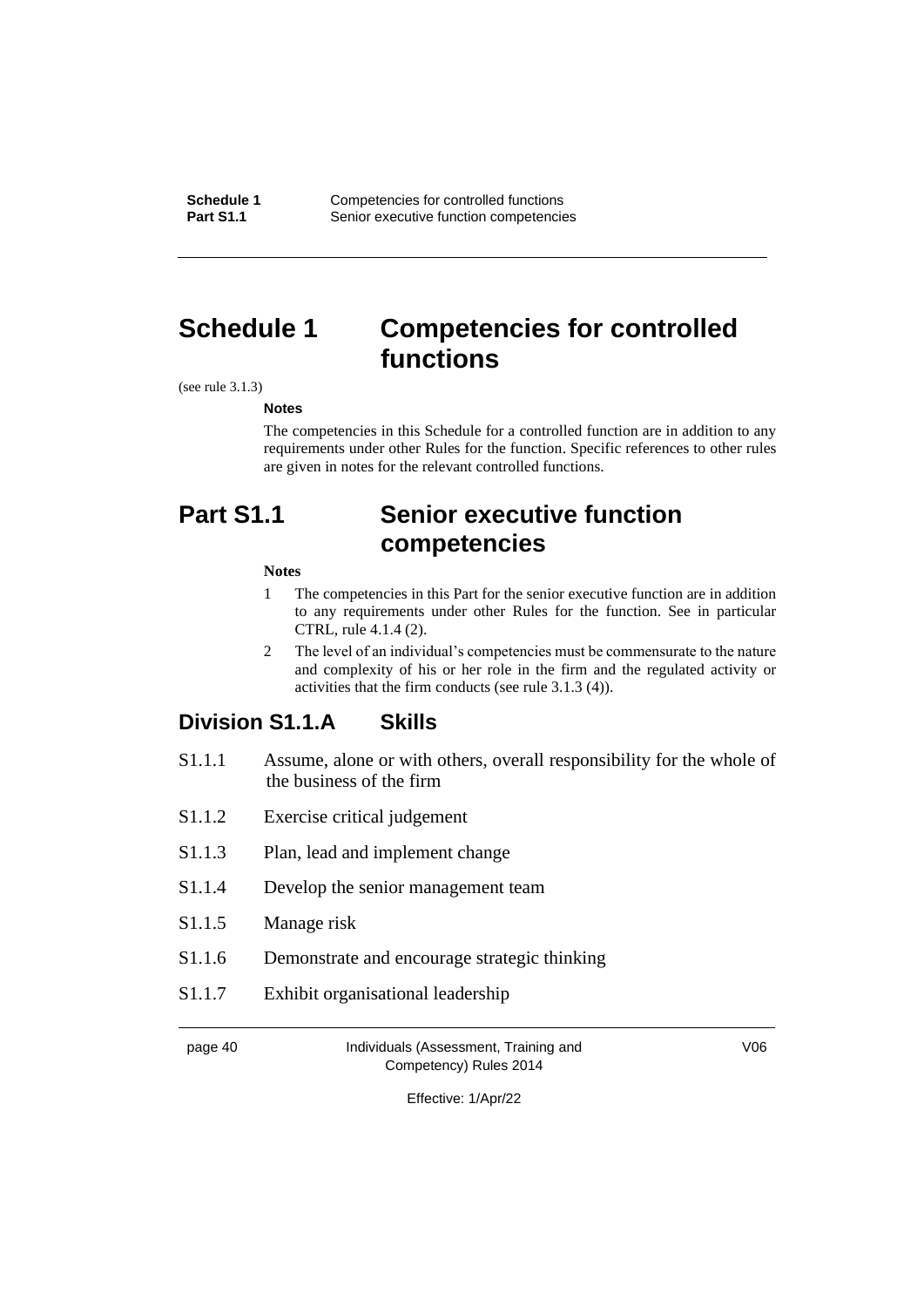S1.1.8 Undertake, in an effective manner, the fiduciary responsibilities of a member of the governing body of the firm

# **Division S1.1.B Knowledge**

- S1.1.21 Level of knowledge appropriate for the role (which may be demonstrated by having appropriate qualifications)
- S1.1.22 Good knowledge of the principles of sound and effective corporate governance

# **Division S1.1.C Experience and other elements**

S1.1.31 Appropriate level of experience and seniority for the role

# **Part S1.2 Executive governance function competencies**

### **Note**

The level of an individual's competencies must be commensurate to the nature and complexity of his or her role in the firm and the regulated activity or activities that the firm conducts (see rule 3.1.3 (4)).

# **Division S1.2.A Skills**

- S1.2.1 Act as a member of the governing body of the firm with executive responsibility for at least some of the day-to-day direction of its affairs
- S1.2.2 Exercise critical judgement
- S1.2.3 Plan, lead and implement change
- S1.2.4 Develop staff
- S1.2.5 Manage risk

V06 Individuals (Assessment, Training and Competency) Rules 2014

page 41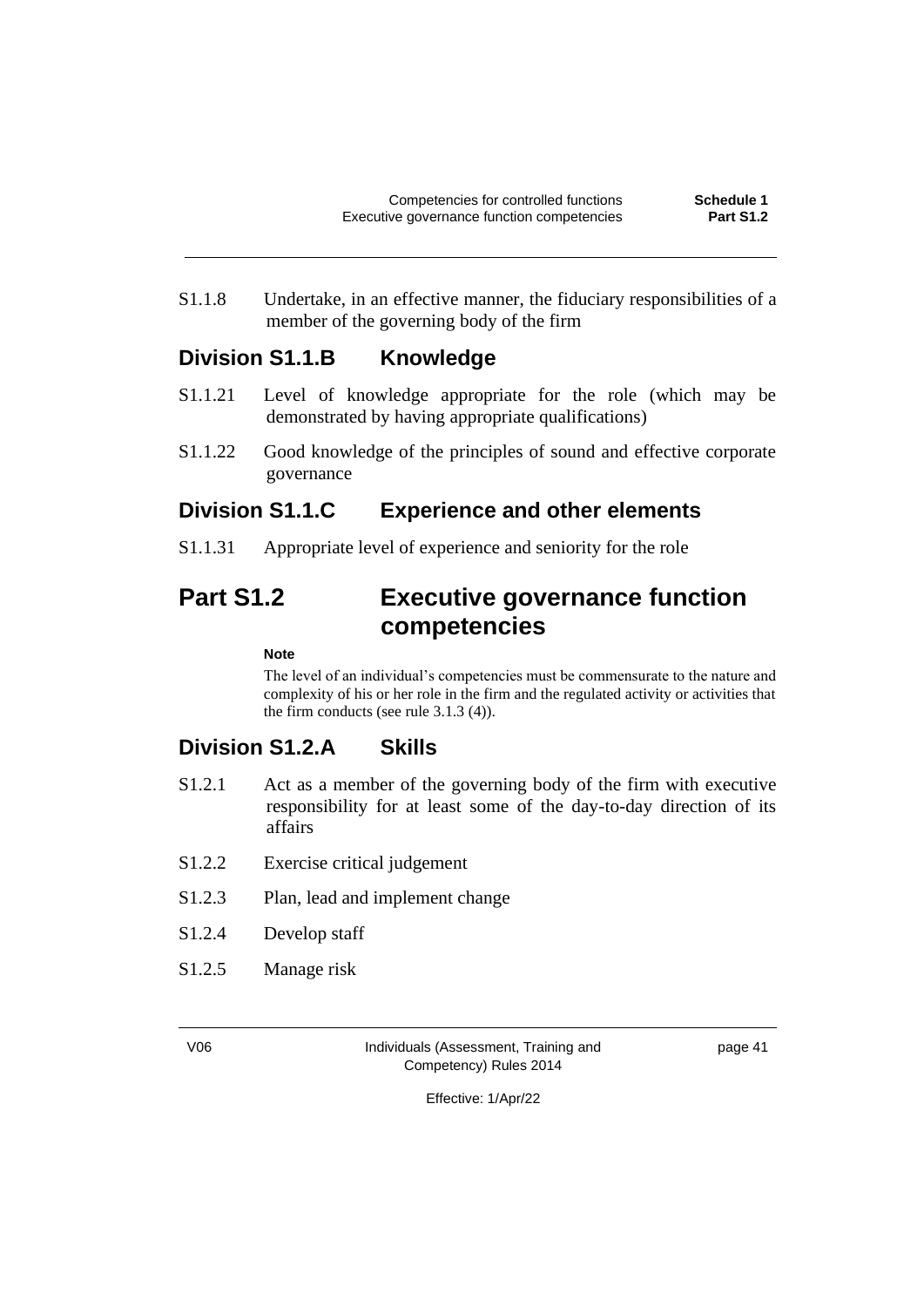- S1.2.6 Demonstrate and encourage strategic thinking
- S1.2.7 Exhibit organisational leadership
- S1.2.8 Promote compliance culture of the firm
- S1.2.9 Undertake, in an effective manner, the fiduciary responsibilities of a member of the governing body of the firm

# **Division S1.2.B Knowledge**

- S1.2.21 Level of knowledge appropriate for the role (which may be demonstrated by having appropriate qualifications)
- S1.2.22 Good knowledge of the principles of sound and effective corporate governance

# **Division S1.2.C Experience and other elements**

S1.2.31 Appropriate level of experience and seniority for the role

# **Part S1.3 Non-executive governance function competencies**

#### **Note**

The level of an individual's competencies must be commensurate to the nature and complexity of his or her role in the firm and the regulated activity or activities that the firm conducts (see rule 3.1.3 (4)).

### **Guidance**

Competency assessments for an individual who performs the non-executive governance function are likely to be less frequent than for an individual with a role in the firm's day-to-day activities. For example, his or her competency might be assessed through participation and assessment in executive coaching, board retreats and planning days or board peer review, or through membership of other boards and governing bodies.

page 42 Individuals (Assessment, Training and Competency) Rules 2014

V06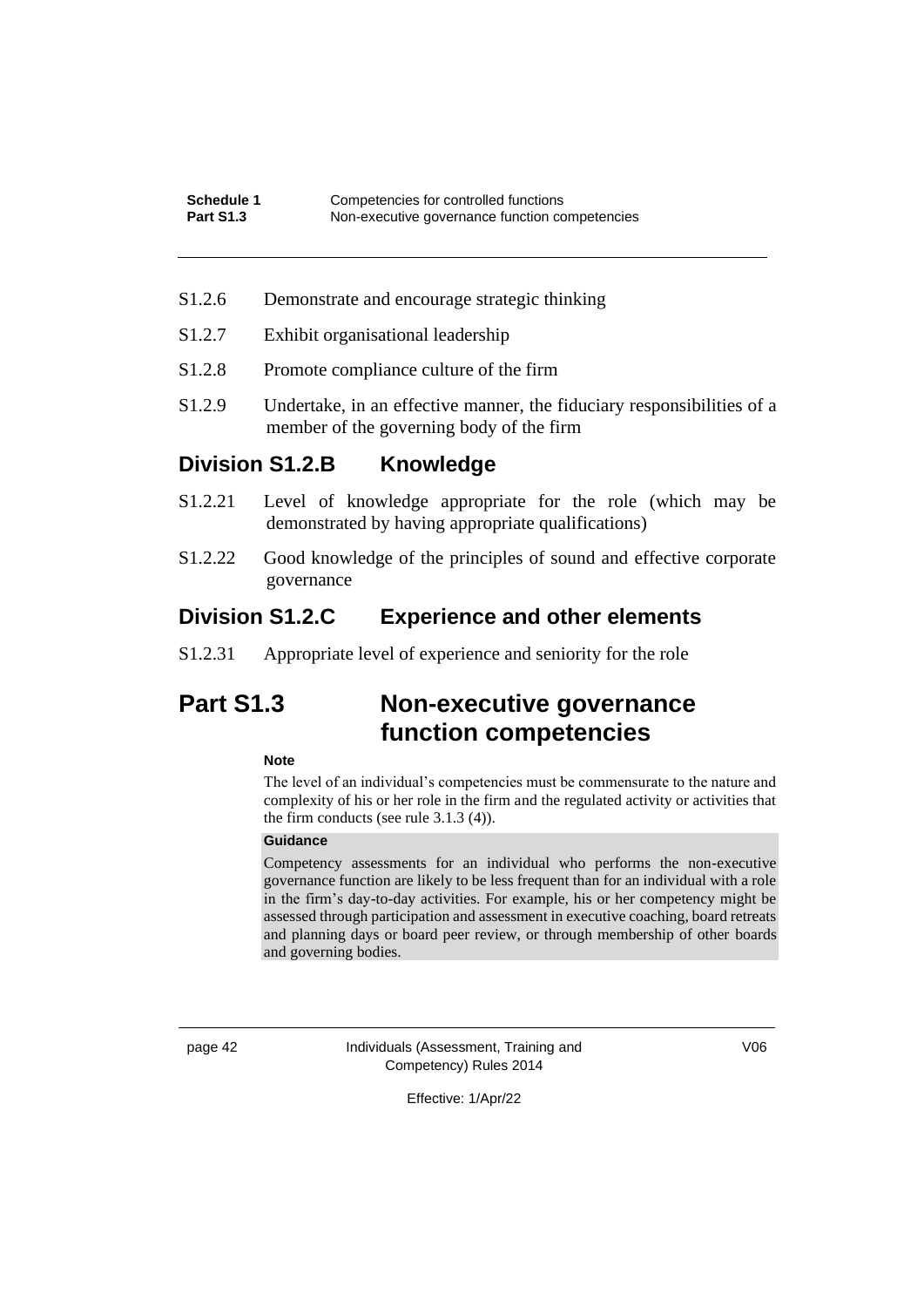# **Division S1.3.A Skills**

- S1.3.1 Act as a member of the governing body of the firm, but without responsibility for the day-to-day direction of its affairs
- S1.3.2 Perform the role in a way that demonstrates independence within the governing body of the firm
- S1.3.3 Undertake in an effective manner the fiduciary responsibilities of a member of the governing body of the firm

### **Division S1.3.B Knowledge**

- S1.3.21 Level of knowledge appropriate for the role (which may be demonstrated by having appropriate qualifications)
- S1.3.22 Good knowledge of the principles of sound and effective corporate governance

## **Division S1.3.C Experience and other elements**

S1.3.31 Appropriate level of experience and seniority for the role

# **Part S1.4 Compliance oversight function competencies**

#### **Notes**

- 1 The competencies in this Part for the compliance oversight function are in addition to any requirements under other Rules for the function. See in particular CTRL, rule 6.3.2 (2).
- 2 The level of an individual's competencies must be commensurate to the nature and complexity of his or her role in the firm and the regulated activity or activities that the firm conducts (see rule 3.1.3 (4)).

V06 Individuals (Assessment, Training and Competency) Rules 2014

page 43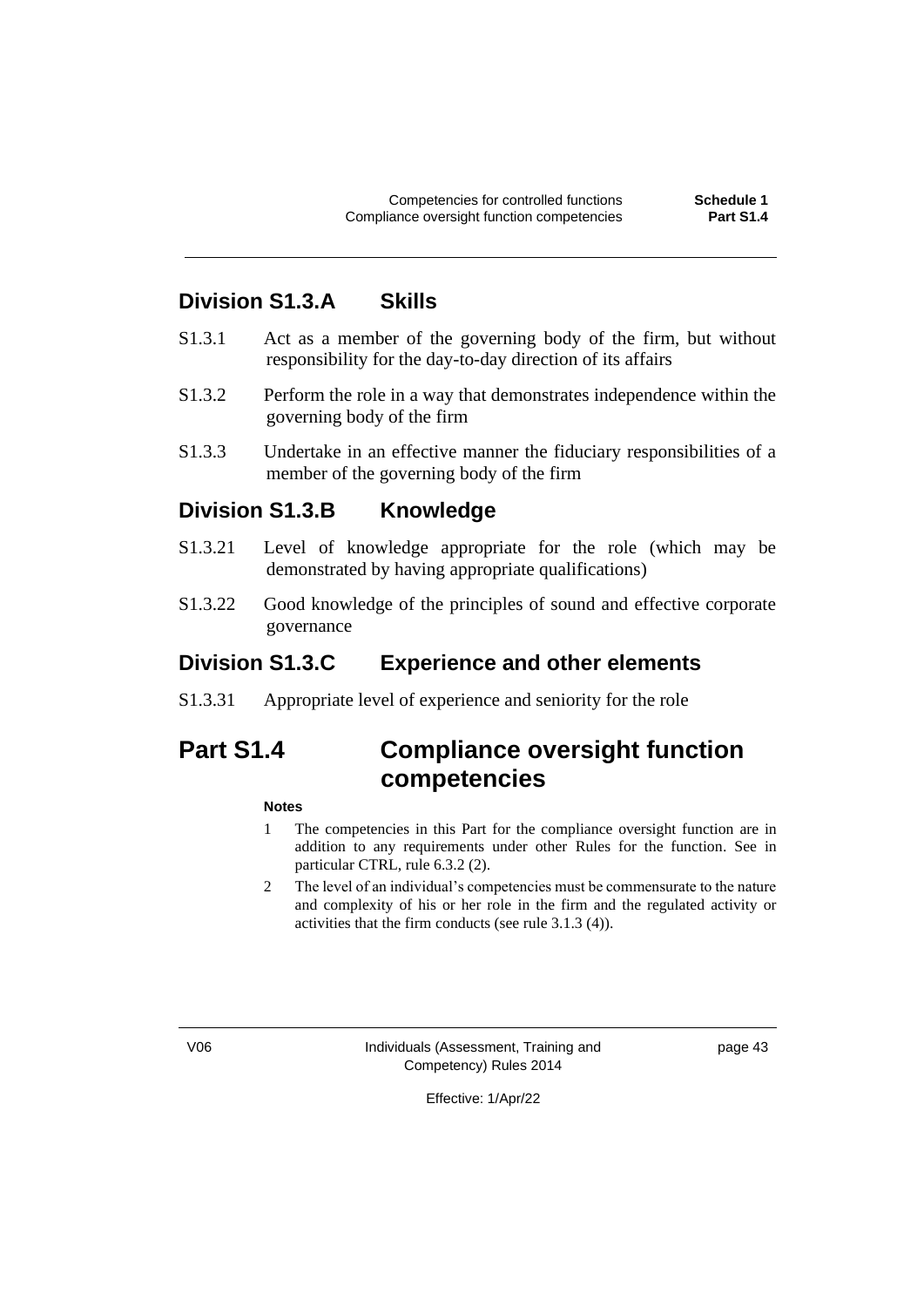# **Division S1.4.A Skills**

| S1.4.1                                     | Research the firm's organisation and its requirements to help inform<br>a compliance policy                                            |
|--------------------------------------------|----------------------------------------------------------------------------------------------------------------------------------------|
| S1.4.2                                     | Develop, communicate and implement a compliance policy                                                                                 |
| S <sub>1.4.3</sub>                         | Develop and monitor compliance controls                                                                                                |
| S <sub>1.4.4</sub>                         | Keep up to date with regulatory developments                                                                                           |
| S1.4.5                                     | Support the staff in the firm to maintain compliance and assist the<br>governing body in developing the compliance culture of the firm |
| S <sub>1.4.6</sub>                         | Write and present compliance reports                                                                                                   |
| S1.4.7                                     | Consider and advise on the regulatory implications of new business<br>strategies                                                       |
| S <sub>1.4.8</sub>                         | Plan and deliver compliance training                                                                                                   |
| S1.4.9                                     | Maintain an effective relationship with relevant external bodies and<br>respond to requests on consultations                           |
| S1.4.10                                    | Deal with complaints regarding non-compliance                                                                                          |
| S1.4.11                                    | Identify, investigate and resolve non-compliant activity within the<br>firm                                                            |
| S <sub>1.4.12</sub>                        | Inform regulatory bodies of breaches in rules and regulations                                                                          |
| S1.4.13                                    | Develop and monitor the firm's compliance with its training and<br>competency programme and training and competency document           |
| <b>Division S1.4.B</b><br><b>Knowledge</b> |                                                                                                                                        |

S1.4.21 The CISI Regulatory qualification

| חוזו<br>ю<br>. . |  |
|------------------|--|
|------------------|--|

Individuals (Assessment, Training and Competency) Rules 2014

V06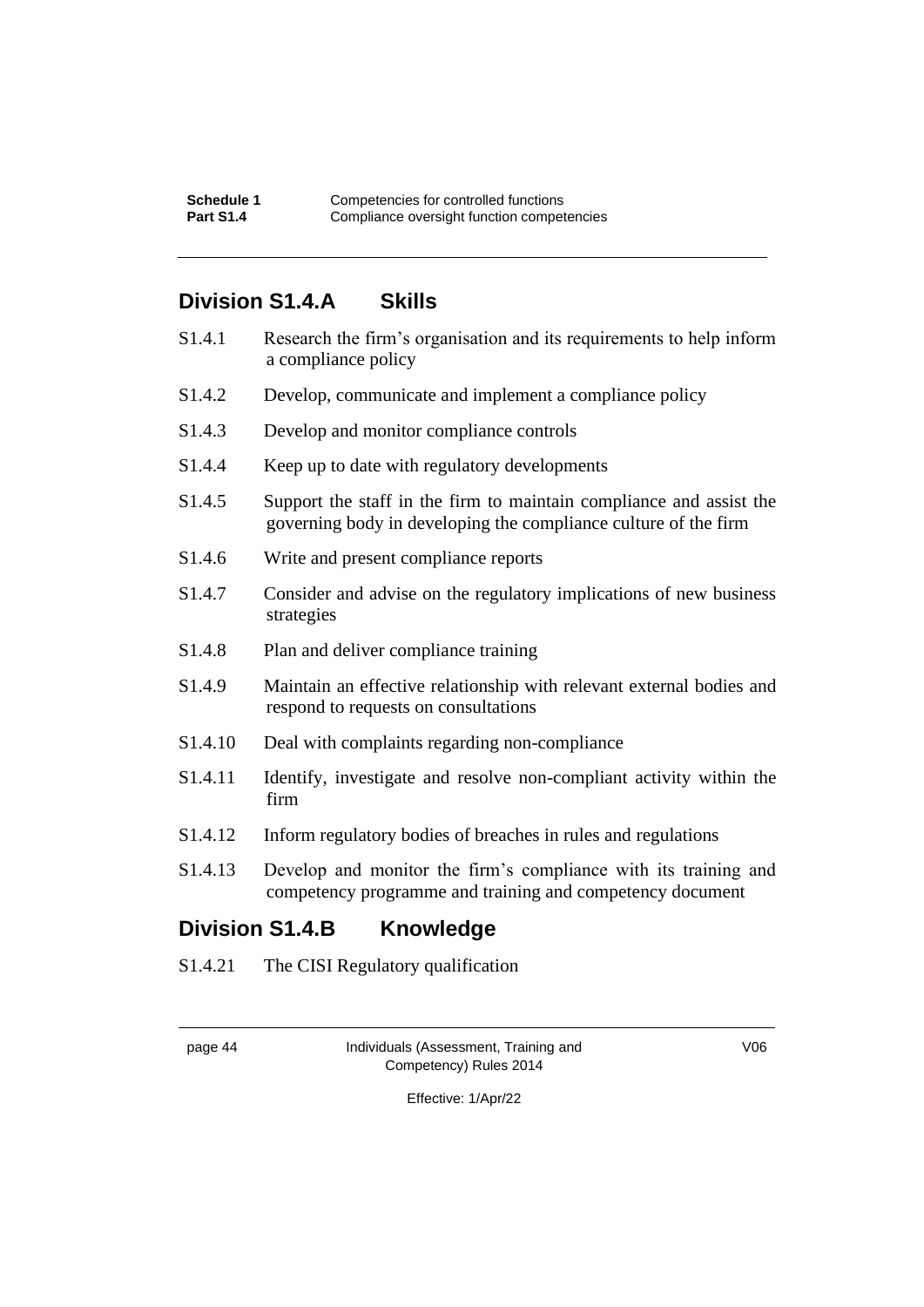- S1.4.22 A recognised compliance oversight function professional qualification at certificate level, or any other qualification that the firm is satisfied is appropriate for the role
	- *Note 1* In considering a qualification for clause S1.4.22, qualifications that are recognised as appropriate for the role by another regulator may be taken into account. See rule 3.1.4 (3).
	- *Note* 2 The firm must record and retain its assessment and any supporting evidence (see rule 3.1.4 (4)).

# **Division S1.4.C Experience and other elements**

S1.4.31 Appropriate level of experience and seniority for the role

# **Part S1.5 Risk management function competencies**

#### **Notes**

- 1 The competencies in this Part for the risk management function are in addition to any requirements under other Rules for the function. See, in particular CTRL, rule 6.2.3 (4).
- 2 The level of an individual's competencies must be commensurate to the nature and complexity of his or her role in the firm and the regulated activity or activities that the firm conducts (see rule 3.1.3 (4)).

# **Division S1.5.A Skills**

- S1.5.1 Research the firm's organisation and its requirements to help inform risk strategy and policy
- S1.5.2 Establish risk strategy and policy
- S1.5.3 Identify, assess and report risk management information to senior management
- S1.5.4 Identify available resources to manage risk

V06 Individuals (Assessment, Training and Competency) Rules 2014

page 45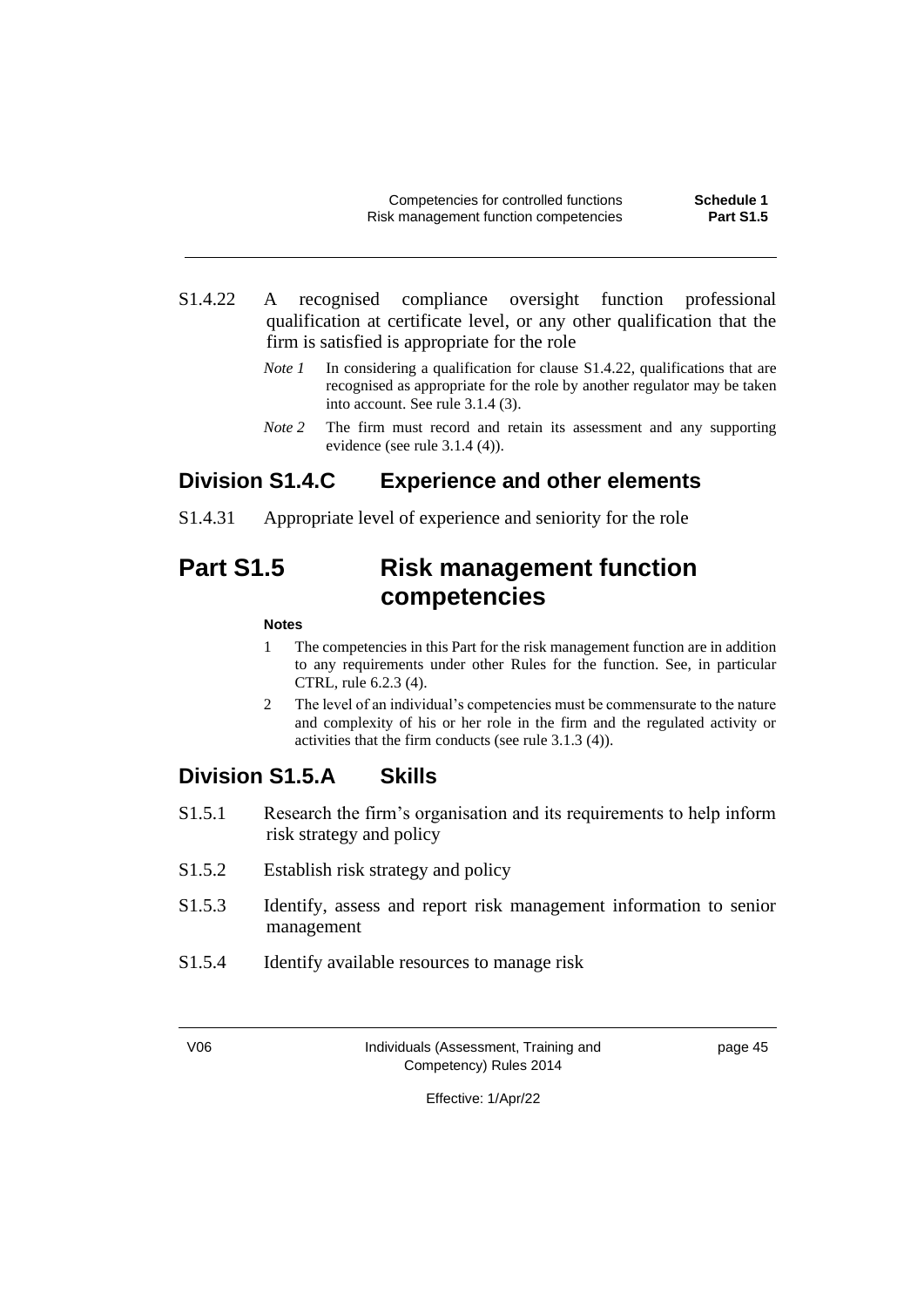### S1.5.5 Facilitate risk action planning

- S1.5.6 Facilitate business continuity planning and disaster recovery
- S1.5.7 Develop and maintain external third party relationships relevant to risk management
- S1.5.8 Develop and maintain effective risk management communication within the firm
- S1.5.9 Monitor and evaluate the effectiveness of risk management controls

# **Division S1.5.B Knowledge**

- S1.5.21 A recognised risk management function professional qualification, or any other qualification that the firm is satisfied is appropriate for the role
	- *Note 1* In considering a qualification for clause S1.5.21, qualifications that are recognised as appropriate for the role by another regulator may be taken into account. See rule 3.1.4 (3).
	- *Note* 2 The firm must record and retain its assessment and any supporting evidence (see rule 3.1.4 (4)).

# **Division S1.5.C Experience and other elements**

S1.5.31 Appropriate level of experience and seniority for the role

# **Part S1.6 Finance function competencies**

#### **Note**

The level of an individual's competencies must be commensurate to the nature and complexity of his or her role in the firm and the regulated activity or activities that the firm conducts (see rule 3.1.3 (4)).

page 46 Individuals (Assessment, Training and Competency) Rules 2014

V06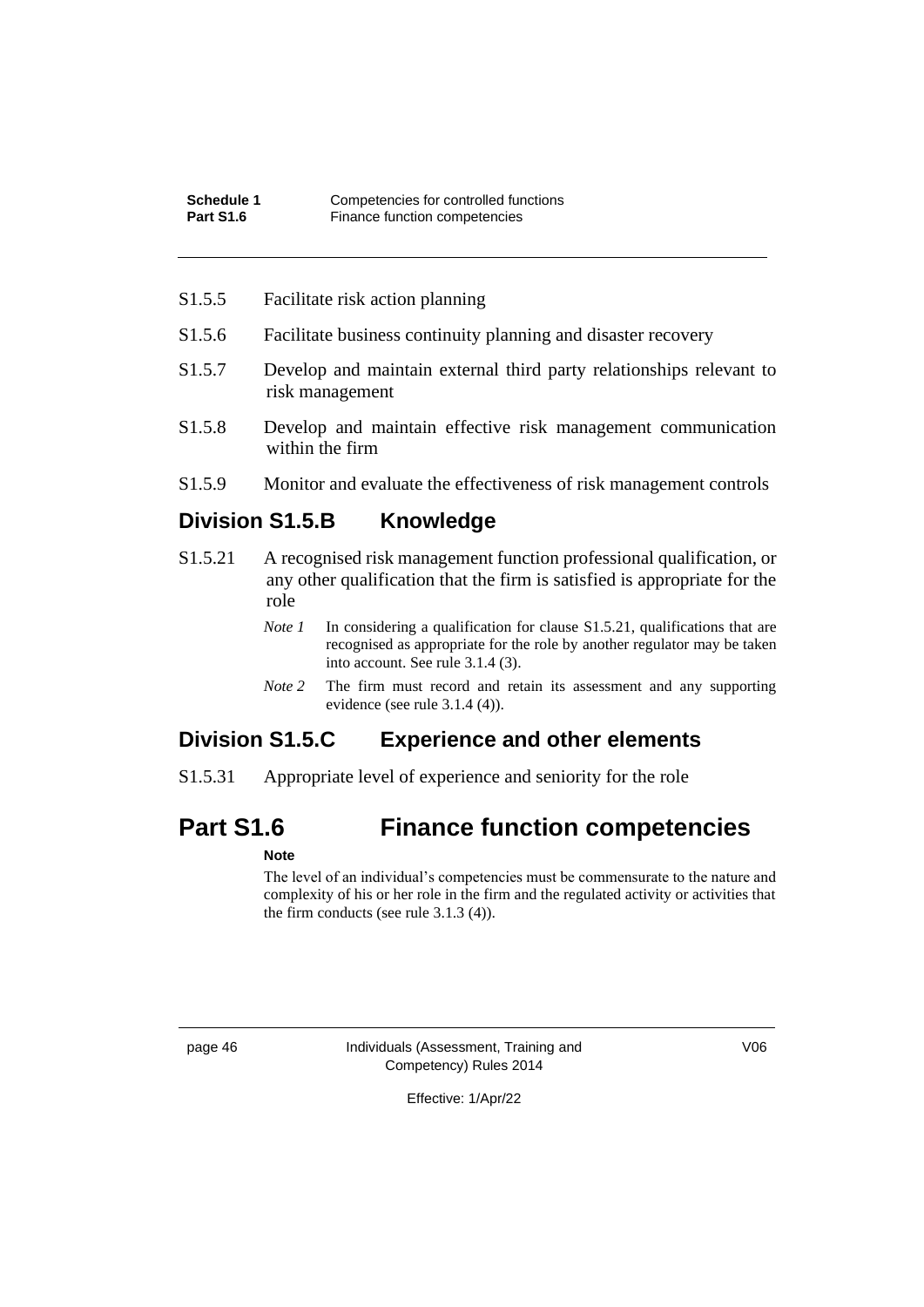# **Division S1.6.A Skills**

- S1.6.1 Work effectively in or with accountancy and finance to ensure that the firm complies with the Regulatory Authority's prudential requirements
- S1.6.2 Display high standards of professional ethics in accountancy and finance
- S1.6.3 Ensure that the firm maintains accounting records, financial accounts and statements and auditors' reports to the standards, and for the periods, required
- S1.6.4 Ensure that the firm has its accounts and financial statements examined, reported, audited and filed in a timely manner and in accordance with applicable standards
- S1.6.5 Review accounting systems
- S1.6.6 Implement external audit procedures

## **Division S1.6.B Knowledge**

- S1.6.21 A recognised finance function professional qualification, or any other qualification that the firm is satisfied is appropriate for the role
- S1.6.22 Membership of an appropriate professional body, unless the firm is satisfied that membership of such a body is not required
	- *Note 1* In considering a qualification for clause S1.6.21 or clause S1.6.22, qualifications that are recognised as appropriate for the role by another regulator may be taken into account. See rule 3.1.4 (3).
	- *Note* 2 The firm must record and retain its assessment and any supporting evidence (see rule 3.1.4 (4)).

## **Division S1.6.C Experience and other elements**

S1.6.31 Appropriate level of experience and seniority for the role

V06 Individuals (Assessment, Training and Competency) Rules 2014

page 47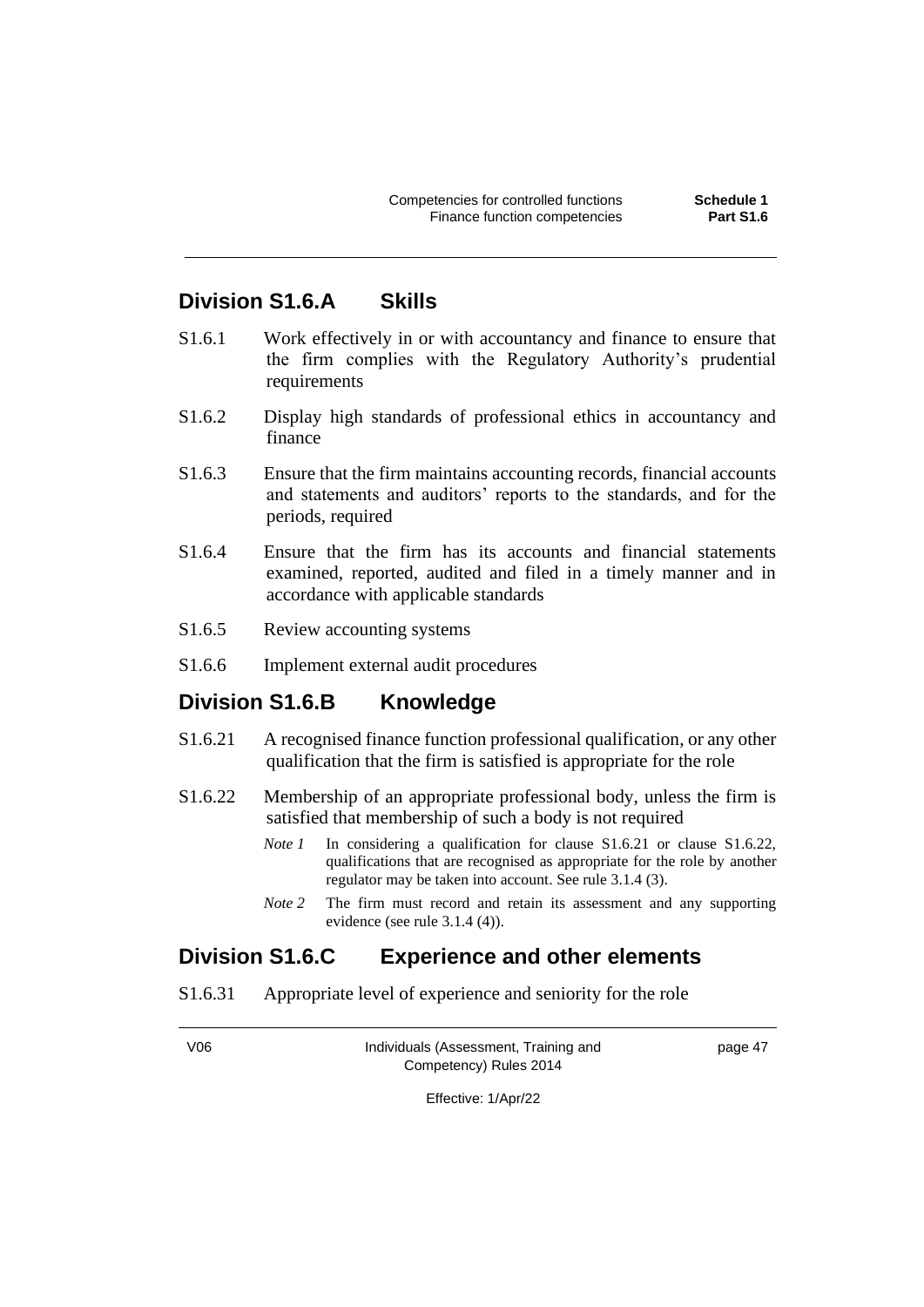# **Part S1.7 MLRO function competencies**

#### **Notes**

- 1 The competencies in this Part for the MLRO function are in addition to any requirements under other Rules for the function. See in particular AML/CFTR, rule 2.3.2, and AMLG, rule 2.3.2.
- 2 The level of an individual's competencies must be commensurate to the nature and complexity of his or her role in the firm and the regulated activity or activities that the firm conducts (see rule 3.1.3 (4)).

# **Division S1.7.A Skills**

- S1.7.1 Gather and disseminate information about AML/CFT requirements in the firm
- S1.7.2 Identify the implications of AML/CFT measures for the business conducted by the firm
- S1.7.3 Assess and mitigate the money laundering and terrorist financing risks relevant to the firm
- S1.7.4 Identify improvements to the implementation of AML/CFT measures in the firm
- S1.7.5 Design an AML/CFT programme
- S1.7.6 Communicate and implement the firm's AML/CFT policy
- S1.7.7 Assist in developing the compliance culture of the firm
- S1.7.8 Design and oversee procedural controls to monitor money laundering and terrorist financing risks in the firm
- S1.7.9 Report progress in securing AML/CFT outcomes
- S1.7.10 Assist senior management in ensuring their staff comply with AML/CFT measures

page 48 Individuals (Assessment, Training and Competency) Rules 2014

V06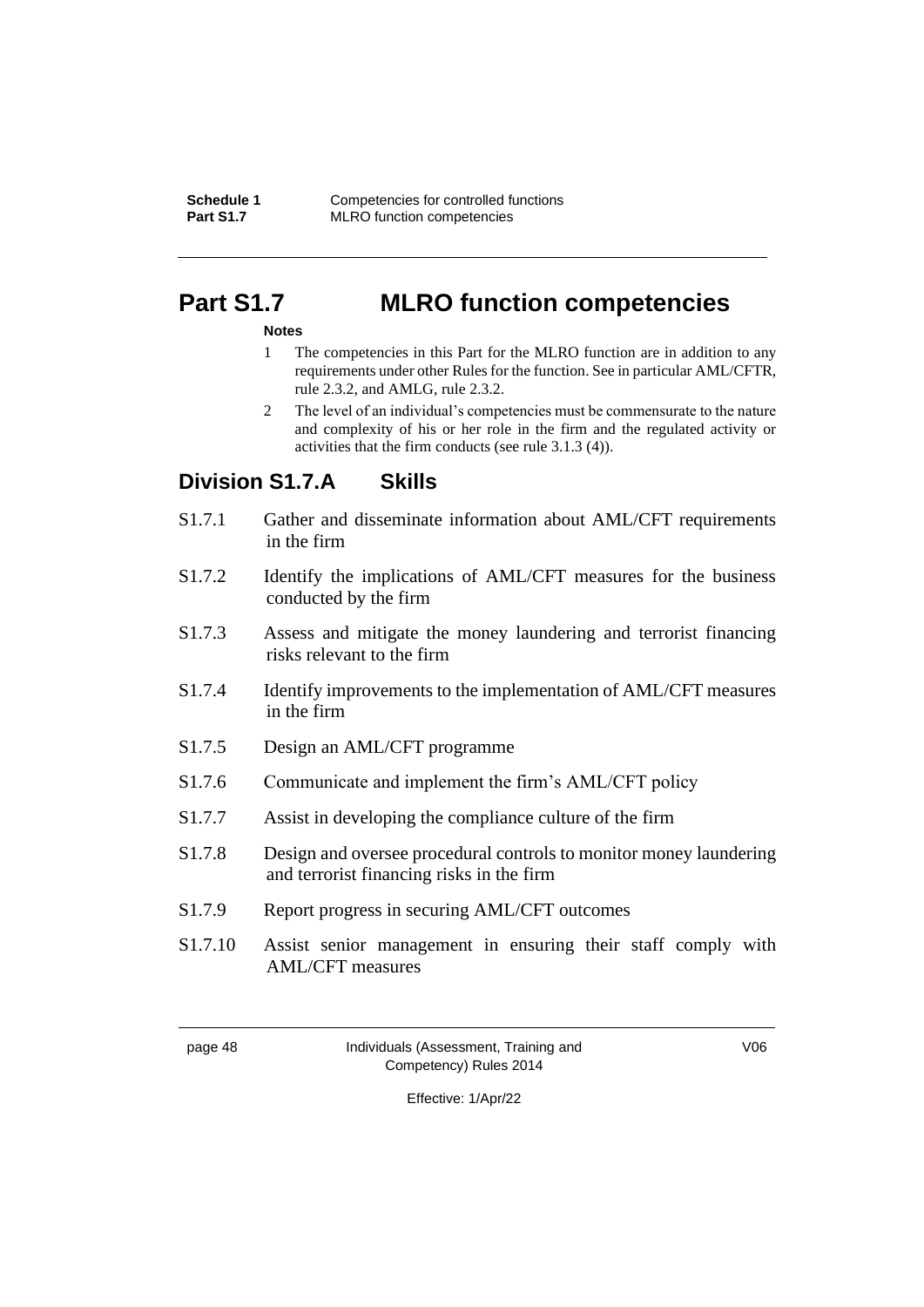- S1.7.11 Develop and maintain AML/CFT records for the firm (including documentary evidence of compliance, records for customers and transactions, and reporting and training records)
- S1.7.12 Advise and guide staff on AML/CFT
- S1.7.13 Conduct a business risk assessment
- S1.7.14 Plan and deliver AML/CFT training
- S1.7.15 Respond to requests to contribute to consultations
- S1.7.16 Handle requests for financial information from the relevant authorities
- S1.7.17 Design and monitor an internal reporting system for suspicious transactions and activities
- S1.7.18 Identify, investigate and resolve non-compliant activity within the firm
- S1.7.19 Report suspicious financial activity to the relevant authorities

# **Division S1.7.B Knowledge**

- S1.7.21 The CISI Regulatory qualification
- S1.7.22 A recognised MLRO function professional qualification at certificate level, or any other qualification that the firm is satisfied is appropriate for the role
	- *Note 1* In considering a qualification for clause S1.7.22, qualifications that are recognised as appropriate for the role by another regulator may be taken into account. See rule 3.1.4 (3).
	- *Note* 2 The firm must record and retain its assessment and any supporting evidence (see rule 3.1.4 (4)).

V06 Individuals (Assessment, Training and Competency) Rules 2014

page 49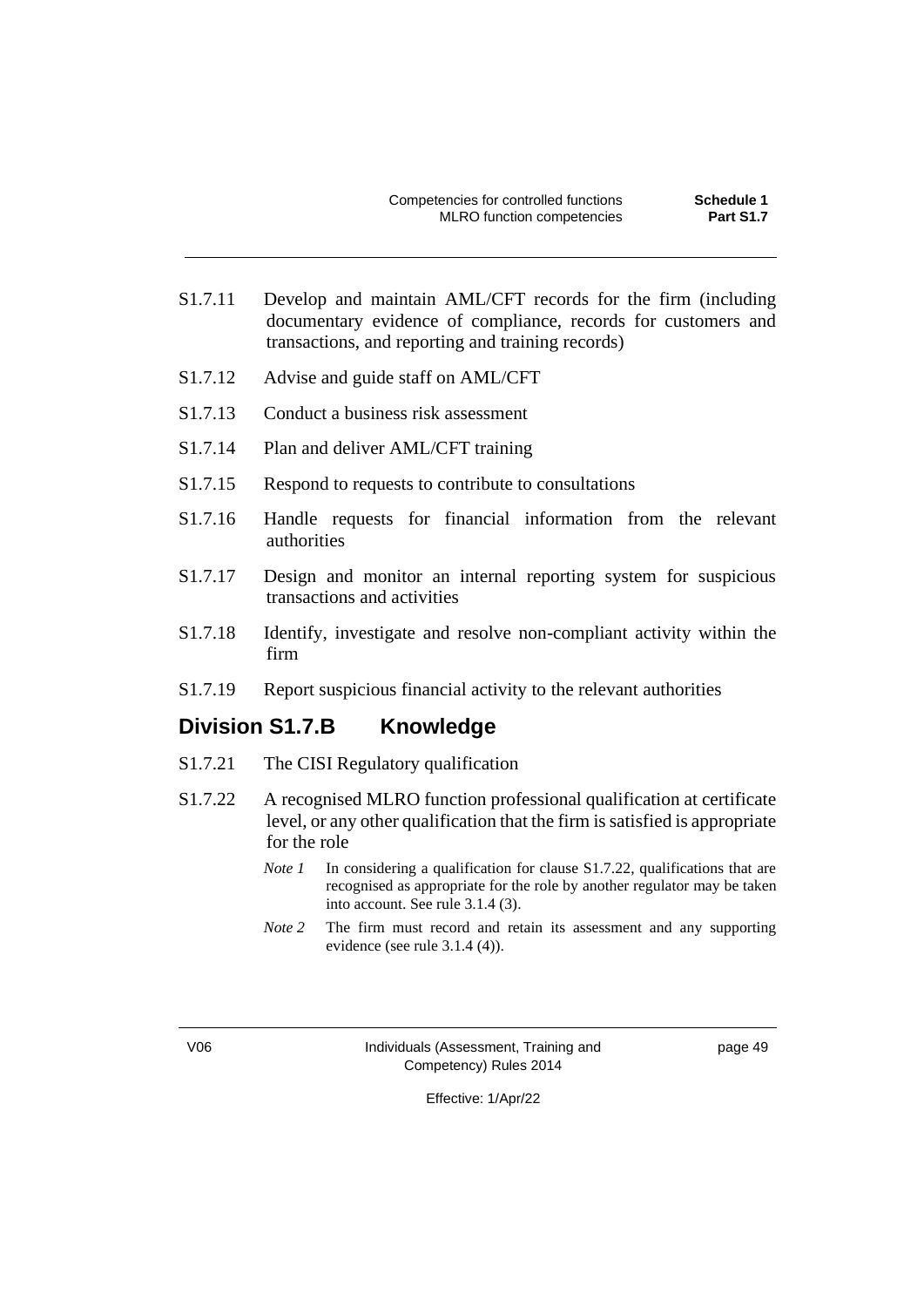# **Division S1.7.C Experience and other elements**

S1.7.31 Appropriate level of experience and seniority for the role

# **Part S1.8 Senior management function competencies**

#### **Note**

The level of an individual's competencies must be commensurate to the nature and complexity of his or her role in the firm and the regulated activity or activities that the firm conducts (see rule 3.1.3 (4)).

# **Division S1.8.A Skills**

S1.8.1 Manage and supervise, alone or with others, 1 or more elements of the firm's business relating to its regulated activities (other than in performing a function referred to in Part S1.1 to Part S1.7)

# **Division S1.8.B Knowledge**

S1.8.21 Level of knowledge appropriate for the role (which may be demonstrated by having appropriate qualifications)

# **Division S1.8.C Experience and other elements**

S1.8.31 Appropriate level of experience and seniority for the role

# **Part S1.9 Actuarial function competencies**

### **Notes**

- 1 The competencies in this Part for the actuarial function are in addition to any requirements under other Rules for the function. See in particular CTRL, rule 6.5.2 (2).
- 2 The level of an individual's competencies must be commensurate to the nature and complexity of his or her role in the firm and the regulated activity or activities that the firm conducts (see rule 3.1.3 (4)).

page 50 Individuals (Assessment, Training and Competency) Rules 2014

V06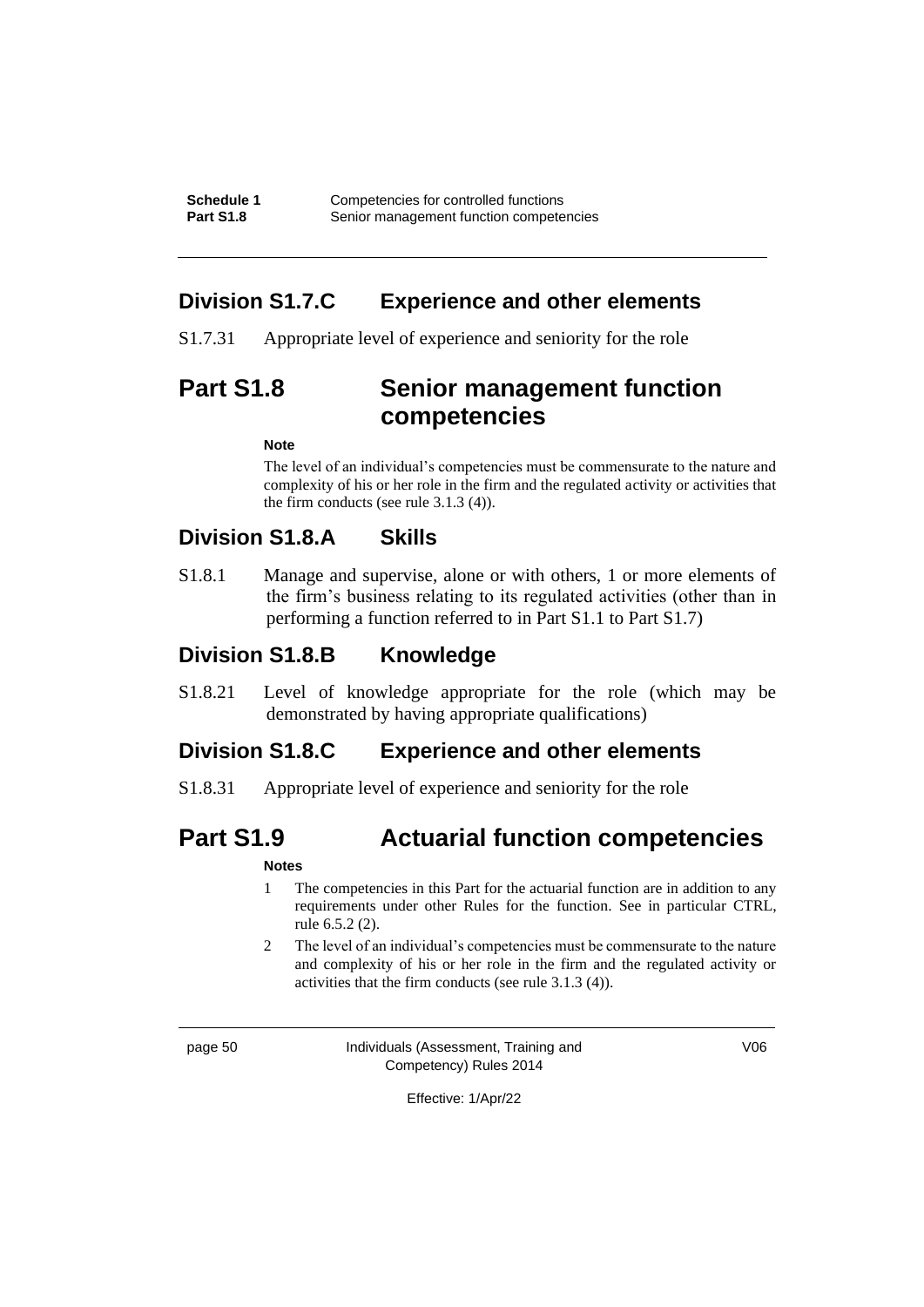# **Division S1.9.A Skills**

S1.9.1 Assume responsibility for monitoring, advising, investigating and reporting on risks facing a firm that is an insurer that materially affect the firm's ability to meet policyholder liabilities and capital requirements

# **Division S1.9.B Knowledge**

S1.9.21 The individual must have a recognised actuarial function professional qualification and membership of an actuarial professional body

# **Division S1.9.C Experience and other elements**

S1.9.31 At least 5 years' experience as an actuary to an insurer that is sufficiently recent to ensure familiarity with current issues in the provision of actuarial services

# **Part S1.10 Internal audit function competencies**

**Note**

The level of an individual's competencies must be commensurate to the nature and complexity of his or her role in the firm and the regulated activity or activities that the firm conducts (see rule 3.1.3 (4)).

# **Division S1.10.A Skills**

- S1.10.1 Maintain appropriate, sufficient and effective internal audit resources to carry out the firm's audit plan
- S1.10.2 Establish risk-based audit plans to determine the priorities for internal audit and then communicate and implement the plan

V06 Individuals (Assessment, Training and Competency) Rules 2014

page 51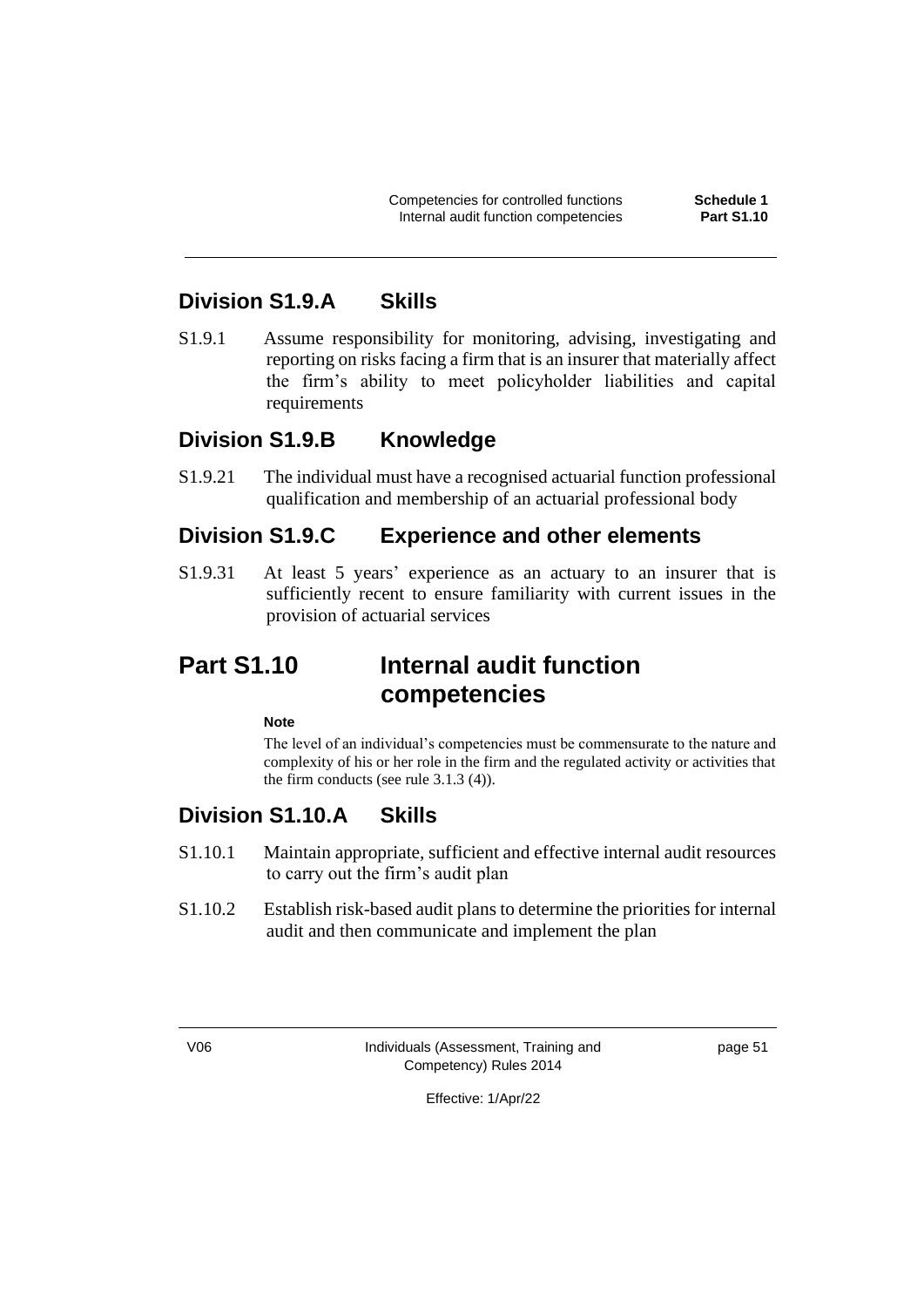- S1.10.3 Provide independent assurance and evaluation and contribute to the improvement of governance (including internal controls and risk management) using a systematic and disciplined approach
- S1.10.4 Evaluate the adequacy and effectiveness of the firm's policies, procedures, documentation and controls against changing trends and market and economic conditions
- S1.10.5 Evaluate risk exposures relating to the firm's governance, operations and information systems regarding:
	- (a) the reliability and integrity of financial and operational information;
	- (b) the effectiveness and efficiency of operations;
	- (c) the safeguarding of assets; and
	- (d) compliance with laws, regulations, policies, procedures and contracts
- S1.10.6 Report periodically to the firm's governing body on internal audit activities and the progress made in carrying out the firm's audit charter and risk-based audit plan
- S1.10.7 Establish a process to monitor the implementation of management action and ensure that implementation has been effective, or that the firm's senior management have accepted the risk of not taking action
- S1.10.8 Develop and maintain internal audit records to support audit conclusions
- S1.10.9 Display high standards of professional ethics

# **Division S1.10.B Knowledge**

S1.10.21 A recognised audit professional qualification, or any other qualification that the firm is satisfied is appropriate for the role

page 52 Individuals (Assessment, Training and Competency) Rules 2014

V06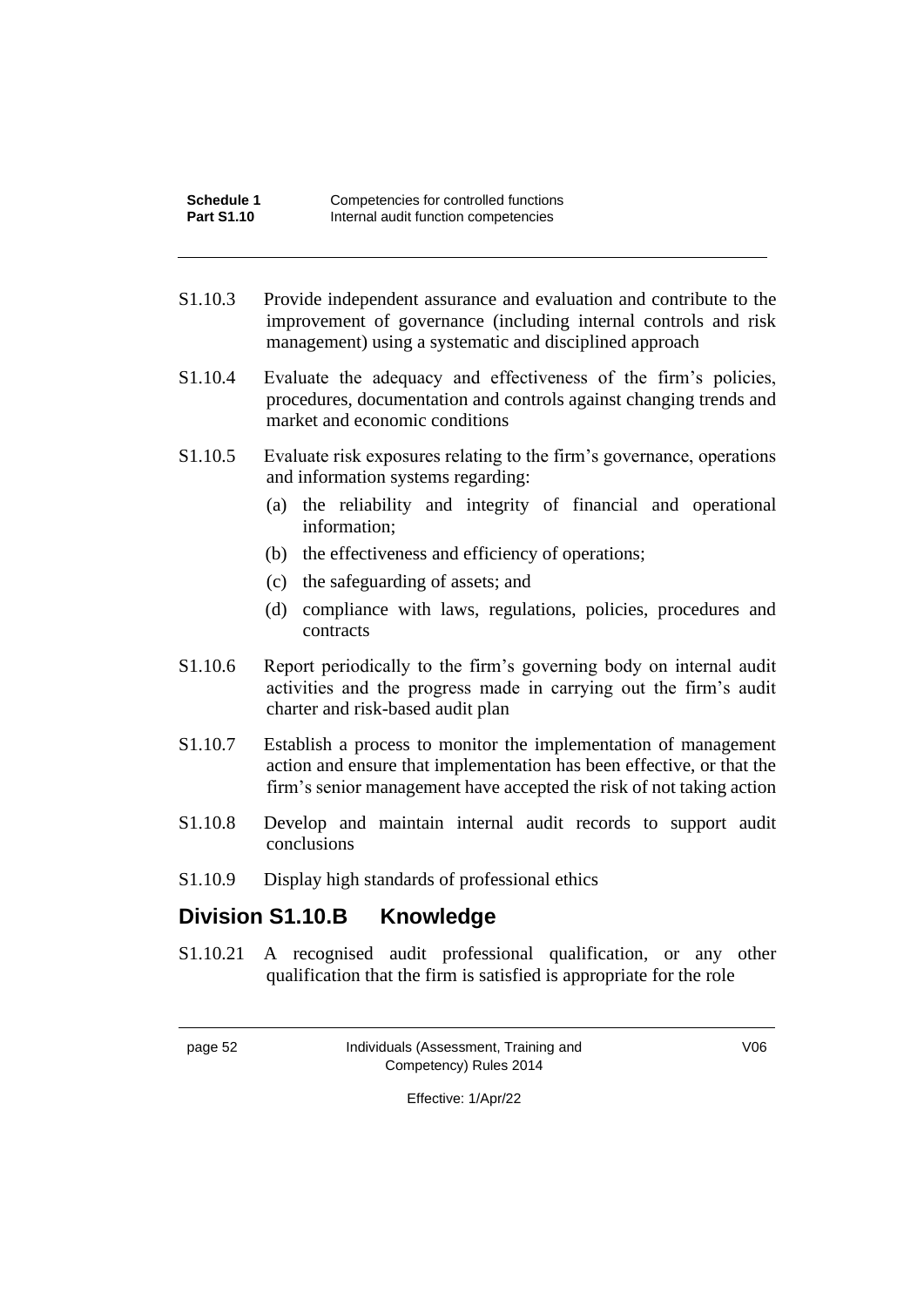- S1.10.22 Membership of an appropriate professional body, unless the firm is satisfied that membership of such a body is not required
	- *Note* The firm must record and retain its assessment and any supporting evidence (see rule 3.1.4 (4)).

# **Division S1.10.C Experience and other elements**

S1.10.31 Appropriate level of experience and seniority for the role

V06 Individuals (Assessment, Training and Competency) Rules 2014

page 53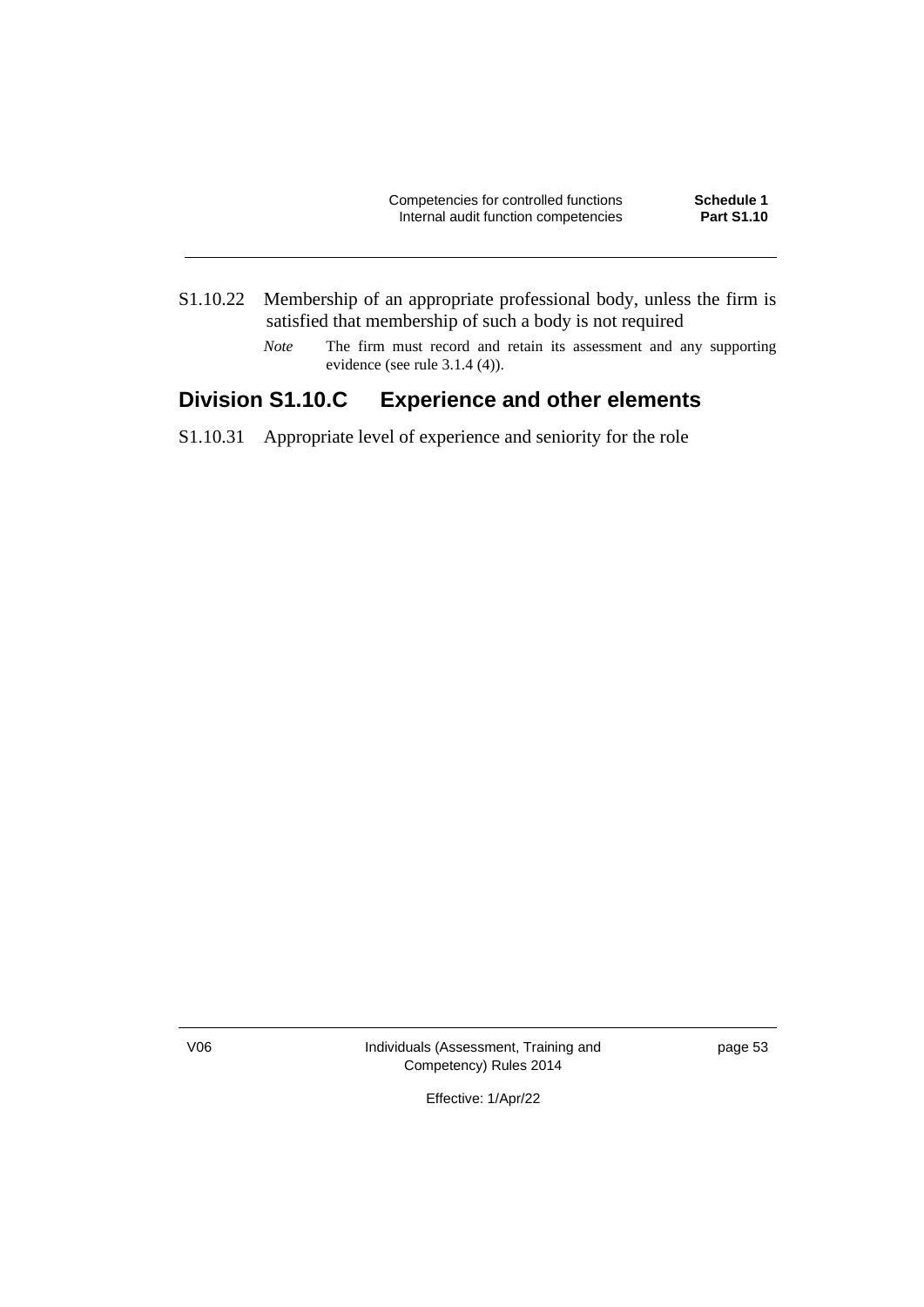**Schedule 2** Competencies for customer-facing function<br> **Part S2.1** Customer-facing function competencies—a **Part Customer-facing function competencies—general insurance** contracts and pure protection contracts

# **Schedule 2 Competencies for customerfacing function**

(see rule 4.1.3)

# **Part S2.1 Customer-facing function competencies—general insurance contracts and pure protection contracts**

#### **Examples of roles performing this function**

- insurance adviser
- insurance broker
- insurance underwriter

#### **Note**

The level of an individual's competencies must be commensurate to the nature and complexity of his or her role in the firm, the regulated activity or activities that he or she is to conduct and the specified products that those activities relate to (see rule 4.1.3 (4)).

# **Division S2.1.A Skills**

- S2.1.1 Identify the customers' insurance needs for general insurance business
- S2.1.2 Gather and validate financial information
- S2.1.3 Analyse customers' financial situation
- S2.1.4 Research and select appropriate insurance solutions to inform recommendations
- S2.1.5 Advise on suitable insurance solutions and agree the next steps

| nage |  |
|------|--|
|------|--|

#### Individuals (Assessment, Training and Competency) Rules 2014

V06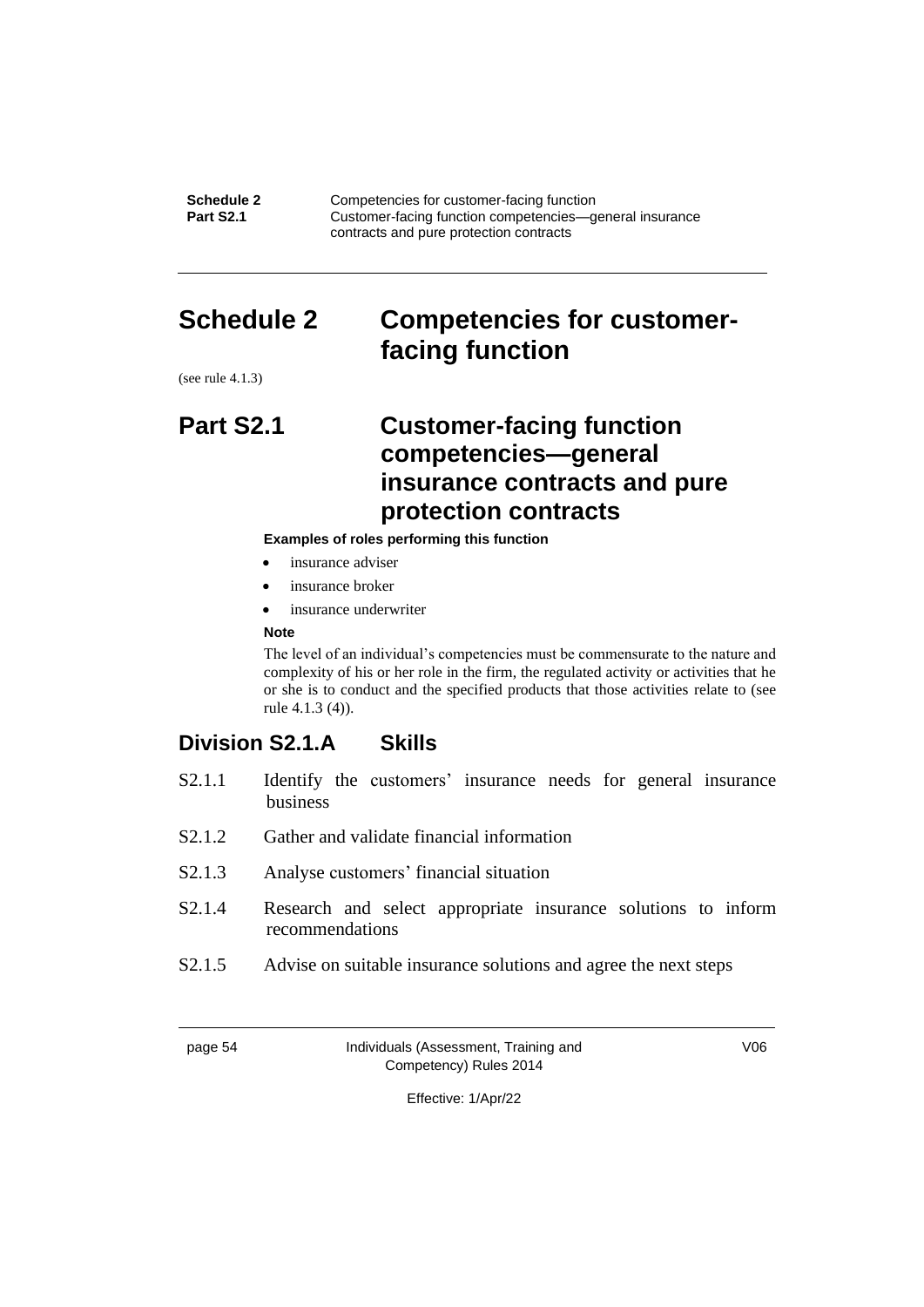- S2.1.6 Implement insurance solutions
- S2.1.7 Agree insurance policies with customers to enable them to be appropriately insured
- S2.1.8 Process insurance applications
- S2.1.9 Assist customers with claims
- S2.1.10 Evaluate insurance products and services
- S2.1.11 Process insurance business as an intermediary
- S2.1.12 Process insurance renewals as an intermediary
- S2.1.13 Process mid-term insurance amendments
- S2.1.14 Evaluate risk and advise other insurance intermediaries
- S2.1.15 Process insurance policy documentation
- S2.1.16 Underwrite risks
- S2.1.17 Prepare insurance policy documentation for business
- S2.1.18 Process insurance policy alterations
- S2.1.19 Process insurance renewals
- S2.1.20 Review underwriting decisions to accept risks
- S2.1.21 Underwrite policy alterations
- S2.1.22 Deal with requests to cancel insurance products or services

V06 Individuals (Assessment, Training and Competency) Rules 2014

page 55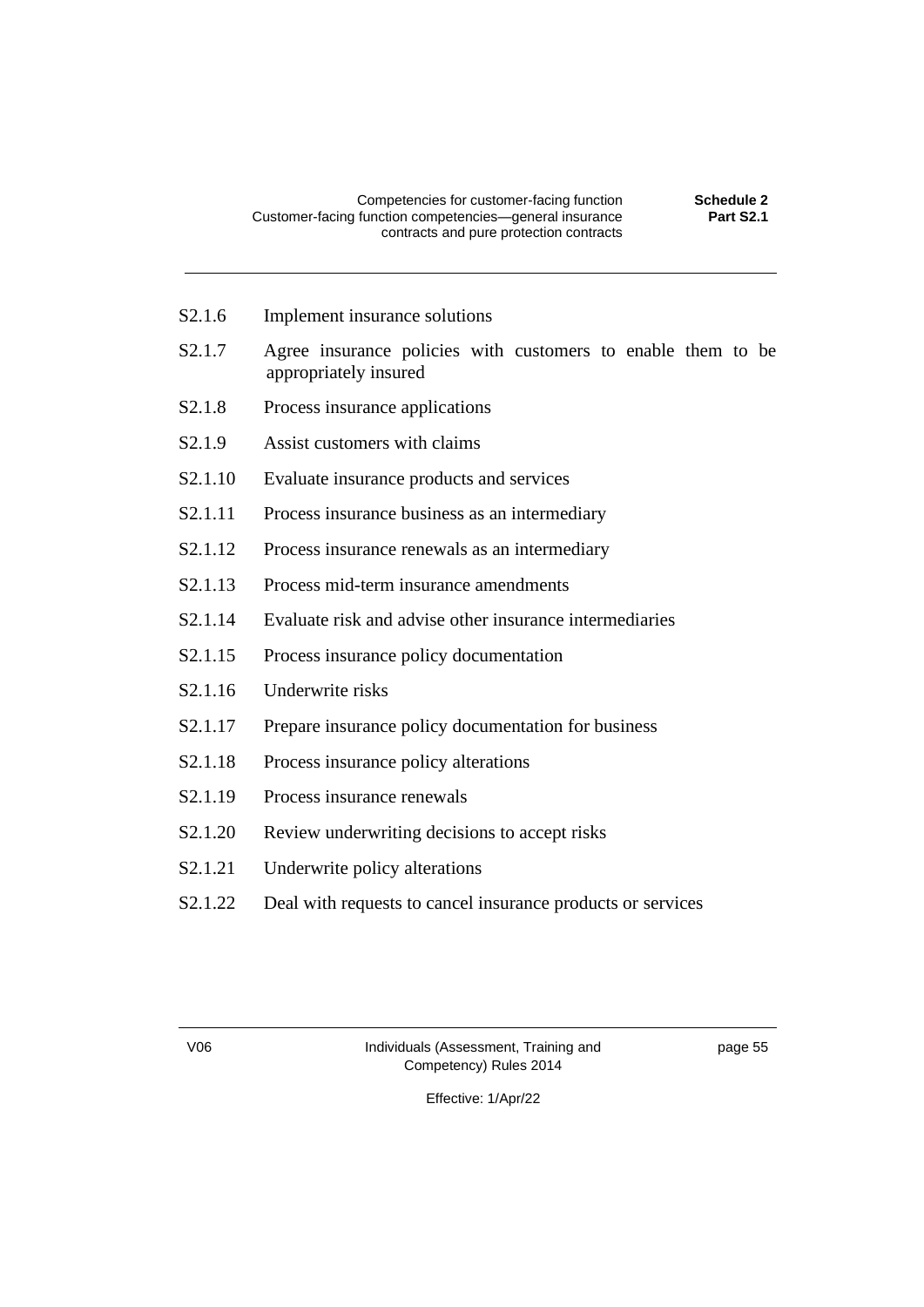**Schedule 2** Competencies for customer-facing function Customer-facing function competencies—general insurance contracts and pure protection contracts

# **Division S2.1.B Knowledge**

## **Subdivision S2.1.B.1 Retail customers**

- S2.1.31 The CISI Regulatory qualification (except for an individual who has been designated to perform non-discretionary customer-facing activities under rule 4.1.6)
- S2.1.32 The CII Award in General Insurance, or any other qualification that the firm is satisfied is appropriate for the role
	- *Note 1* In considering a qualification for clause S2.1.32, qualifications that are recognised as appropriate for the role by another regulator may be taken into account. See rule 4.1.4 (3).
	- *Note* 2 The firm must record and retain its assessment and any supporting evidence (see rule 4.1.4 (4)).

## **Subdivision S2.1.B.2 Business customers**

S2.1.35 Level of knowledge appropriate for the role (which may be demonstrated by having appropriate qualifications)

# **Division S2.1.C Experience and other elements**

S2.1.41 Experience appropriate for the role

page 56 Individuals (Assessment, Training and Competency) Rules 2014

V06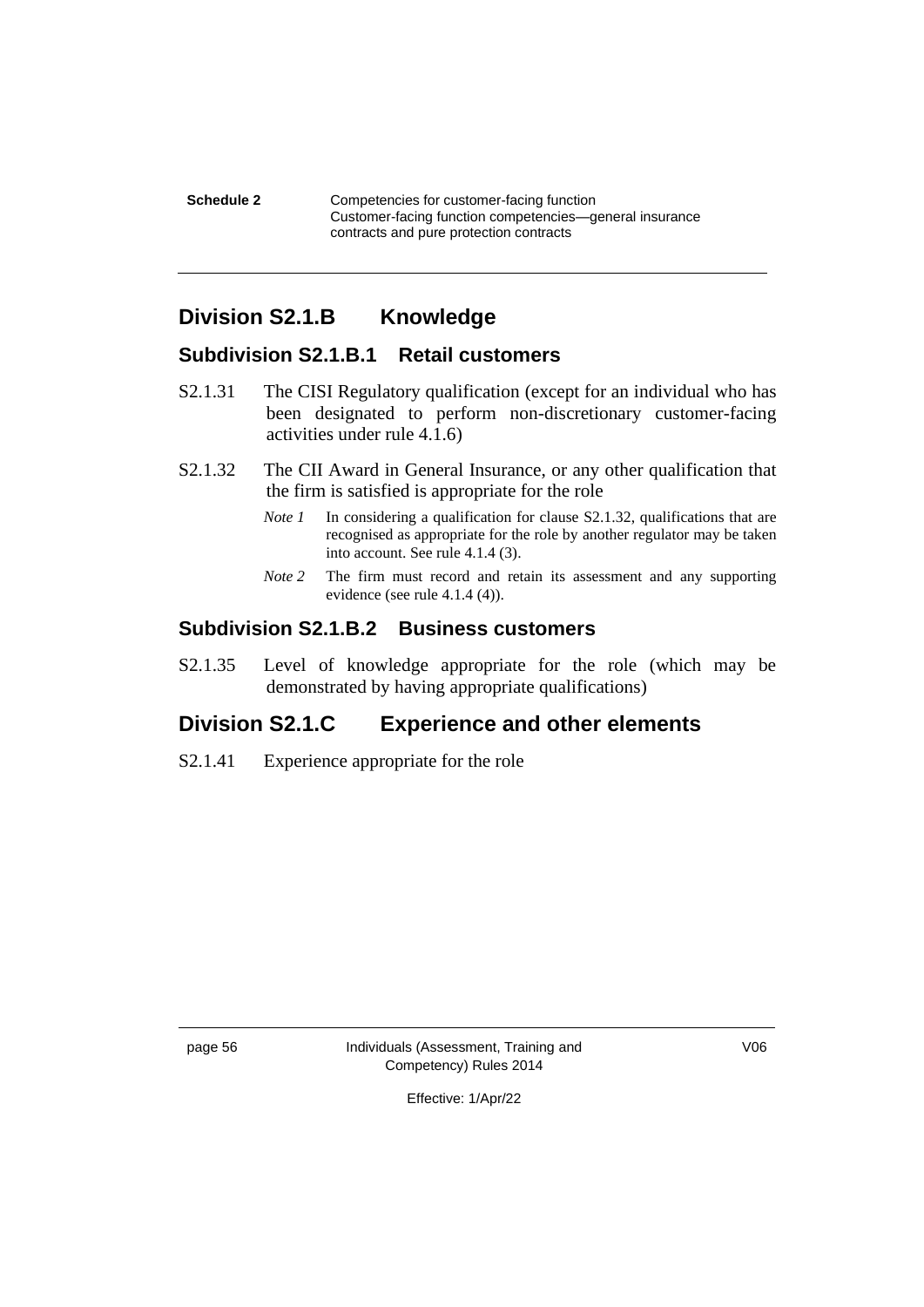Competencies for customer-facing function **Schedule 2** Customer-facing function competencies — other long term insurance contracts and units in collective investment funds

**Part S2.2**

# **Part S2.2 Customer-facing function competencies — other long term insurance contracts and units in collective investment funds**

#### **Examples of roles performing this function**

- financial adviser
- investment consultant
- private client investment adviser
- client service representative or relationship manager
- institutional sales

#### **Guidance**

Roles performing this function typically involve the regulated activities of advising on investments and arranging deals in investments.

#### **Note**

The level of an individual's competencies must be commensurate to the nature and complexity of his or her role in the firm, the regulated activity or activities that he or she is to conduct and the specified products that those activities relate to (see rule 4.1.3 (4)).

# **Division S2.2.A Skills**

- S2.2.1 Engage the customer for financial advice and planning
- S2.2.2 Gather and validate financial information, including information about:
	- (a) the customer's financial situation;
	- (b) the customer's investment objectives and risk tolerance;
	- (c) the customer's knowledge of and experience in the relevant investment field;

V06 Individuals (Assessment, Training and Competency) Rules 2014

page 57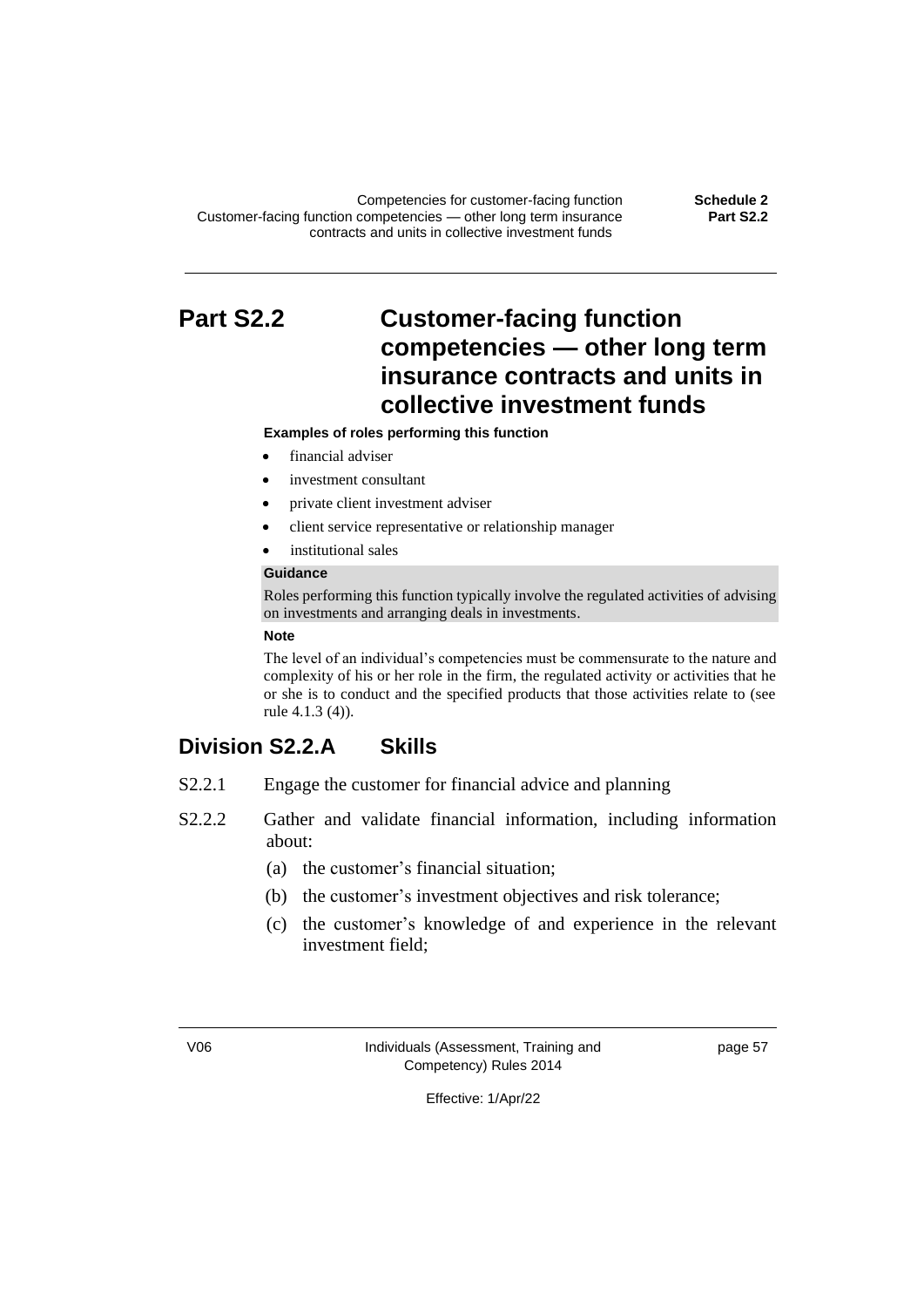| Schedule 2 | Competencies for customer-facing function                         |
|------------|-------------------------------------------------------------------|
| Part S2.2  | Customer-facing function competencies — other long term insurance |
|            | contracts and units in collective investment funds                |

- (d) the nature, volume and frequency of the customer's transactions in the investment field and the period over which they have been carried out; and
- (e) the customer's level of education and profession or former profession
- S2.2.3 Analyse the customer's financial situation and assess the customer's demands and needs
- S2.2.4 Research and select appropriate financial solutions to inform recommendations
- S2.2.5 Advise on suitable financial solutions and agree on the next steps
- S2.2.6 Explain possible disadvantages that a course of action advised might have for the customer, including the nature of the risks involved
- S2.2.7 Implement financial solutions
- S2.2.8 Review and respond to the customer's changing financial needs and circumstances
- S2.2.9 Deal with requests to cancel policies or investments

# **Division S2.2.B Knowledge**

# **Subdivision S2.2.B.1 Retail customers**

- S2.2.21 The CISI Regulatory qualification
- S2.2.22 For an individual who performs the role for an insurance intermediary in relation to investment-linked insurance—an appropriate Qualification and Credit Framework Level 4 (diploma level) qualification, or any other qualification that the firm is satisfied is equivalent

page 58 Individuals (Assessment, Training and Competency) Rules 2014

V06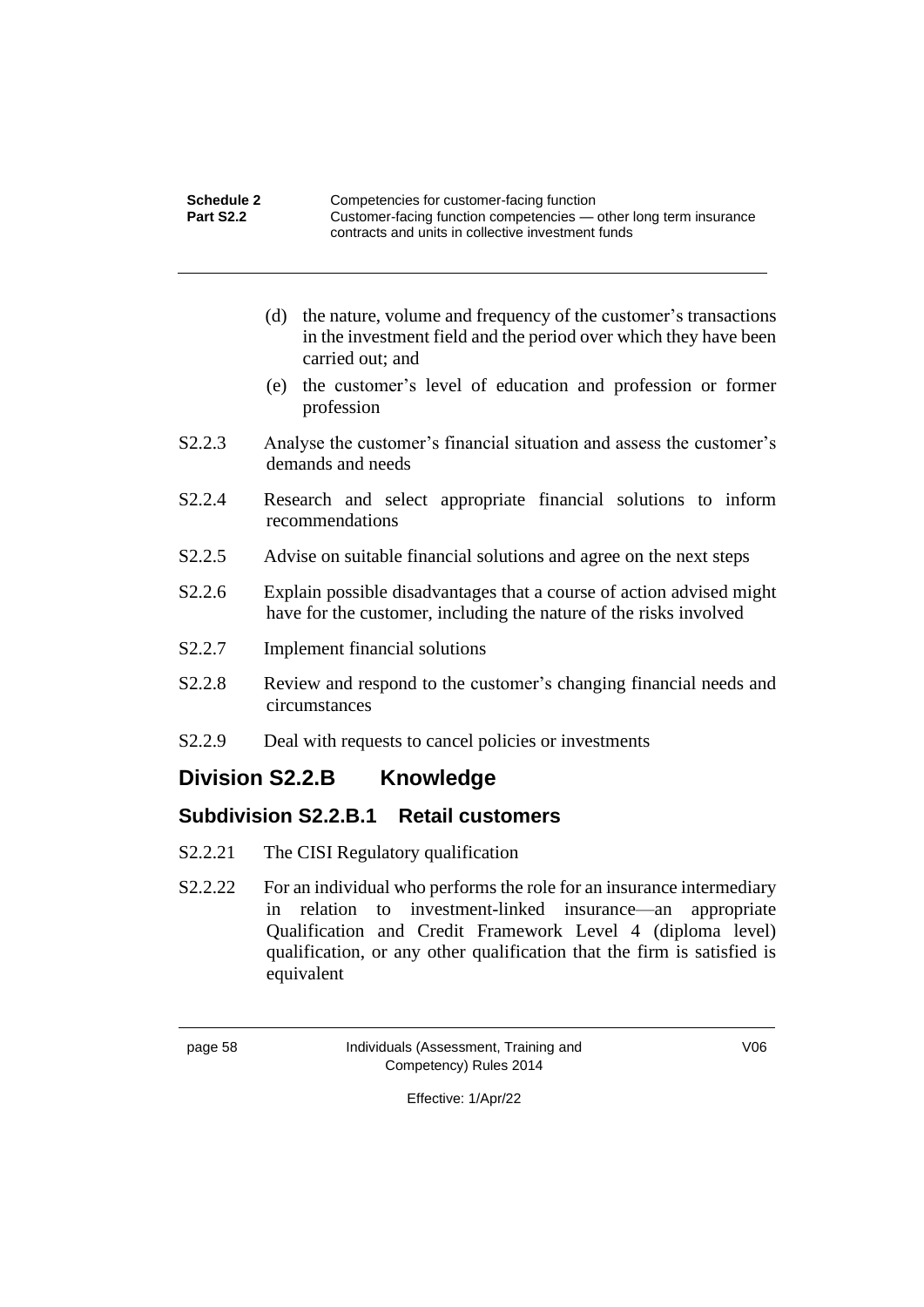- S2.2.23 In any other case than that mentioned in clause S2.2.22—the CII Award in Financial Planning, or any other qualification that the firm is satisfied is equivalent
	- *Note 1* In considering a qualification for clause S2.2.22 or clause S2.2.23, qualifications that are recognised as appropriate for the role by another regulator may be taken into account. See rule 4.1.4 (3).
	- *Note* 2 The firm must record and retain its assessment and any supporting evidence (see rule 4.1.4 (4)).

### **Subdivision S2.2.B.2 Business customers**

S2.2.25 Level of knowledge appropriate for the role (which may be demonstrated by having appropriate qualifications)

## **Division S2.2.C Experience and other elements**

S2.2.31 Experience appropriate for the role.

# **Part S2.3 Customer-facing function competencies—relevant investments**

#### **Note**

The level of an individual's competencies must be commensurate to the nature and complexity of his or her role in the firm, the regulated activity or activities that he or she is to conduct and the specified products that those activities relate to (see rule 4.1.3 (4)).

# **Division S2.3.A Skills**

# **Subdivision S2.3.A.1 Advising on, and arranging deals in, investments (excluding long term insurance contracts and units in collective investment funds)**

V06 Individuals (Assessment, Training and Competency) Rules 2014

page 59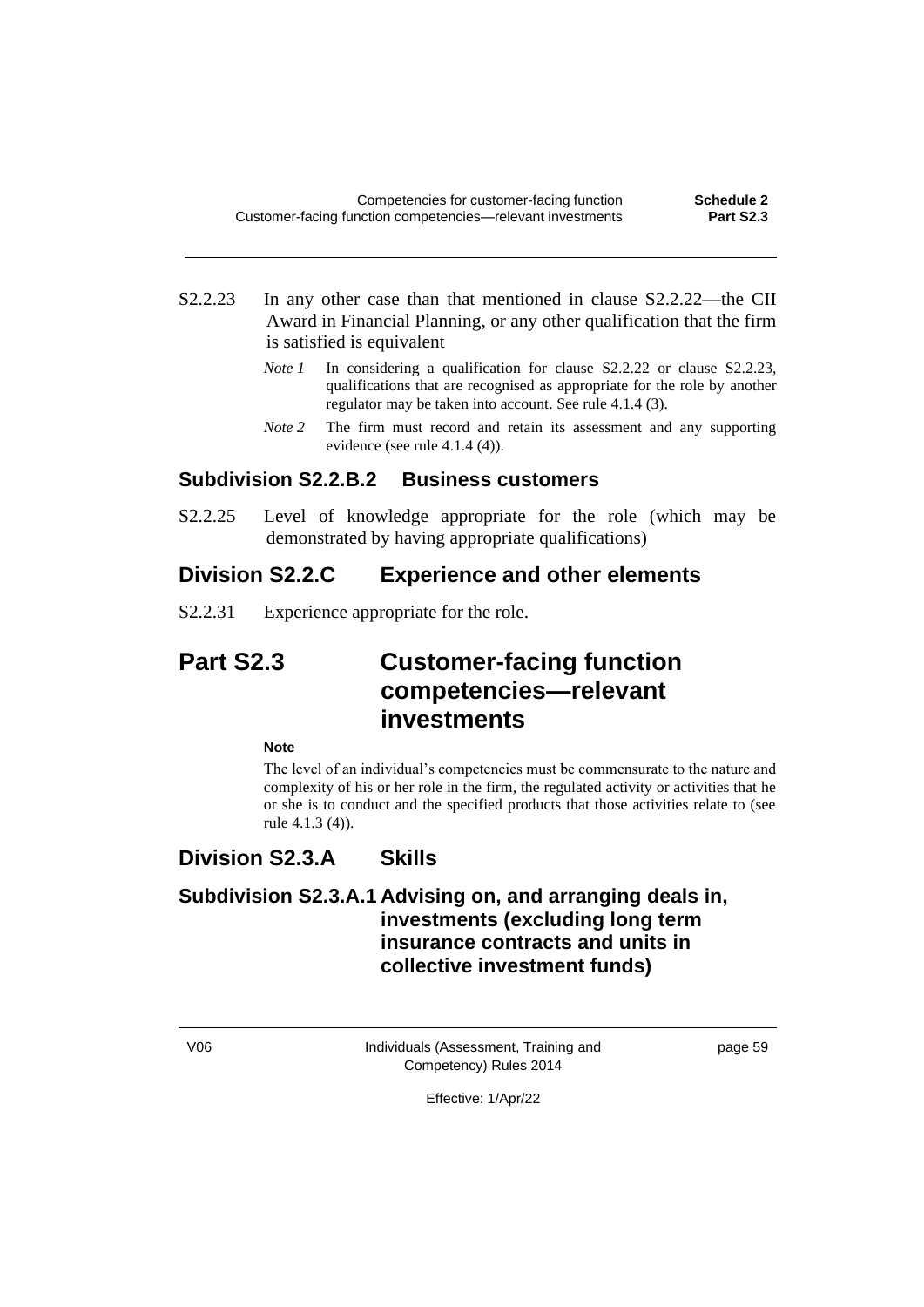#### **Schedule 2** Competencies for customer-facing function<br> **Part S2.3** Customer-facing function competencies—re **Part S2.3** Customer-facing function competencies—relevant investments

#### **Examples of roles performing this function—advising on investments**

- financial adviser
- investment strategist
- private client investment adviser
- client service representative or relationship manager
- advising on securities or derivatives
- institutional sales
- commodities futures broker
- S2.3.1 Develop an investment strategy to meet agreed investment objectives
- S2.3.2 Analyse the risk and return profile of asset types for customers
- S2.3.3 Construct a risk profile for a proposed portfolio change
- S2.3.4 Make contact with the customers and gather and validate financial information relevant to the securities or derivatives market
- S2.3.5 Follow the initial contact process with customers and engage customers for financial advice and planning
- S2.3.6 Open an account and carry out appropriate administration for customers in the securities or derivatives market
- S2.3.7 Establish the investment objectives of customers
- S2.3.8 Analyse the customers' financial situation and assess the customers' demands, needs and investment objectives
- S2.3.9 Research and select appropriate financial solutions to inform recommendations
- S2.3.10 Advise on appropriate financial solutions and agree the next steps
- S2.3.11 Review and respond to the customers' changing financial needs and circumstances

page 60 Individuals (Assessment, Training and Competency) Rules 2014

V06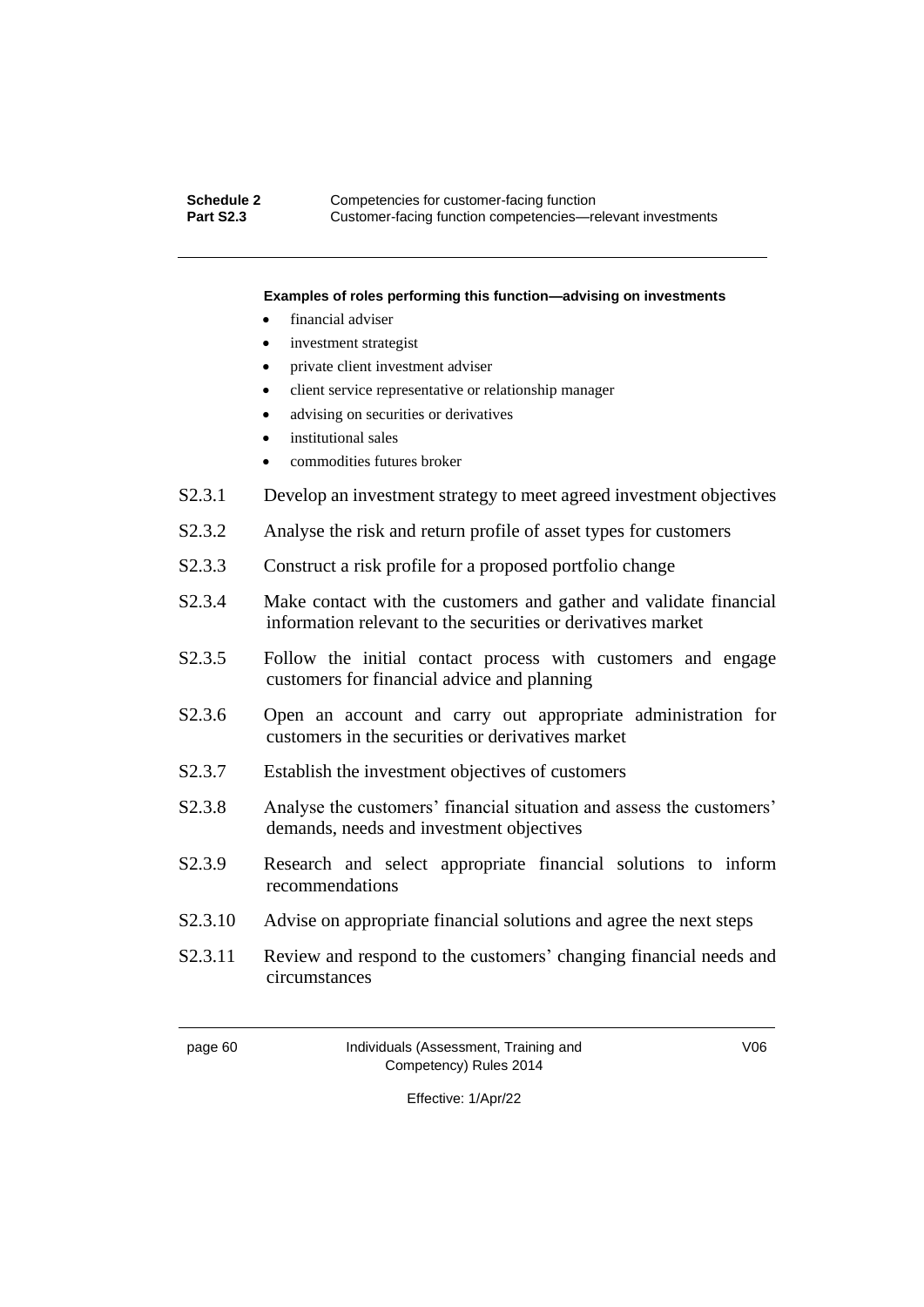- S2.3.12 Advise customers on investment strategy and investment selection
- S2.3.13 Monitor individual portfolio performance using appropriate comparators
- S2.3.14 Prepare investment recommendations for re-structuring an individual or corporate portfolio
- S2.3.15 Report to customers on investment performance

### **Subdivision S2.3.A.2 Managing investments**

**Examples of roles performing this function—managing investments**

- private client asset management
- discretionary and specialised portfolio management
- asset manager
- investment manager
- institutional asset manager
- investment banker working in asset management
- portfolio manager.
- S2.3.21 Develop an investment strategy to meet agreed investment objectives
- S2.3.22 Implement a defined investment strategy
- S2.3.23 Analyse the risk and return profile of asset types
- S2.3.24 Construct a risk profile for a proposed portfolio change
- S2.3.25 Make contact with the customers and gather and validate financial information relevant to the securities or derivatives market
- S2.3.26 Monitor individual portfolio performance using appropriate comparators
- S2.3.27 Review and re-structure an individual or corporate portfolio

V06 Individuals (Assessment, Training and Competency) Rules 2014

page 61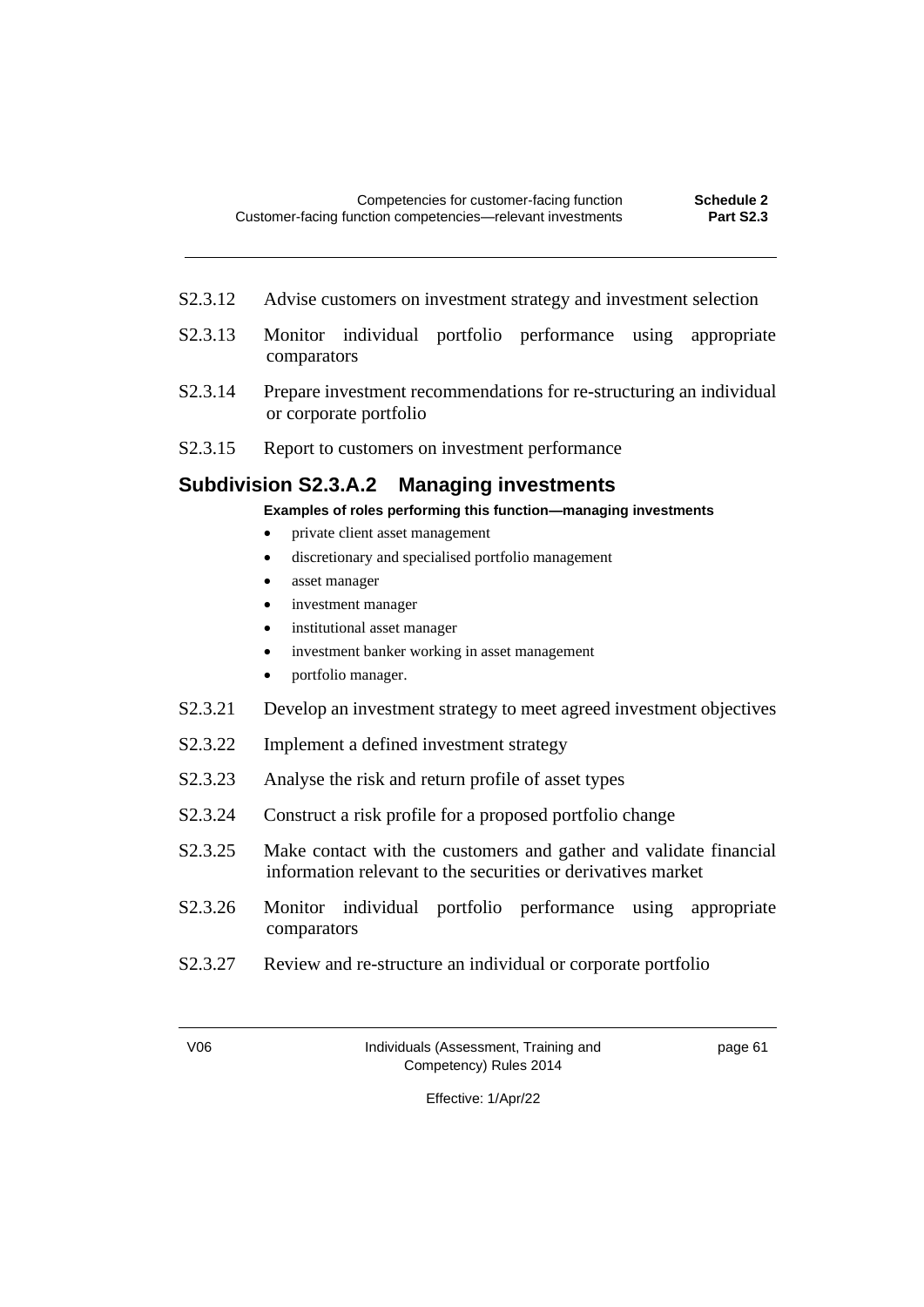- S2.3.28 Establish and operate individual or corporate investment portfolio performance monitoring procedures
- S2.3.29 Report to customers on investment performance

### **Subdivision S2.3.A.3 Dealing in investments**

**Examples of roles performing this function—dealing in investments**

- private client stock broker
- trader in securities, equities, futures or bonds
- securities underwriter
- dealing in securities or derivatives
- commodities futures broker
- S2.3.31 Dealing in investments following receipt of orders or instructions from customers
- S2.3.32 Dealing in investments on the firm's own account

## **Subdivision S2.3.A.4 Research and analysis as part of advising on investments or other regulated activities**

#### **Examples of roles performing this function—research and analysis**

- corporate finance analyst
- security or investment analyst
- derivatives analyst

#### **Guidance**

Before assessing an individual's research and analytical skills, rule 4.1.3 (4) requires the regulated activity or activities to be conducted by the individual to be taken into consideration in deciding how far the competencies in this Subdivision apply. If the research and analysis to be performed by the individual are not in relation to a regulated activity (for example, if the research and analysis are for publication in a newspaper article that does not constitute giving advice on investments), the individual need not be assessed against those competencies. If the research and analysis are part of conducting the regulated activity of advising on investments, the individual must be assessed against those competencies.

page 62 Individuals (Assessment, Training and Competency) Rules 2014

V06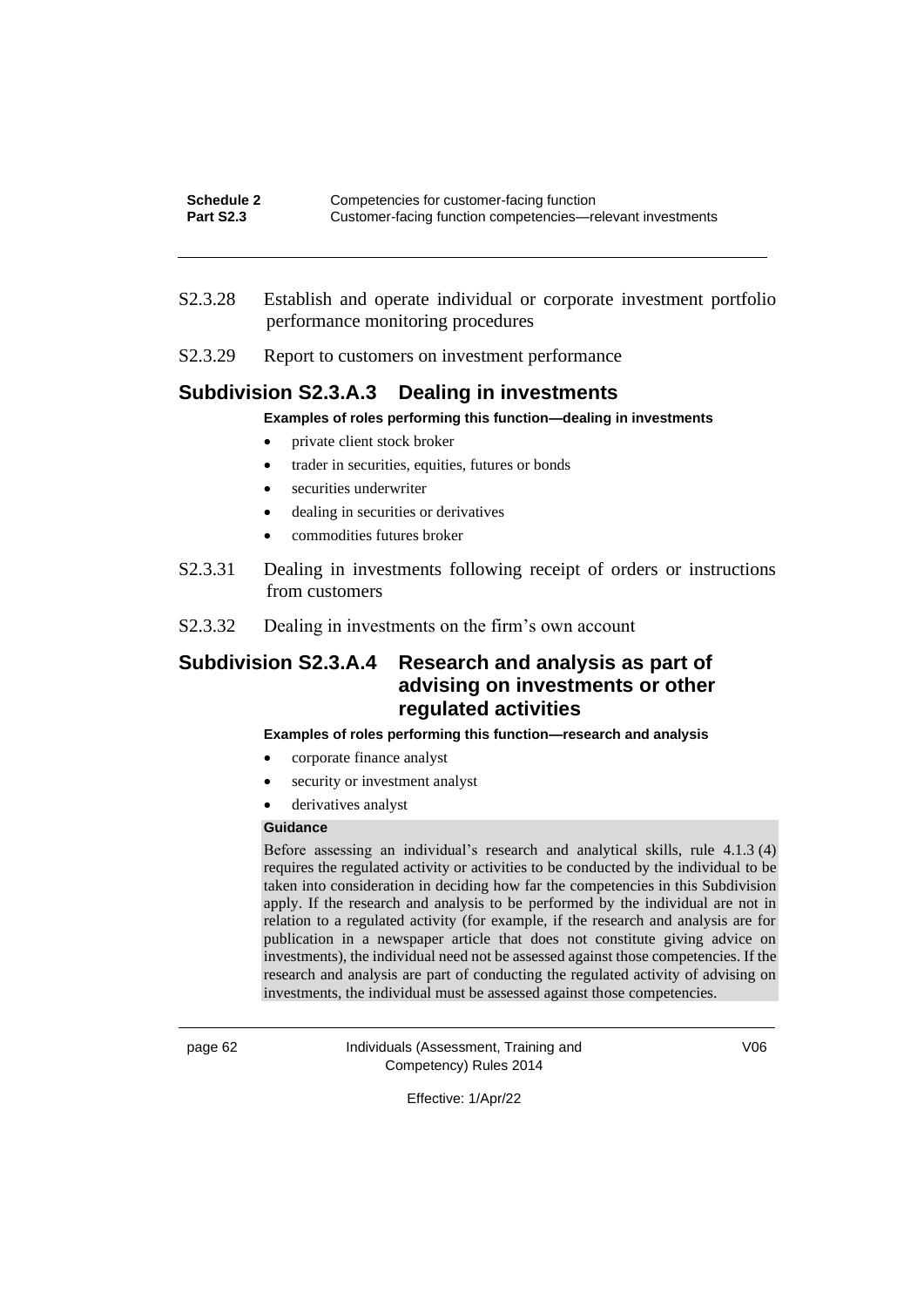- S2.3.41 Analyse and report on the implications of sector economics on investments
- S2.3.42 Analyse and report on the implications of national economics on investments
- S2.3.43 Analyse and report on the implications of international economics and foreign exchange markets on investments
- S2.3.44 Carry out financial and investment analysis of an individual business
- S2.3.45 Carry out financial and investment analysis of a collective investment fund
- S2.3.46 Provide equity capital research and analysis support for portfolio management activities
- S2.3.47 Provide fixed interest securities research and analysis support for portfolio management activities
- S2.3.48 Provide research and analysis of alternative investments support for portfolio management activities
- S2.3.49 Provide cash and currencies research and analysis support for portfolio management activities
- S2.3.50 Provide property based markets research and analysis support for portfolio management activities
- S2.3.51 Interpret and analyse a collective investment funds's objectives and parameters
- S2.3.52 Benchmark a collective investment fund's performance against investment objectives
- S2.3.53 Review a collective investment fund portfolio and adjust investments within the fund's objectives

V06 Individuals (Assessment, Training and Competency) Rules 2014

page 63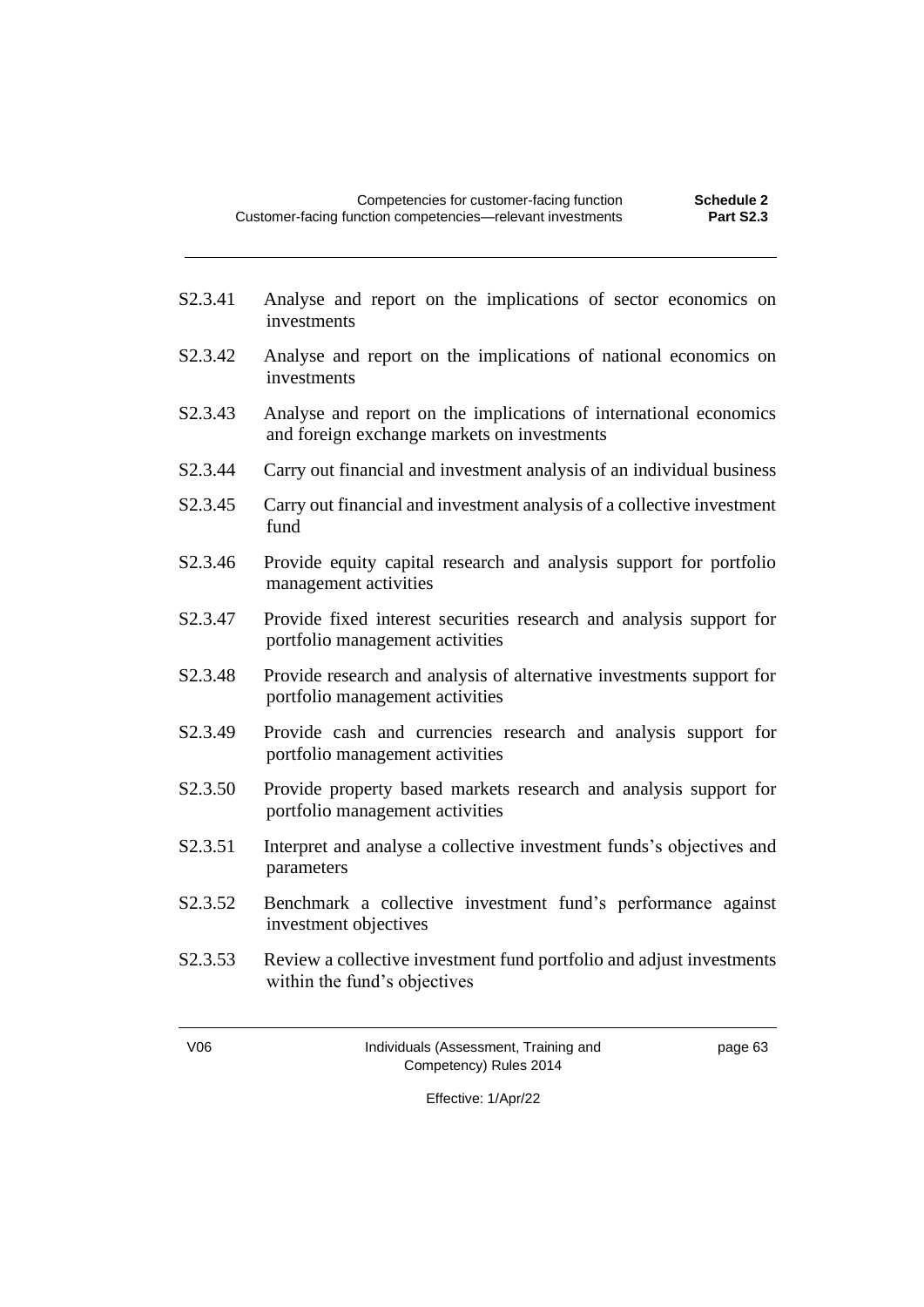**Schedule 2** Competencies for customer-facing function<br> **Part S2.3** Customer-facing function competencies—re **Customer-facing function competencies—relevant investments** 

# **Division S2.3.B Knowledge**

### **Subdivision S2.3.B.1 Retail customers**

- S2.3.61 The CISI Regulatory qualification
- S2.3.62 A qualification that the firm is satisfied is appropriate for the role
	- *Note 1* In considering a qualification for clause S2.3.62, qualifications that are recognised as appropriate for the role by another regulator may be taken into account. See rule 4.1.4 (3).
	- *Note* 2 The firm must record and retain its assessment and any supporting evidence (see rule 4.1.4 (4)).

### **Subdivision S2.3.B.2 Business customers**

S2.3.65 Level of knowledge appropriate for the role (which may be demonstrated by having appropriate qualifications)

## **Division S2.3.C Experience and other elements**

S2.3.71 Experience appropriate for the role

page 64 Individuals (Assessment, Training and Competency) Rules 2014

V06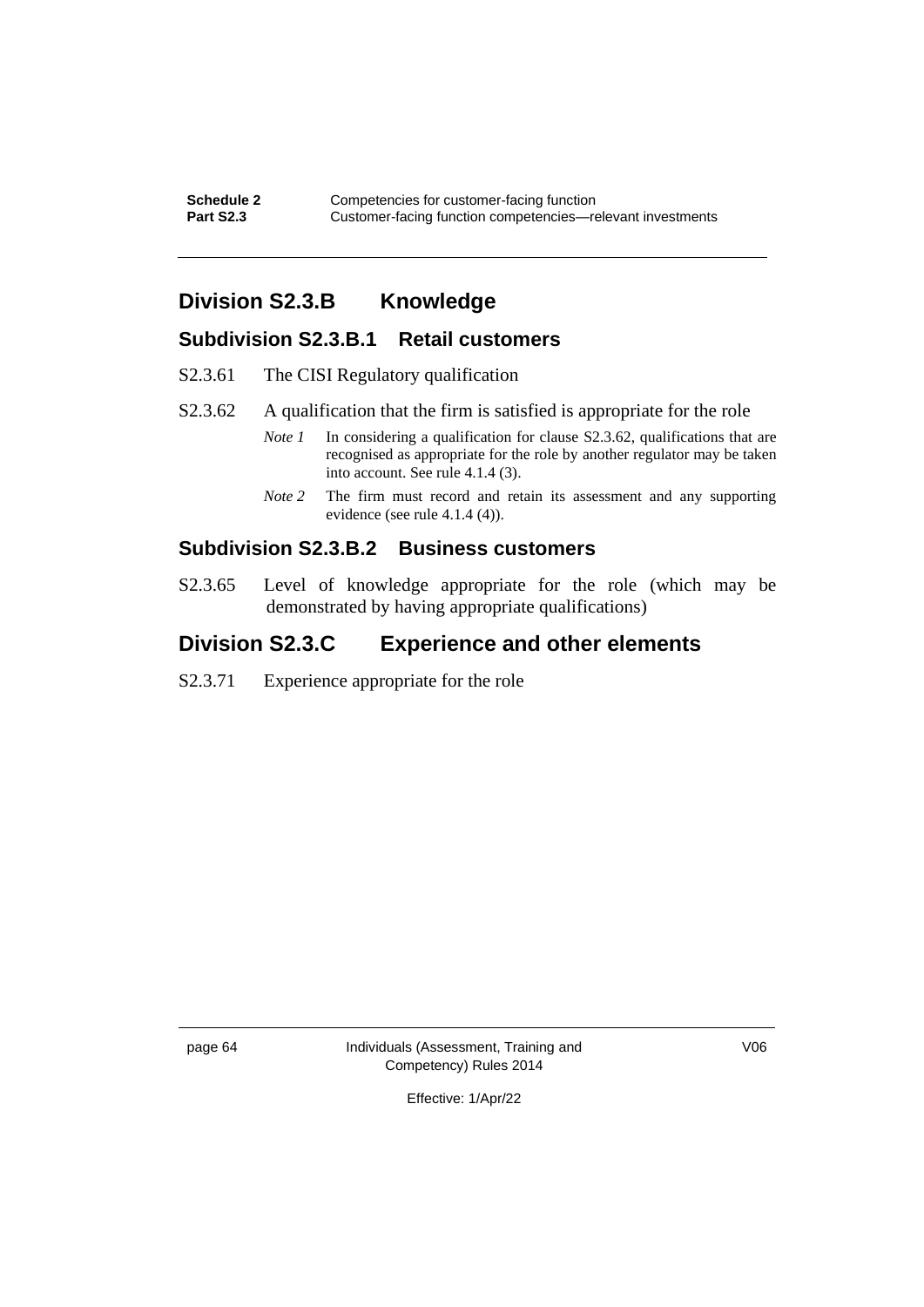# **Glossary**

(see rule 1.1.3)

*actuarial function* means the function described in CTRL, rule 1.2.15.

*advising on investments* means the regulated activity described in FSR, Schedule 3, Part 2, paragraph 11.

*approved individual* means an individual approved under FSR, article 41, to perform 1 or more controlled functions.

*arranging deals in investments* means the regulated activity described in FSR, Schedule 3, Part 2, paragraph 5.

*authorisation* means an authorisation granted under FSR, Part 5.

*authorised firm* (or *firm*) means a person that has an authorisation.

*business customer* has the same meaning as in CIPR.

*business day* means a day that is not a Friday, Saturday, or a public or bank holiday in Qatar.

*CII Award in Financial Planning* (AFP) means the award for passing the examination given by the Chartered Insurance Institute on financial planning, as revised from time to time.

*CII Award in General Insurance* (AGI) means the award for passing the examination given by the Chartered Insurance Institute on general insurance, as revised from time to time.

*CISI Regulatory qualification* means the award for passing the examination on the QFC Rules and Regulations, developed by the Regulatory Authority in conjunction with the Chartered Institute for Securities and Investments, as revised from time to time.

*COLL* means the *Collective Investment Schemes Rules 2010*.

V06 Individuals (Assessment, Training and Competency) Rules 2014

page 65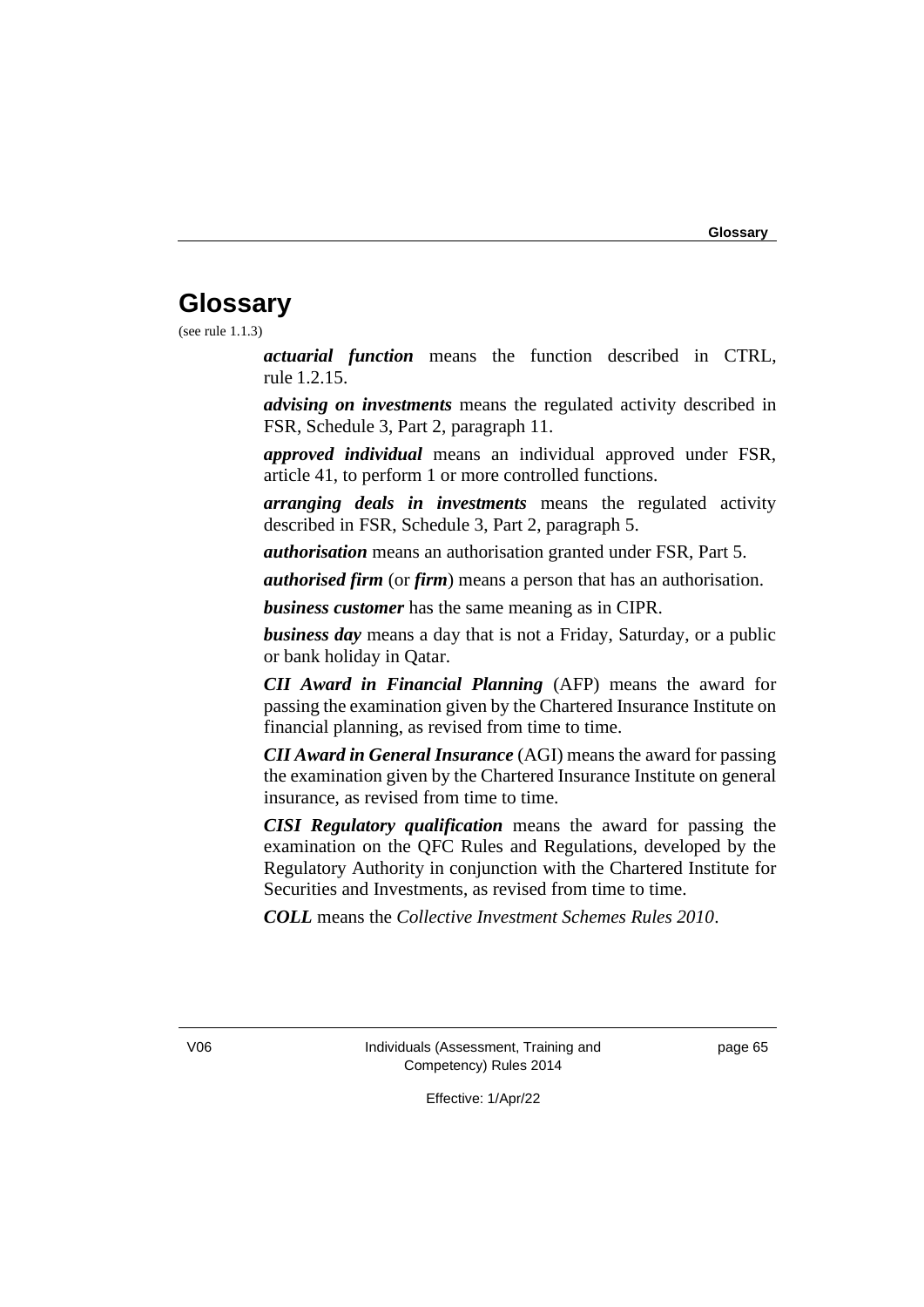#### **Glossary**

*collective investment fund* means a fund of the kind described in FSR, Schedule 3, Part 3, paragraph 6.2, and includes:

- (a) a collective investment scheme within the meaning of COLL; and
- (b) a professional investor fund within the meaning of PROF.

*competencies* has the meaning given by:

- (a) for a controlled function—rule 3.1.3; or
- (b) for the customer-facing function—rule 4.1.3.

*compliance oversight function* means the function described in CTRL, rule 1.2.13.

*controlled function* has the meaning given by FSR, article 41 (2).

*CTRL* means the *Governance and Controlled Functions Rules 2020*.

*customer* means a person to whom an authorised firm provides, has provided or offers to provide a service or product, and includes a retail customer and a business customer of the firm.

*customer-facing function* has the meaning given by rule 1.1.5.

*document* means a record of information in any form (including electronic form), and includes, for example:

- (a) anything in writing or on which there is writing;
- (b) anything on which there are figures, marks, numbers, perforations, symbols or anything else having a meaning for individuals qualified to interpret them;
- (c) a drawing, map, photograph or plan; and
- (d) any other item or matter (in whatever form) that is, or could reasonably be considered to be, a record of information.

*executive governance function* means the function described in CTRL, rule 1.2.6.

*finance function* means the function described in CTRL, rule 1.2.9.

page 66 Individuals (Assessment, Training and Competency) Rules 2014

V06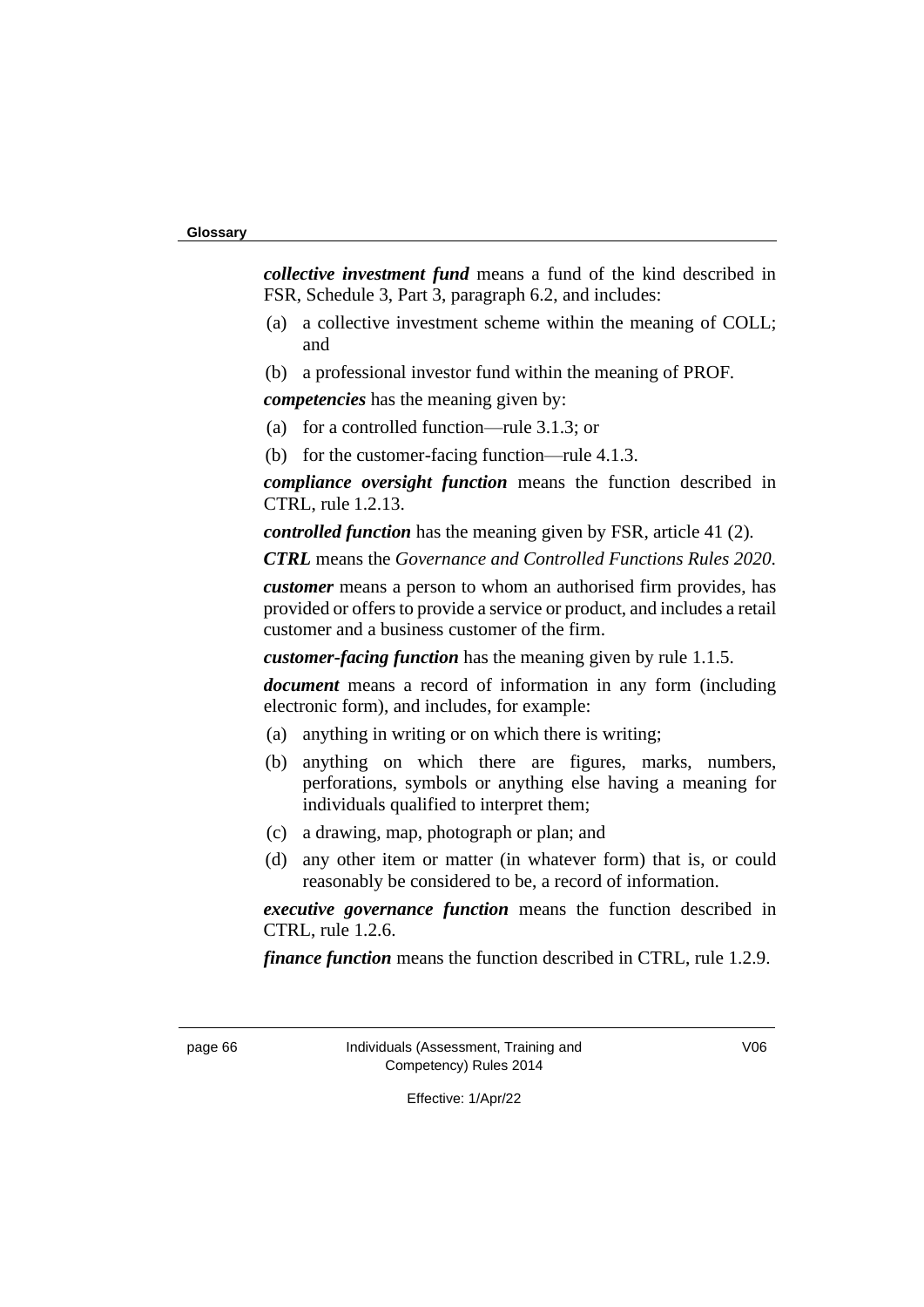*fitness and propriety*, of an individual, has the same meaning as in FSR, article 29.

*FSR* means the *Financial Services Regulations*.

*GENE* means the *General Rules 2005*.

*general insurance contract* has the meaning given by PINS, rule 1.2.6 (1).

*governing body* of an entity means its board of directors, committee of management or other governing body (whatever it is called).

*insurance intermediary* has the meaning given by the *Insurance Mediation Business Rules 2011*, rule 1.2.1.

*internal audit function* means the function described in CTRL, rule 1.2.14.

*investment-linked insurance* has the same meaning as in PINS.

*long term insurance contract* has the meaning given by PINS, rule 1.2.6 (2).

*MLRO function* means the function described in CTRL, rule 1.2.11. *month* means calendar month—that is, the period beginning at the

start of any day of one of the 12 named months of the year and ending:

- (a) at the end of the day before the corresponding day of the next named month; or
- (b) if there is no corresponding day—at the end of the last day of the next named month.

*non-discretionary customer-facing activities* has the meaning given by rule 4.1.6.

*non-executive governance function* means the function described in CTRL, rule 1.2.7.

*PINS* means the *Insurance Business Rules 2006*.

*PROF* means the *Professional Investor Funds Rules 2022*.

*QFC* means the Qatar Financial Centre.

V06 Individuals (Assessment, Training and Competency) Rules 2014

page 67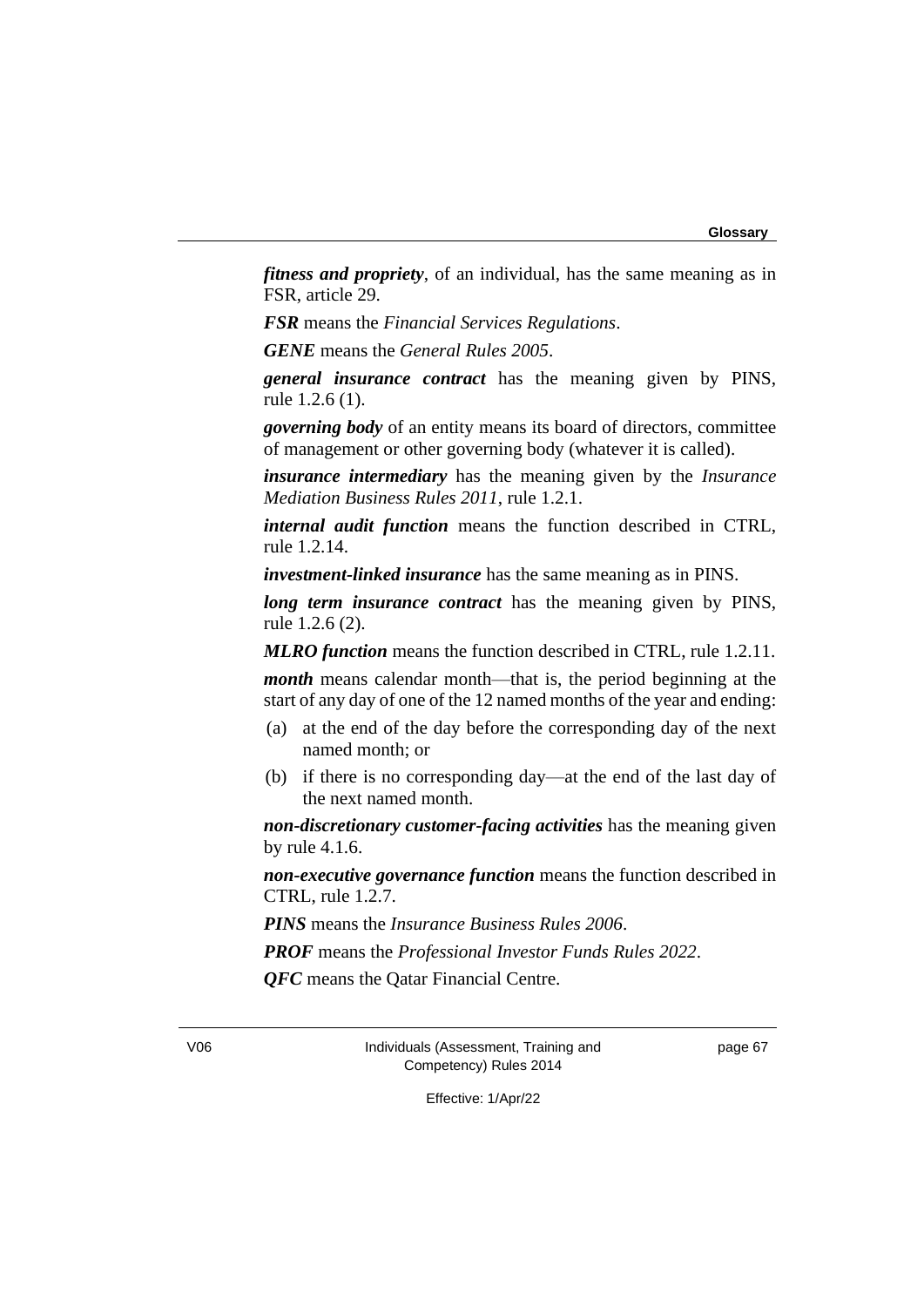**Glossary**

*qualification* includes the membership of a professional body or association.

*regulated activity* means an activity that is a regulated activity under FSR.

*Regulatory Authority* means the Regulatory Authority of the QFC.

*regulatory system* means the arrangements, in or under Regulations made under the QFC Law, article 9, or Rules, for regulating authorised firms.

*relevant investments*: investments of the following kinds (in each case, within the meaning given in FSR, Schedule 3, Part 3), and rights in such investments, are relevant investments:

- (a) shares;
- (b) debt instruments;
- (c) warrants;
- (d) securities receipts;
- (e) units in collective investment funds;
- (f) options;
- (g) futures;
- (h) contracts for differences.

*retail customer* means a customer of the firm who is neither an eligible counterparty within the meaning of the *Investment Management and Advisory Rules 2014* nor a business customer.

*risk management function* means the function described in CTRL, rule 1.2.12.

*Rules* means rules made by the Regulatory Authority under FSR, article 15 (1), and includes:

- (a) any standard, principle or code of practice made by the authority; and
- (b) any other instrument made or in force under any Rules.

page 68 Individuals (Assessment, Training and Competency) Rules 2014

V06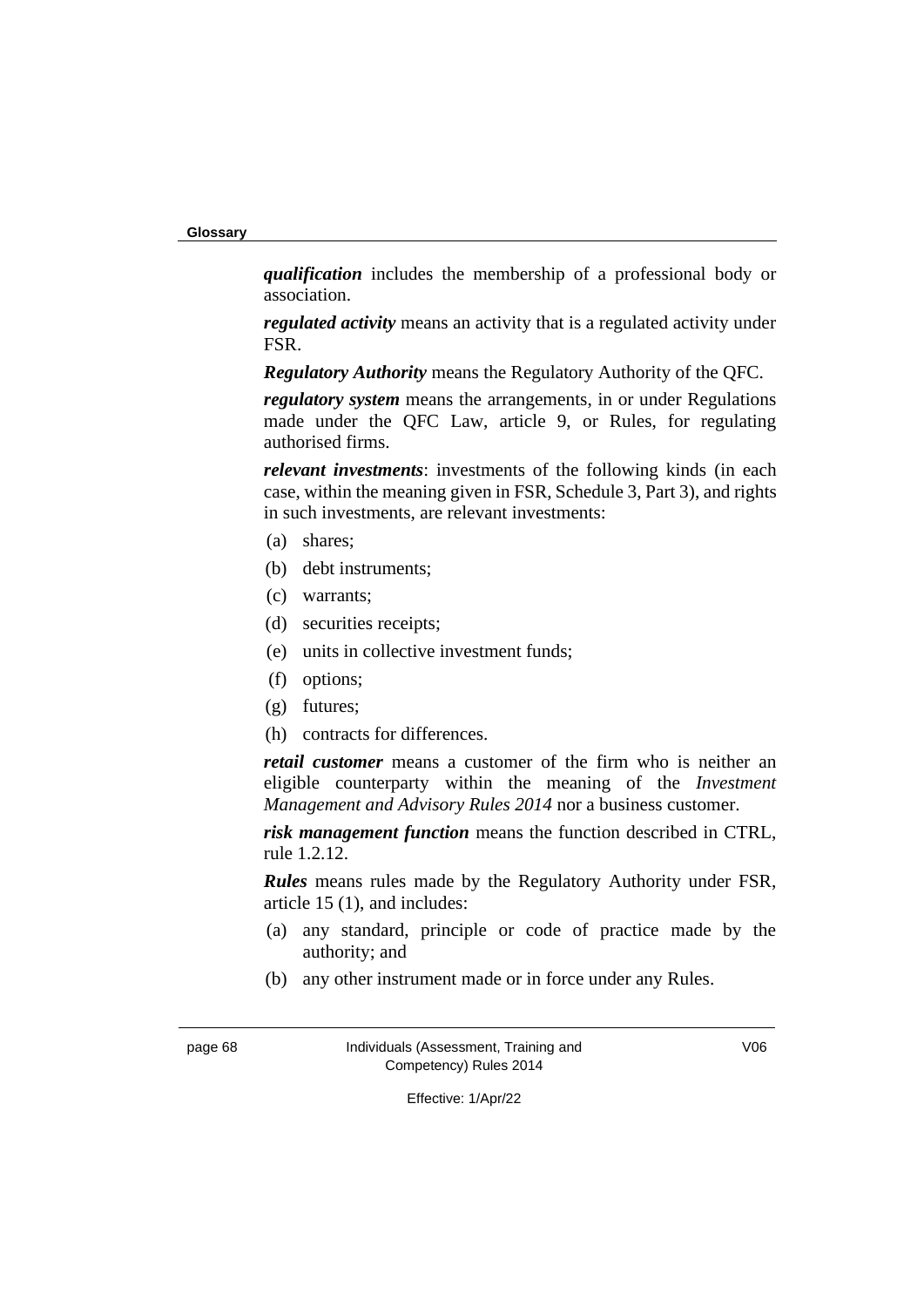*senior executive function* means the function described in CTRL, rule 1.2.8.

*senior management*, of an authorised firm, means the firm's senior managers, jointly and separately.

*senior management function* means the function described in CTRL, rule 1.2.10.

*senior manager*, of an authorised firm, means an individual employed by the firm or a member of the firm's group who has responsibility either alone or with others for management and supervision of 1 or more elements of a firm's business relating to regulated activities.

*specified product* has the meaning given by FSR, article 110.

*training and competency document* means the document required under rule 5.2.3.

*training and competency programme* means the programme required under rule 5.2.1.

*writing* means any form of writing, and includes, for example, any way of representing or reproducing words, numbers, symbols or anything else in legible form (for example, by printing or photocopying).

*unit in a collective investment fund* means the specified product described in FSR, Schedule 3, Part 3, paragraph 6, and includes:

- (a) a unit in a collective investment scheme within the meaning of COLL; and
- (b) a unit in a professional investor fund within the meaning of PROF.

V06 Individuals (Assessment, Training and Competency) Rules 2014

page 69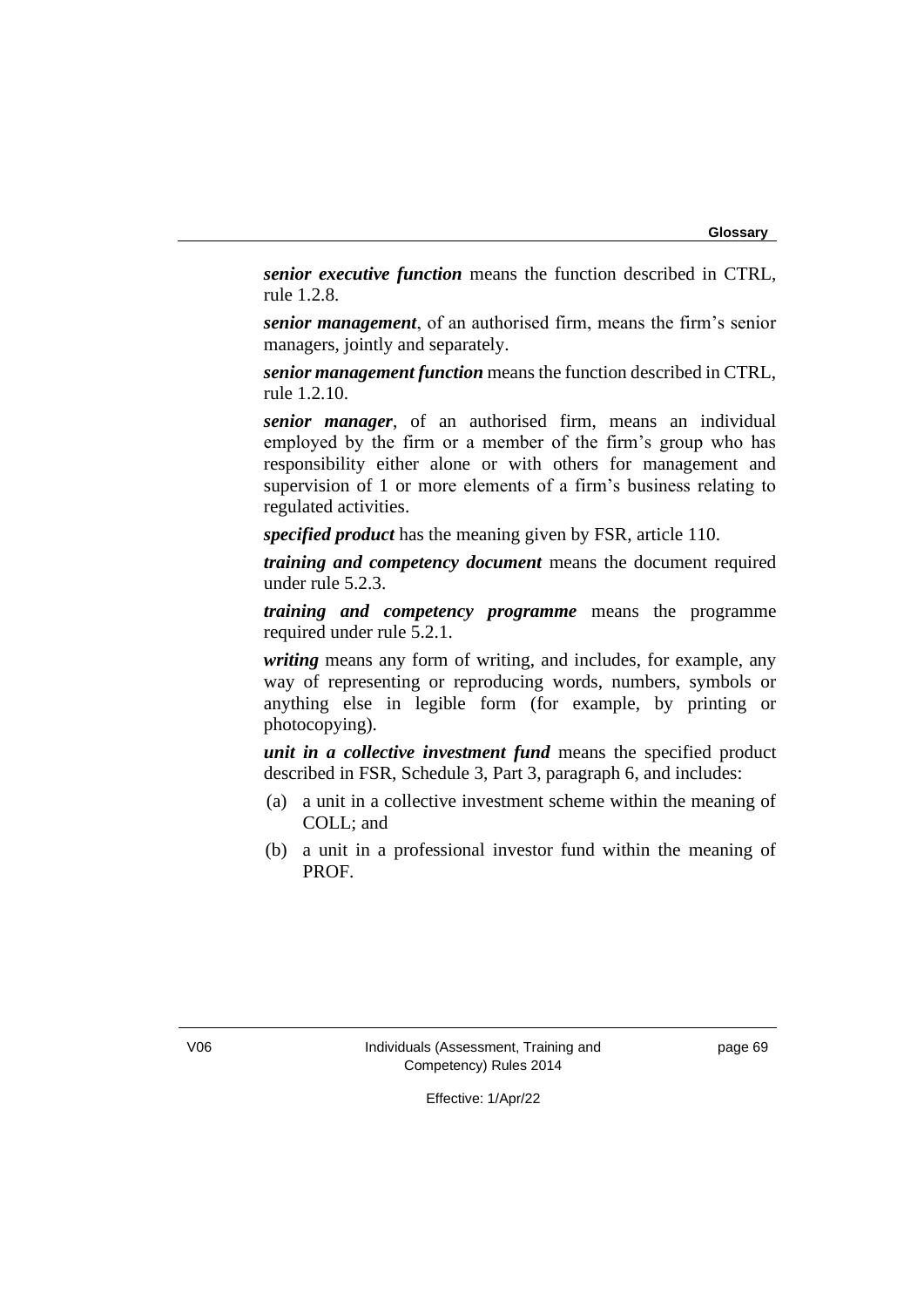# **1 Abbreviation key**

| a    | $=$ | after      | ins   | $=$ | inserted/added         |
|------|-----|------------|-------|-----|------------------------|
| am   | $=$ | amended    | om.   | $=$ | omitted/repealed       |
| amdt | =   | amendment  | orig  | $=$ | original               |
| app  | $=$ | appendix   | par   | $=$ | paragraph/subparagraph |
| art  | $=$ | article    | prev  | $=$ | previously             |
| att  | $=$ | attachment | рt    | $=$ | part                   |
| b    | $=$ | before     | r     | $=$ | rule/subrule           |
| ch   | $=$ | chapter    | renum | $=$ | renumbered             |
| def  | $=$ | definition | reloc | $=$ | relocated              |
| div  | $=$ | division   | S     | $=$ | section                |
| g    | $=$ | quidance   | sch   | $=$ | schedule               |
| glos | $=$ | glossary   | sdiv  | $=$ | subdivision            |
| hdg  | =   | heading    | sub   |     | substituted            |

## **2 Rules history**

### **Individuals (Assessment, Training and Competency) Rules 2014**

*made by*

### **Individuals (Assessment, Training and Competency) Rules 2014 (QFCRA Rules 2014-5)**

Made 7 December 2014

Commenced 1 January 2015

Version No. 1

*amended by*

#### **Islamic Banking Business Prudential (Consequential) and Miscellaneous Amendments Rules 2015 (QFCRA Rules 2015-3, sch 3, pt 3.5)**

Made 13 December 2015

Commenced 1 January 2016

Version No. 2

V06 Individuals (Assessment, Training and Competency) Rules 2014

page 70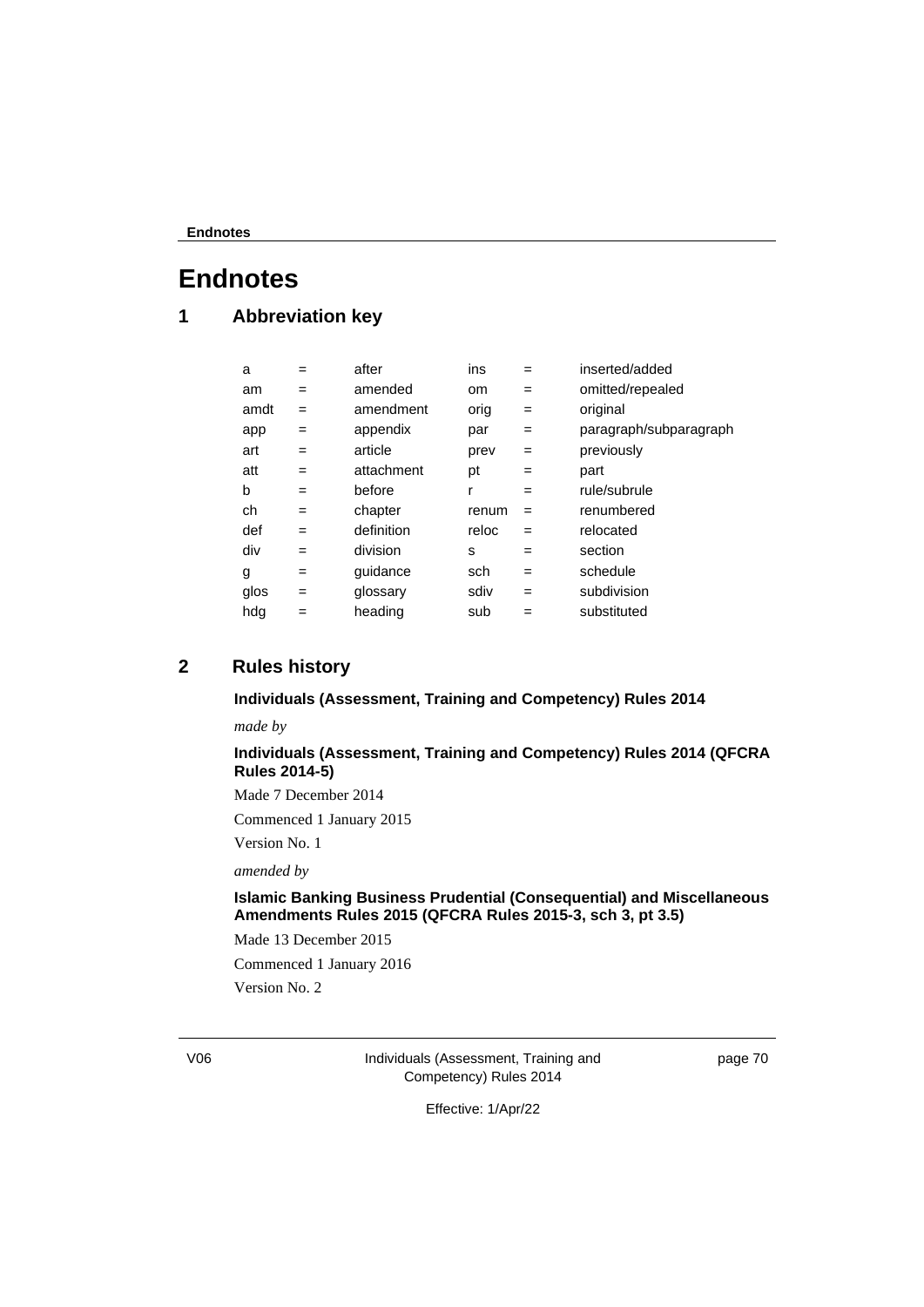#### **Banking Business Prudential (Liquidity Risk and Miscellaneous) Amendments Rules 2018 (QFCRA Rules 2018-1, sch 3)**

Signed 25 March 2018

Commenced 1 May 2018

Version No. 3

#### **COND Repeal and Miscellaneous Amendments Rules 2019(QFCRA Rules 2019-4, sch 2, pt 2.5)**

Made 26 March 2019

Commenced 1 January 2020

Version No. 4

#### **CTRL Repeal, ISFI Partial Repeal and Consequential Amendments Rules 2021 (QFCRA Rules 2021–1, sch 1, pt 1.6)**

Made 23 June 2021

Commenced 1 July 2021

Version No. 5

#### **PRIV Repeak and Consequential Amendments Rules 2022 (QFCRA Rules 2022–2, sch1, pt 1.3)**

Made 23 March 2022

Commenced 1 April 2022 Version No. 6

## **3 Amendment history**

#### **Introduction**

r 1.1.1 n am Rules 2021-1

**How firms to make competence assessments**<br>r 3.12 am Rules 2019-4 r 3.12 am Rules 2019-4 am Rules 2021-1

**Competencies** r 3.1.3 am Rules 2018-3

**Eligibility for approval of individuals — general** r 3.2.2 n am Rules 2021-1

V06 Individuals (Assessment, Training and Competency) Rules 2014

page 71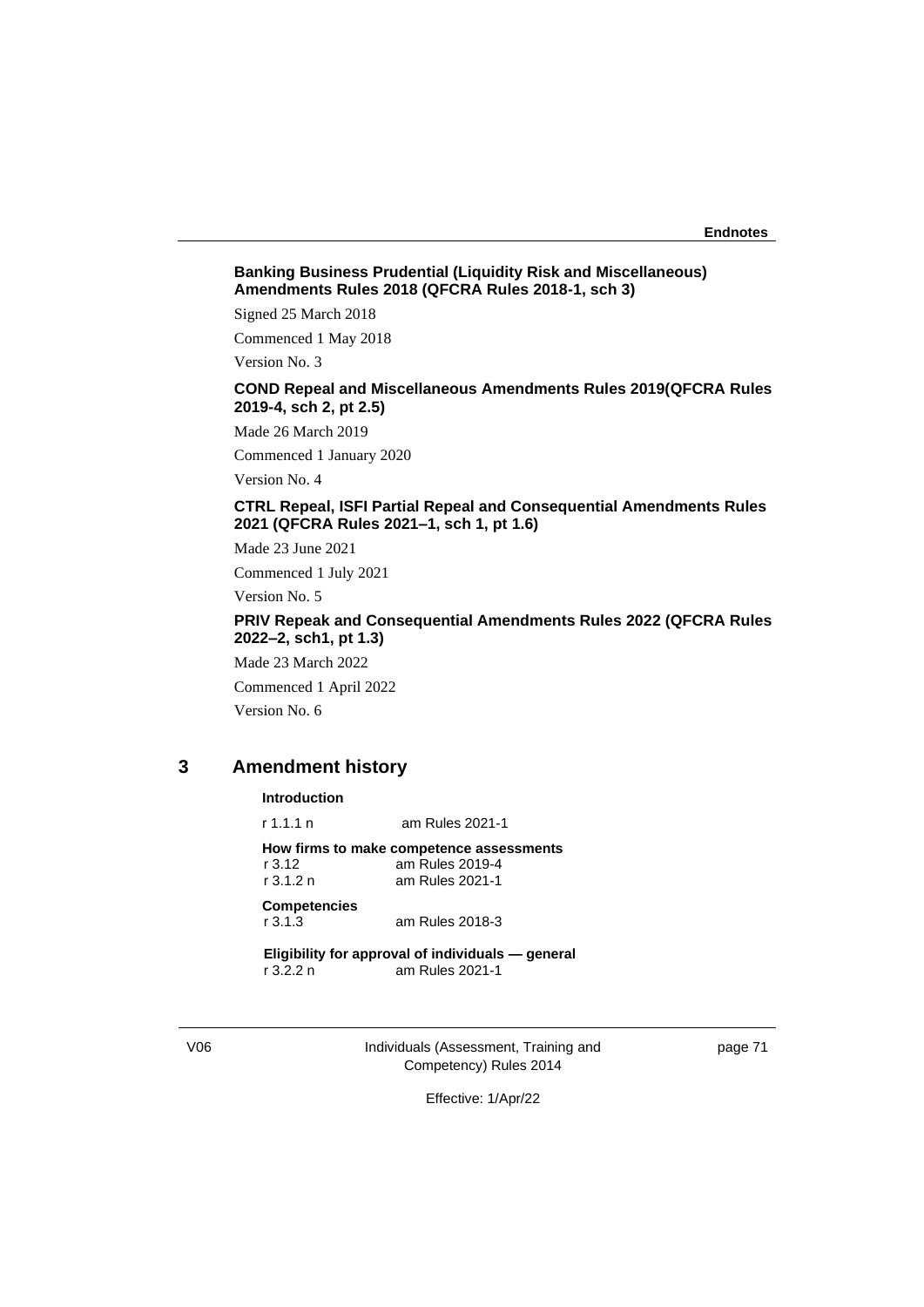**Regulatory Authority withdrawal of approval**  r 3.3.1 n am Rules 2021-1 **How firms to make competence assessments**  r 4.1.2 am Rules 2019-4 **Competencies** r 4.1.3 am Rules 2018-3 **Firms to maintain publicly available registers**  r 4.1.7 am Rules 2015-3; Rules 2019-4 **Principles for training and competency** r 5.1 g am Rules 2019-4 **Appropriate programme to be delivered** r 5.2.1 am Rules 2019-4 **Approved individuals to remain approved** r 6.1.2 am Rules 2019-4 **Individuals approved for customer-facing function before 1 January 2015** am Rules 2019-4 r 6.1.3 am Rules 2019-4 **Individuals conditionally approved for customer-facing function** r 6.1.4 hdg am Rules 2019-4 **Senior executive function competencies**  Part S1.1 n am Rules 2021-1 **Compliance oversight function competencies** Part S1.4 n am Rules 2021-1 **Risk management function competencies** Part S1.5 n am Rules 2021-1 **Customer-facing function competencies—other long term insurance contracts and units in collective investment schemes** am Rules 2022-2 **Actuarial function competencies**  am Rules 2021-1 **Advising on, and arranging deals in, investments (excluding long terminsurance contracts and units in collective investment funds)**

sdiv S 2.3.A.1hdg am Rules 2022-2

V06 Individuals (Assessment, Training and Competency) Rules 2014

page 72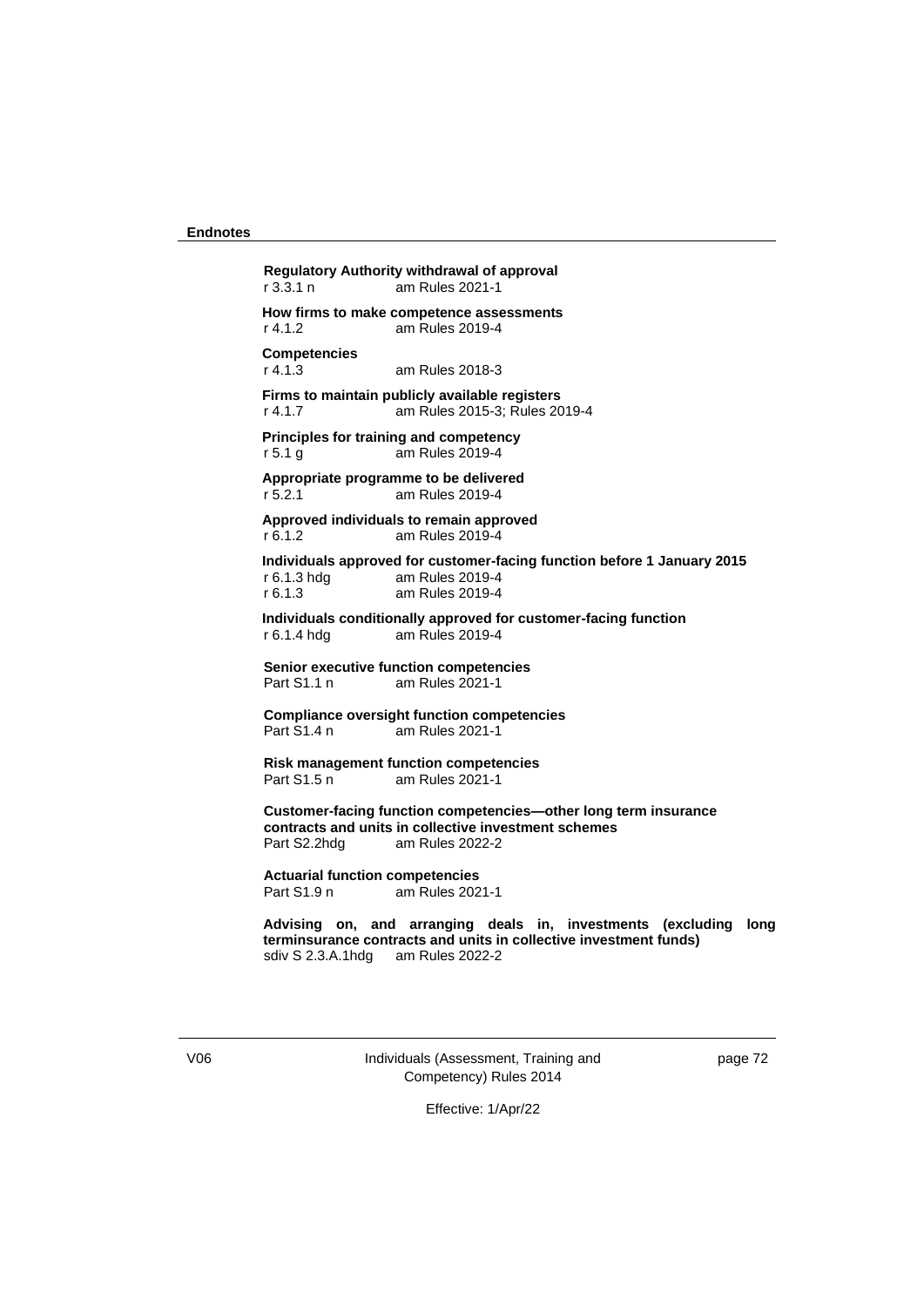| S2.3.45                            | am Rules 2022-2                                       |  |
|------------------------------------|-------------------------------------------------------|--|
| S2.3.51                            | am Rules 2022-2                                       |  |
| S <sub>2</sub> .3.52               | am Rules 2022-2                                       |  |
| S <sub>2</sub> .3.53               | am Rules 2022-2                                       |  |
|                                    |                                                       |  |
| <b>Business customers</b>          |                                                       |  |
| S2.1.B.2 hdg                       | sub Rules 2019-4                                      |  |
| <b>Business customers</b>          |                                                       |  |
| S2.2.B.2 hdg                       | sub Rules 2019-4                                      |  |
| <b>Business customers</b>          |                                                       |  |
|                                    | S2.3.B.2 hdg sub Rules 2019-4                         |  |
|                                    |                                                       |  |
| Glossary                           |                                                       |  |
| def <i>actuarial function</i>      |                                                       |  |
| def business customer              | sub Rules 2021-1                                      |  |
|                                    | sub Rules 2019-4                                      |  |
| def client                         |                                                       |  |
|                                    | om Rules 2019-4                                       |  |
| def COLL                           |                                                       |  |
|                                    | ins Rules 2022-2                                      |  |
| def collective investment fund     |                                                       |  |
|                                    | ins Rules 2022-2                                      |  |
| def collective investment scheme   |                                                       |  |
| def commercial customer            | om Rules 2022-2                                       |  |
|                                    | om Rules 2019-4                                       |  |
|                                    | def compliance oversight function                     |  |
|                                    | sub Rules 2021-1                                      |  |
| def COND                           |                                                       |  |
|                                    | om Rules 2019-4                                       |  |
| def CTRL                           |                                                       |  |
|                                    | sub Rules 2021-1                                      |  |
| def customer                       |                                                       |  |
|                                    | sub Rules 2019-4                                      |  |
|                                    | def executive governance function<br>sub Rules 2021-1 |  |
| def <i>finance function</i>        |                                                       |  |
|                                    | sub Rules 2021-1                                      |  |
| def <i>internal audit function</i> |                                                       |  |
|                                    | sub Rules 2021-1                                      |  |
| def <b>MLRO</b> function           |                                                       |  |
|                                    | sub Rules 2021-1                                      |  |

V06 Individuals (Assessment, Training and Competency) Rules 2014

page 73